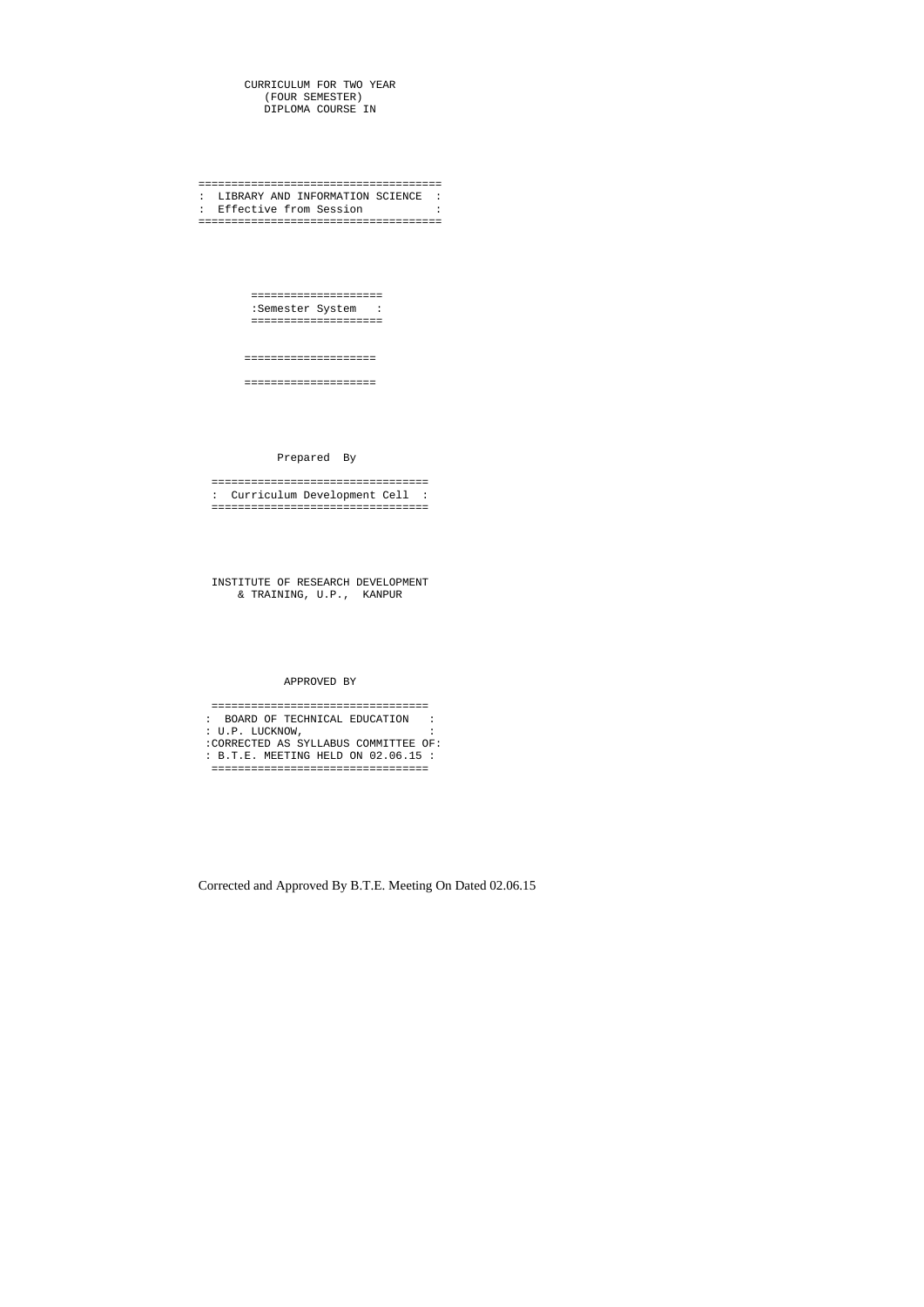## STUDY & EVALUATION SCHEME for TWO YEAR (FOUR SEMESTER) DIPLOMA COURSE IN LIBRARY & INFORMATION SCIENCE (Effective from session )

| ≃mest<br>÷<br>۰.<br>۰.<br>٧<br>× |  |
|----------------------------------|--|
|----------------------------------|--|

| Curriculum<br>Schame of Examination |                                                             |    |                   |    |           |     |                    |                                               |                                                                                                                                |
|-------------------------------------|-------------------------------------------------------------|----|-------------------|----|-----------|-----|--------------------|-----------------------------------------------|--------------------------------------------------------------------------------------------------------------------------------|
| SUBJECT                             | Practical<br>Theory                                         |    |                   |    | Gran<br>d |     |                    |                                               |                                                                                                                                |
|                                     |                                                             |    |                   |    |           |     |                    | Total Tota<br>Marksll                         |                                                                                                                                |
|                                     |                                                             |    |                   |    |           |     |                    |                                               |                                                                                                                                |
|                                     |                                                             |    |                   |    |           |     |                    |                                               |                                                                                                                                |
| 1.1 Professional Communication      | 2.5                                                         | 50 | 2.0               | 70 |           | 2.0 | 10                 | 30                                            | 100                                                                                                                            |
| 1.2 Library & Society               | 2.5                                                         | 50 | 2.0               | 70 |           |     |                    |                                               | 70                                                                                                                             |
| 1.3 Knowledge Organisation-I        | 2.5                                                         | 50 | 2.0               | 70 | 3         | 30  | 10                 | 40                                            | 110                                                                                                                            |
| 1.4 Information Processing &        |                                                             |    |                   |    |           | 30  | 10                 | 40                                            | 40                                                                                                                             |
| Retrieval Practices-I               |                                                             |    |                   |    |           |     |                    |                                               |                                                                                                                                |
|                                     |                                                             |    |                   |    |           |     |                    |                                               |                                                                                                                                |
|                                     | $- -$                                                       |    |                   |    |           |     |                    |                                               | 320                                                                                                                            |
|                                     |                                                             |    |                   |    |           |     |                    |                                               | 25<br>345                                                                                                                      |
| Shop al<br>8<br>10<br>18<br>10      | Le Tut Dr Lab. Work Tot<br>46<br><--------TOTAL-----------> |    | Dur. Marks<br>150 | 60 | 210       |     | Dur.   Marks<br>80 | Marks Marks ------------ Marks<br>30<br>TOTAL | Examination   Sess.   Total   Examination   Sess.  <br>110<br>Games/NCC/Social and Cultural Activity + Dicscipline $(15 + 10)$ |

- NOTE:- (1) Each period will be of 50 minutes duration.<br>
(2) Each session will be of 16 weeks.<br>
(3) Effective teaching will be at least 14 weeks.<br>
(4) Remaining periods will be utilised for revision etc.<br>
(5) 4 weeks struct
- These marks will be awarded by project examiner in the IV Semester. (Examination marks : 50, Sess. marks : 30 ). (6) Field visit and extension lectures are to be organised and managed well in advance at institute level as per need.

#### I Semester

|    |                          |                          | 10     | $- -$ | 10 | 2.1 Knowledge Organisation                                       | $\overline{\phantom{a}}$ |                          |                 | -                        | 3                        | 30                       | 10 | 40  | 40  |
|----|--------------------------|--------------------------|--------|-------|----|------------------------------------------------------------------|--------------------------|--------------------------|-----------------|--------------------------|--------------------------|--------------------------|----|-----|-----|
|    |                          |                          |        |       |    | Practices-I                                                      |                          |                          |                 |                          |                          |                          |    |     |     |
| б. |                          | $\qquad \qquad$          | 8      | $- -$ | 16 | 2.2 Information Processing &                                     | 2.5                      | 50                       | 2.0             | 70                       | 3                        | 30                       | 10 | 40  | 110 |
|    |                          |                          |        |       |    | Retrieval-I                                                      |                          |                          |                 |                          |                          |                          |    |     |     |
| 8  | $\overline{a}$           | $\overline{\phantom{a}}$ | $\sim$ | $- -$ | 10 | 2.3 Reference Sources And                                        | 2.5                      | 50                       | 2.0             | 70                       | $\overline{\phantom{a}}$ |                          |    |     | 70  |
|    |                          |                          |        |       |    | Services.                                                        |                          |                          |                 |                          |                          |                          |    |     |     |
|    | $\overline{\phantom{0}}$ | $\overline{\phantom{a}}$ | 5      |       |    | 2.4 Introduction To Computer                                     | $\overline{\phantom{a}}$ | $\overline{\phantom{a}}$ | $\qquad \qquad$ | $\overline{\phantom{0}}$ | 3                        | 60                       | 30 | 90  | 90  |
|    |                          |                          | $\sim$ | $- -$ | 5. | 2.5 Library Correspondance                                       | 2.5                      | 50                       | 2.0             | 70                       | $\overline{\phantom{a}}$ | $\overline{\phantom{a}}$ | -  |     | 70  |
|    |                          |                          |        |       |    |                                                                  |                          |                          |                 |                          |                          |                          |    |     |     |
|    |                          |                          |        |       |    |                                                                  |                          |                          |                 |                          |                          |                          |    |     |     |
| 20 |                          |                          | 23     | $- -$ | 48 | $-TOTAI -$                                                       | $- -$                    | 150                      | 60              | 210                      | $- -$                    | 120                      | 50 | 170 | 380 |
|    |                          |                          |        |       |    |                                                                  |                          |                          |                 |                          |                          |                          |    |     |     |
|    |                          |                          |        |       |    | Games/NCC/Social and Cultural Activity + Dicscipline $(15 + 10)$ |                          |                          |                 |                          |                          |                          |    |     | 25  |
|    |                          |                          |        |       |    |                                                                  |                          |                          |                 |                          |                          | TOTAL                    |    |     | 405 |

------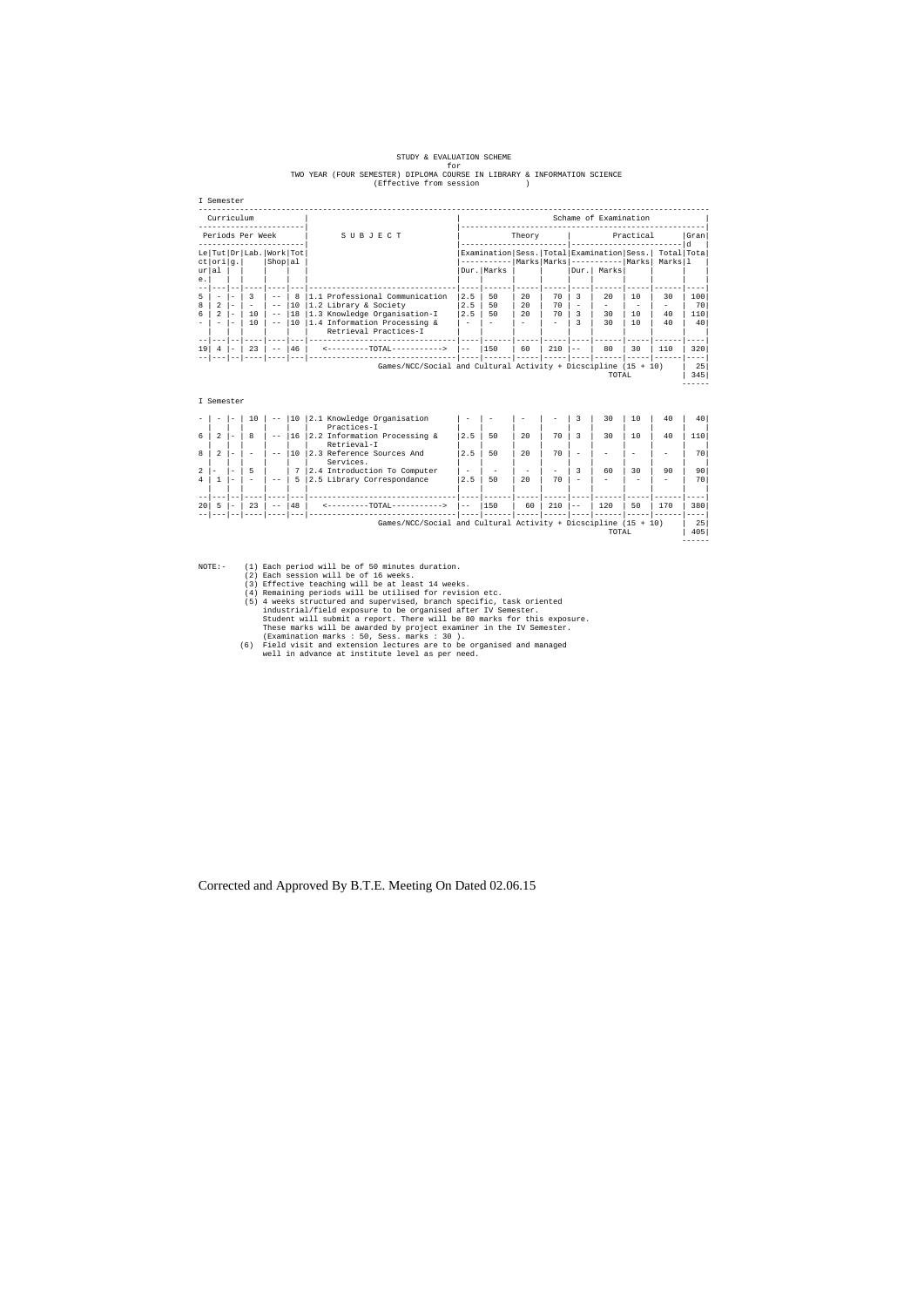# STUDY & EVALUATION SCHEME<br>TWO YEAR (FOUR SEMESTER) DIPLOMA COURSE IN LIBRARY & INFORMATION SCIENCE<br>(Effective from the session)

|                                  | III Semester                                                                                                                                           |                          |                          |                          |            |                                                                  |                          |                                                                        |                          |                          |                                |                                                                   |       |                       |                         |
|----------------------------------|--------------------------------------------------------------------------------------------------------------------------------------------------------|--------------------------|--------------------------|--------------------------|------------|------------------------------------------------------------------|--------------------------|------------------------------------------------------------------------|--------------------------|--------------------------|--------------------------------|-------------------------------------------------------------------|-------|-----------------------|-------------------------|
| Curriculum<br>__________________ |                                                                                                                                                        |                          |                          |                          |            | Schame of Examination<br>_____________________________           |                          |                                                                        |                          |                          |                                |                                                                   |       |                       |                         |
| Periods Per Week                 |                                                                                                                                                        |                          |                          |                          |            | SUBJECT                                                          |                          |                                                                        | Theory                   |                          | Practical                      |                                                                   |       |                       | Gran<br>l d             |
| ct                               | $or$ i $ g.$                                                                                                                                           |                          | Le Tut Dr Lab. Work Tot  | Shop al                  |            |                                                                  |                          | Examination Sess. Total Examination Sess.<br>----------  Marks   Marks |                          |                          |                                | ----------  Marks                                                 |       | Total Tota<br>Marksll |                         |
| ur al<br>e.                      |                                                                                                                                                        |                          |                          |                          |            |                                                                  |                          | Dur. Marks                                                             |                          |                          |                                | Dur. Marks                                                        |       |                       |                         |
|                                  |                                                                                                                                                        |                          |                          |                          |            |                                                                  |                          |                                                                        |                          |                          |                                |                                                                   |       |                       |                         |
| 6                                | 2                                                                                                                                                      | ۰                        |                          | $- -$                    | 8          | 3.1 Management of Library &<br>Information Centres               | 2.5                      | 50                                                                     | 20                       | 70                       |                                |                                                                   |       |                       | 70                      |
| 6                                | $\overline{\phantom{a}}$                                                                                                                               | $\overline{\phantom{a}}$ | 8                        | $ -$                     | 14         | 3.2 Knowledge Organisation-II                                    | 2.5                      | 50                                                                     | 2.0                      | 70                       | 3                              | 30                                                                | 15    | 45                    | 115                     |
|                                  | $\overline{\phantom{a}}$                                                                                                                               | $\overline{\phantom{a}}$ | 8                        | $ -$                     | 8          | 3.3 Information Processing &<br>Retrieval Practices-II           | $\overline{\phantom{a}}$ | $\overline{\phantom{a}}$                                               | $\overline{\phantom{a}}$ | $\overline{\phantom{0}}$ | 3                              | 30                                                                | 15    | 45                    | 45                      |
| 6                                | 2                                                                                                                                                      | $\overline{\phantom{a}}$ |                          | $- -$                    | 8          | 3.4 Information System and<br>Services                           | 2.5                      | 50                                                                     | 20                       | 70                       | $\overline{\phantom{a}}$       | $\overline{\phantom{0}}$                                          |       |                       | 70                      |
| 2                                | $\overline{\phantom{a}}$                                                                                                                               | $\overline{\phantom{a}}$ | 6                        |                          | 8          | 3.5 Information Technology In<br>Libraries                       | $- -$                    |                                                                        | $ -$                     | $- -$                    | $\overline{\phantom{a}}$       | 60                                                                | 30    | 90                    | 90                      |
|                                  | $\overline{\phantom{a}}$                                                                                                                               |                          | 2                        | $\overline{\phantom{a}}$ | 2<br>$- -$ | 3.6 Field Exposure<br>-----------------                          | $- -$                    |                                                                        | $-$                      | $-$                      |                                | 50                                                                | 30    | 80                    | 80                      |
| 20                               | 4                                                                                                                                                      | $\sim$                   | 24<br>$--- 1$            | $- -$<br>---- ---        | 48         | <---------TOTAL----------->                                      | $---$                    | 150                                                                    | 60                       | 210                      | $-$                            | 170                                                               | 90    | 260                   | 470<br>$- - - -$        |
|                                  | IV Semester                                                                                                                                            |                          |                          |                          |            | Games/NCC/Social and Cultural Activity + Dicscipline $(15 + 10)$ |                          |                                                                        |                          |                          |                                |                                                                   | TOTAL |                       | 25<br>495<br>$---$      |
|                                  |                                                                                                                                                        |                          | 10                       | $ -$                     | 10         | 4.1 Knowledge Organisation                                       |                          |                                                                        |                          |                          | 3                              | 30                                                                | 1.5   | 45                    | 45                      |
| 6                                | 2                                                                                                                                                      | $\sim$                   | 10                       | $- \, -$                 | 18         | Practices-II<br>4.2 Information Processing &                     | 2.5                      | 50                                                                     | 20                       | 70                       | 3                              | 30                                                                | 15    | 45                    | 115                     |
| 6                                | 2                                                                                                                                                      | $\overline{\phantom{0}}$ |                          | $ -$                     | 8          | Retrieval-II<br>4.3 Library Automation &                         | 2.5                      | 50                                                                     | 2.0                      | 70                       |                                |                                                                   |       |                       | 70                      |
| 4                                | $\overline{\phantom{a}}$                                                                                                                               | $\overline{\phantom{a}}$ | $\overline{\phantom{a}}$ | $\sim$                   | 4          | Information Technology: Basics<br>4.4 Environmental Education*   | 2.5                      | 50                                                                     |                          | $- -$                    | $\overline{\phantom{a}}$       | $-$                                                               | $ -$  | $ -$                  | $- -$                   |
|                                  | $\sim$                                                                                                                                                 | L.                       | 8                        |                          | 8          | & Disaster Management<br>4.5 A. Project Work                     | $-$                      |                                                                        | $-$                      | $- -$                    | va<br>$\overline{\phantom{a}}$ | 100                                                               | 50    | 150                   | 150                     |
|                                  | $\overline{\phantom{a}}$                                                                                                                               | ۰                        |                          |                          |            | B. Study Tour                                                    | $- -$                    |                                                                        |                          | $-$                      |                                | $-$                                                               | $-$   | $-$                   | $\sim$ $-$              |
|                                  |                                                                                                                                                        |                          |                          |                          | $- - -$    | -----------                                                      | $- - - -$                |                                                                        |                          |                          |                                |                                                                   |       |                       | ----                    |
| 16                               | 4                                                                                                                                                      |                          | 28                       | $-$<br>$- - -  - - -$    | 48         | <--------TOTAL----------->                                       | $---$                    | 100                                                                    | 40                       | 140                      | $-$                            | 160                                                               | 80    | 240<br>$- - - - - -$  | 380<br>$- - - -$        |
|                                  |                                                                                                                                                        |                          |                          |                          |            | Games/NCC/Social and Cultural Activity + Dicscipline $(15 + 10)$ |                          |                                                                        |                          |                          |                                |                                                                   | TOTAL |                       | 25<br>405<br>$- - - -$  |
|                                  |                                                                                                                                                        |                          |                          |                          |            |                                                                  |                          |                                                                        | 50%                      |                          |                                | Carry over from I & II Sem.<br>100% Carry over from III & Iv Sem. |       |                       | 375<br>900<br>$- - - -$ |
|                                  |                                                                                                                                                        |                          |                          |                          |            |                                                                  |                          |                                                                        |                          |                          |                                | Aggregate Total                                                   |       |                       | 1275                    |
|                                  | Each Peroid Duration<br>50 Minuts.<br>$NOTE: -$<br>Each Session of<br>: 16 Weeks.<br>: Atleast 14 Weeks.<br>Effective Teaching for Completing Syllabus |                          |                          |                          |            |                                                                  |                          |                                                                        |                          |                          |                                |                                                                   |       |                       |                         |

Effective Teaching for Completing Syllabus : Atleast 14 Weeks.<br>Revision of Syllabus : Remaining Weeks.<br>(\*) It is compulsory to appear & to pass in examination, But marks will<br>not be included for division and percentage of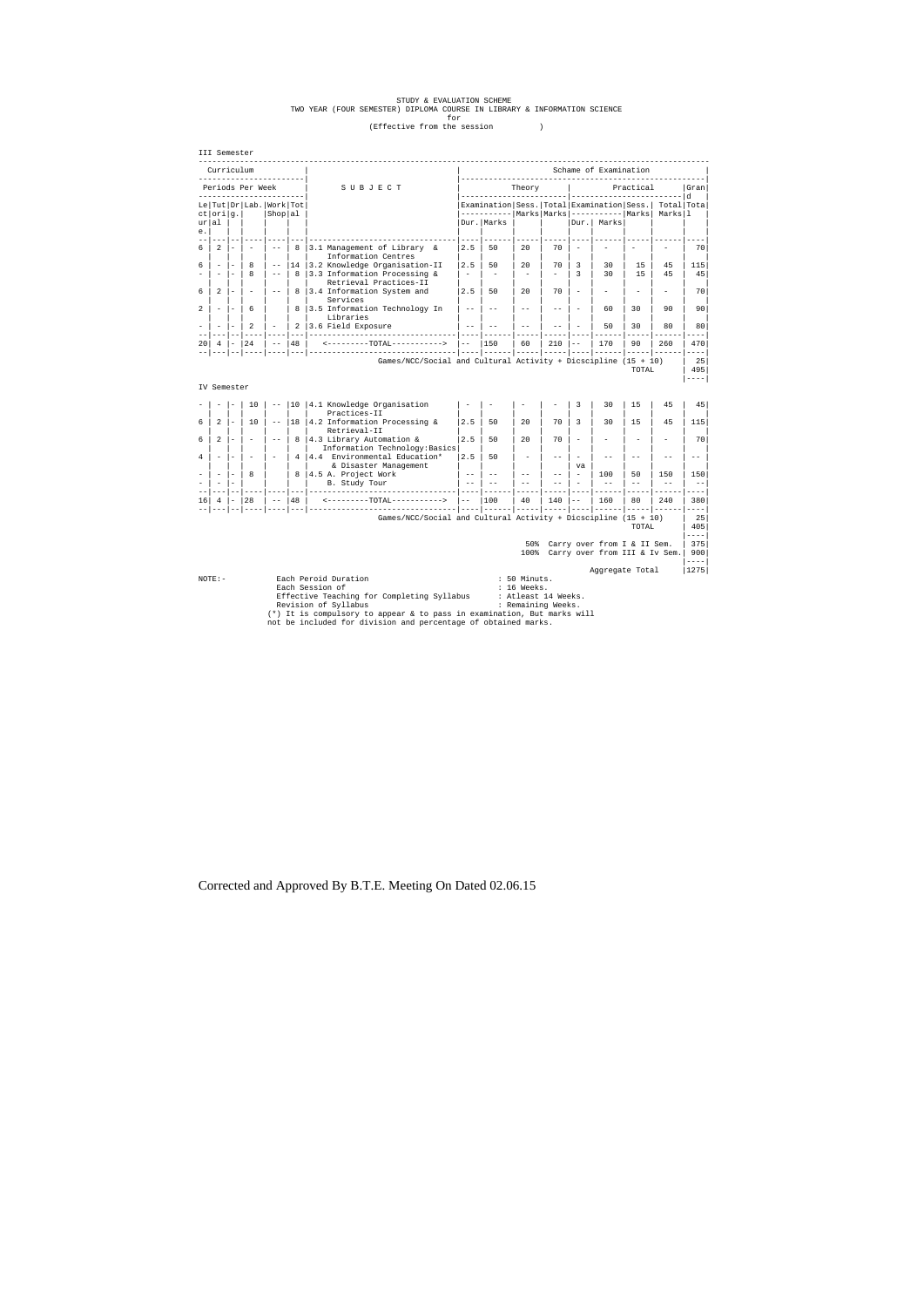## C O N T E N T S  $\_$  ,  $\_$  ,  $\_$  ,  $\_$  ,  $\_$  ,  $\_$  ,  $\_$  ,  $\_$  ,  $\_$  ,  $\_$  ,  $\_$  ,  $\_$  ,  $\_$  ,  $\_$  ,  $\_$  ,  $\_$  ,  $\_$  ,  $\_$  ,  $\_$  ,  $\_$  ,  $\_$  ,  $\_$  ,  $\_$  ,  $\_$  ,  $\_$  ,  $\_$  ,  $\_$  ,  $\_$  ,  $\_$  ,  $\_$  ,  $\_$  ,  $\_$  ,  $\_$  ,  $\_$  ,  $\_$  ,  $\_$  ,  $\_$  ,

|       | Sl.No. Particulars                                       | Page No.       |
|-------|----------------------------------------------------------|----------------|
|       | Study and Evaluation Scheme                              |                |
| Ι.    | Main Features of the Curriculum                          | 1              |
| II.   | List of Experts                                          | $\overline{a}$ |
| III.  | Need Analysis                                            | 3              |
| IV    | Profile Development                                      | $\overline{4}$ |
| V.    | Job Potential/Job Oportunities                           | 5              |
| VI.   | Job Activities                                           | $6 - 8$        |
| VII.  | Activity Analysis                                        | $9 - 13$       |
| VIII. | Course Objectives                                        | 14             |
| IX.   |                                                          | 15             |
|       | Curriculum Analysis for Identifying<br>Subjects of Study |                |
|       | DETAILED COURSE CONTENTS                                 |                |
| 1.    | I Semester                                               |                |
| 1.1   | Professional Communication                               | $16 - 20$      |
| 1.2   | Library and Society                                      | 21             |
| 1.3   | Knowledge organisation-I                                 | 22             |
| 1.4   | Information Processing & Retrieval Practices-I           | 23             |
|       |                                                          |                |
| 2.    | II Semester                                              |                |
| 2.1   | Knowledge organisation Practices-I                       | 24             |
| 2.2   | Information Processing & Retrieval-I                     | 25             |
| 2.3   | Reference Sources & Services                             | 26             |
| 2.4   | Introduction To Computer                                 | $27 - 29$      |
| 2.5   | Library Correspondance                                   | 30             |
|       |                                                          |                |
| 3.    | III Semester                                             |                |
| 3.1   | Management of Library & Information Centres              | 31             |
| 3.2   | Knowledge organisation-II                                | 32             |
| 3.3   | Information Processing & Retrieval Practices-II          | 33             |
| 3.4   | Information System & Services                            | 34             |
| 3.5   | Information Technology In Libraries (Practical)          | 35             |
| 3.6   | Field Exposure                                           | 35             |
|       |                                                          |                |
| 4.    | IV Semester                                              |                |
| 4.1   | Knowledge organisation Practices-II                      | 36             |
| 4.2   | Information Processing & Retrieval-II                    | 37             |
| 4.3   | Library Automation & Information Technology: Basics 38   |                |
| 4.4   | Environmental Education & Disaster Management            | $39 - 41$      |
| 4.5A. | Project Work                                             | 42             |
| В.    | Study Tour                                               | 42             |
| XII.  | Staff Structure                                          | 43             |
| XIII. | Space Requirement                                        | 44             |
| XIV.  | List of Equipments                                       | $45 - 48$      |
| XV.   | List of Books                                            | $49 - 51$      |
|       |                                                          | 52             |
| XVI.  | Learning Resource Material                               | $53 - 55$      |
| 7.    | Annexure - $1:$ Questionnaire                            |                |
|       | Annexure - $2: Summer Training Schedule$                 | 56             |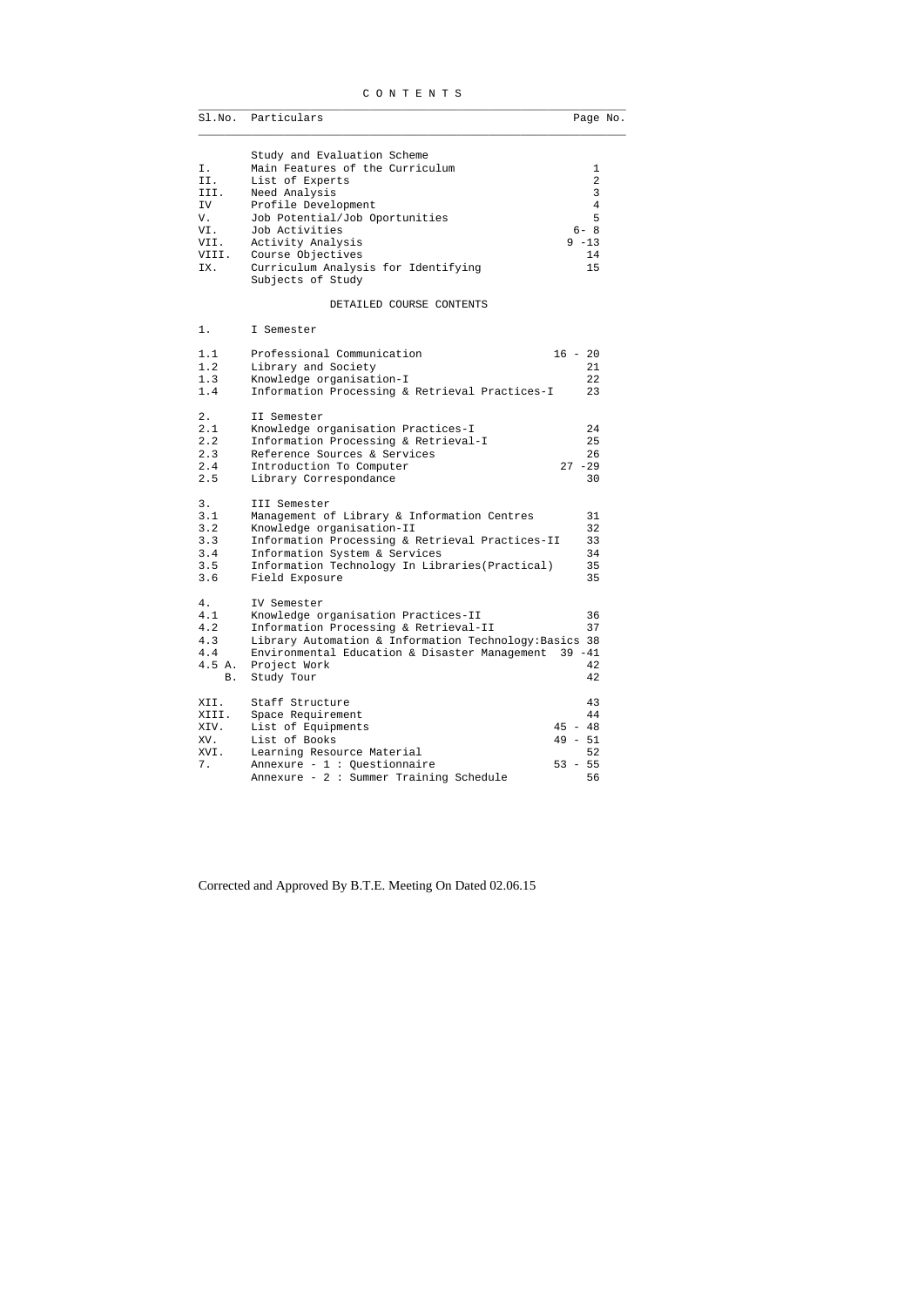# I. MAIN FEATURES OF THE CURRICULUM

| $1$ . | Title of the Course    | : Diploma in Library &<br>Information Science |  |
|-------|------------------------|-----------------------------------------------|--|
| 2.1   | Duration of the Course | : Two Years (Four Semester)                   |  |
| 3.    | Type of the Course     | : Full Time Institutional                     |  |
| 4.    | Pattern of the Course  | : Semester System                             |  |
| 5.    | Intake                 | : 60                                          |  |
| 6.    | Entry Oualification    | : 10+2 with Engilsh                           |  |
| 7.    | Admission Criteria     | : Joint Entrance Examination                  |  |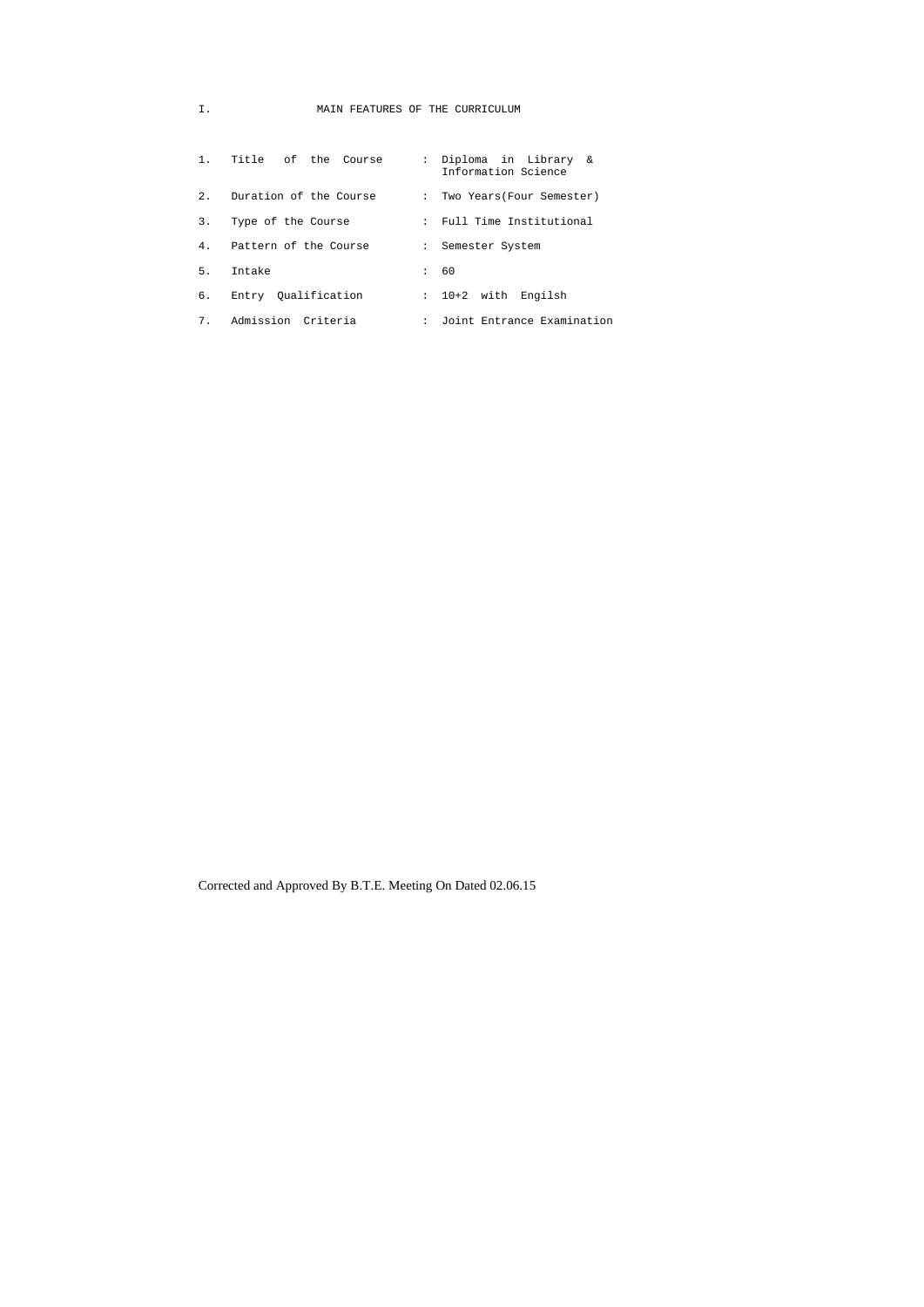# II. LIST OF EXPERTS

 List of Experts who contributed in the semester system of curriculum of Two year (Four Semester) Diploma in Library & Information Science on dated 21-04-2015 at I.R.D.T.U.P., Kanpur.

|    | 1. Shri S.D.K. Tripathi | Head, Deptt. of Library Science<br>D.G. College, Kanpur               |
|----|-------------------------|-----------------------------------------------------------------------|
| 2. | Shri B. D. Sharma       | Principal (Off.)<br>A.D.Khandewal Mahila Poly., Mathura               |
|    | 3. Shri V. K. Tewari    | Principal<br>S.R.D.R.D.M. Poly., Kanpur                               |
| 4. | Smt. Mamta Awasthi      | Lecturer, Library & Information Science<br>S.R.D.R.D.M. Poly., Kanpur |
|    | 5. Smt. Neetu Kanuajia  | Lecturer, Library & Information Science<br>S.R.D.R.D.M. Poly., Kanpur |
| б. | Smt Anita Purwar        | Librarian, (Off.), H.B.T.I., Kanpur                                   |
| 7. | Km. Kalpana Devi        | Asstt. Professor<br>I. R. D. T., Kanpur                               |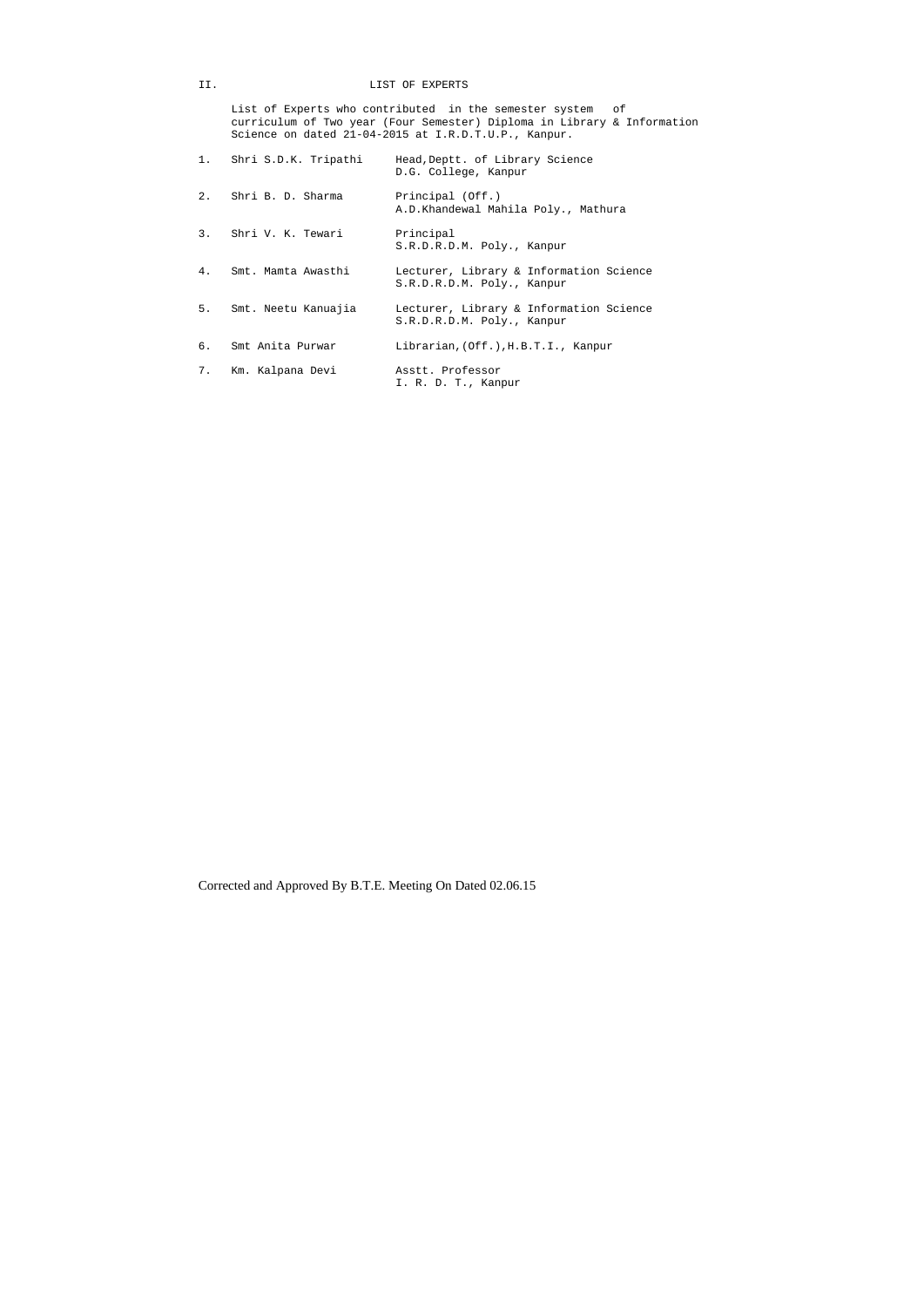## III. NEED ANALYSIS:

 Knowledge has an unlimited domain. Every day additions taking place in the treasure of knowledge. A scientific procedure is required to handle properly and systematically the enormous literature available in the world. The curriculum in library science needs revision on account of changes being introduced in the system due to adaption of new technology in this field also. The Computers are assisting us, to manage the job properly and exessesability has improved through introduction of Internet and Networking.

 On account of increasing literacy the number of libraries have also increased. Small and medium size libraries are managed by middle level man power. The diploma holder in library science can handle the responsiblities assigned to him in efficient manner if he/she is equipped with modern techniques of organising, classifying, cataloguing, administration and reference services knowledge.

 Besides educational institutions some research organisations and manufacturing industries also maintain their libraries. A diploma holder in library science may be prepared to share this type of assignment also.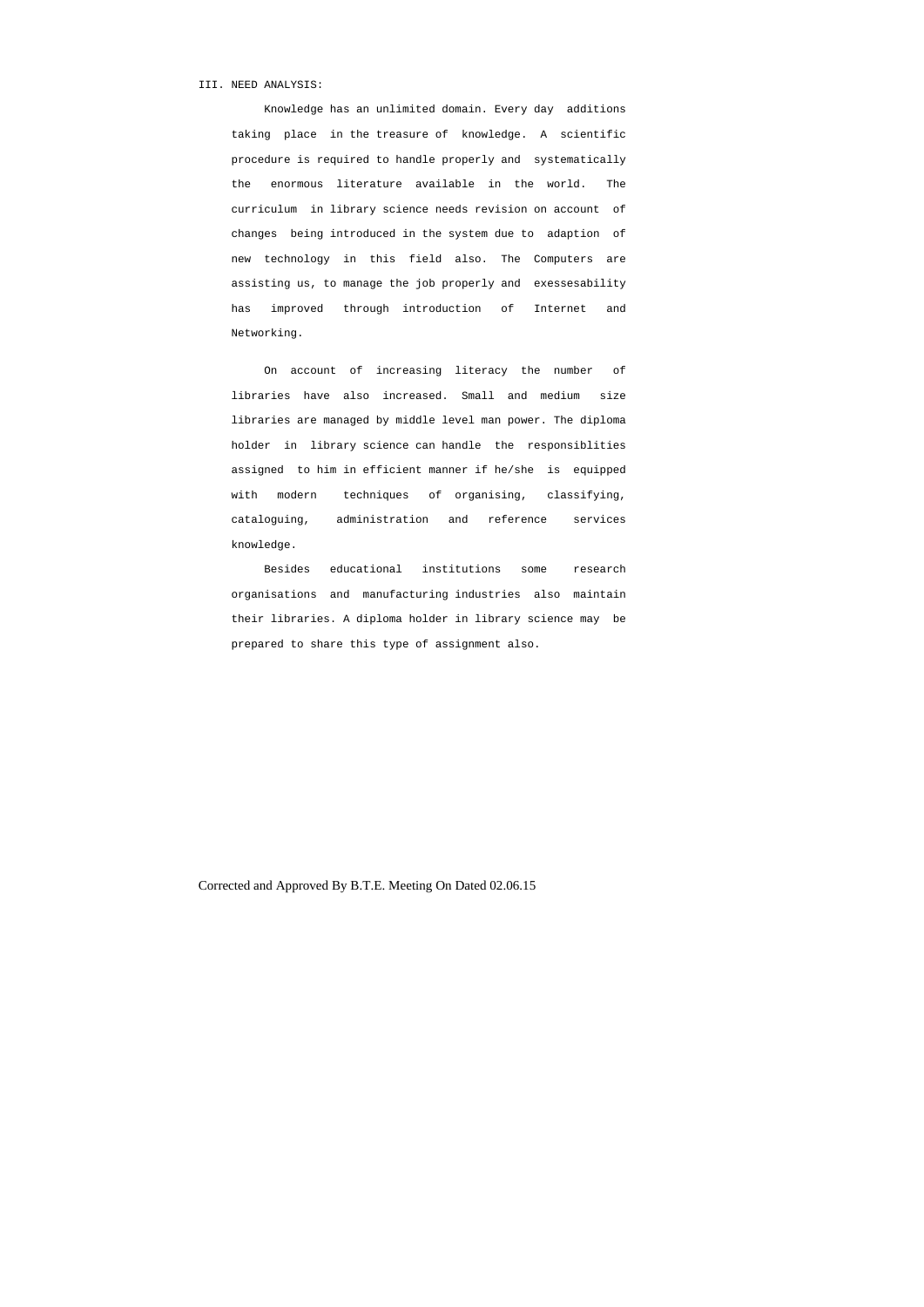#### IV. PROFILE DEVELOPMENT :

 A tool in the form of questionnaire for getting information about job potential, job opportunities, man power requirements and job activities of Diploma holder in Library Science was designed and sent to various organisations, industries and higher technological Institutions and Polytechnics. The response was not very much encouraging. So efforts were made to get feed back through mutual interaction with the experts of above organisations, industries,higher technological institutes and polytechnics. The feed back received was discussed and analysed in a workshop and a draft curriculum was prepared adopting the following procedure.

- 1. Listing job potential and job activities.
- 2. Analysing activities into acknowledge and skill.
- 3. Determining course objectives.
- 4. Planning horizontal and vertical organisation of the subjects.
- 5. Developing study and evaluation scheme.
- 6. Development of detailed course content and coverage time keeping in view the knowledge and skill requirement.
- 7. Determination of resource input in the form of human resource, space, equipment etc.

 It is hoped that revised curriculum of Diploma in Library Science will be useful in producing middle level manpower for world of work.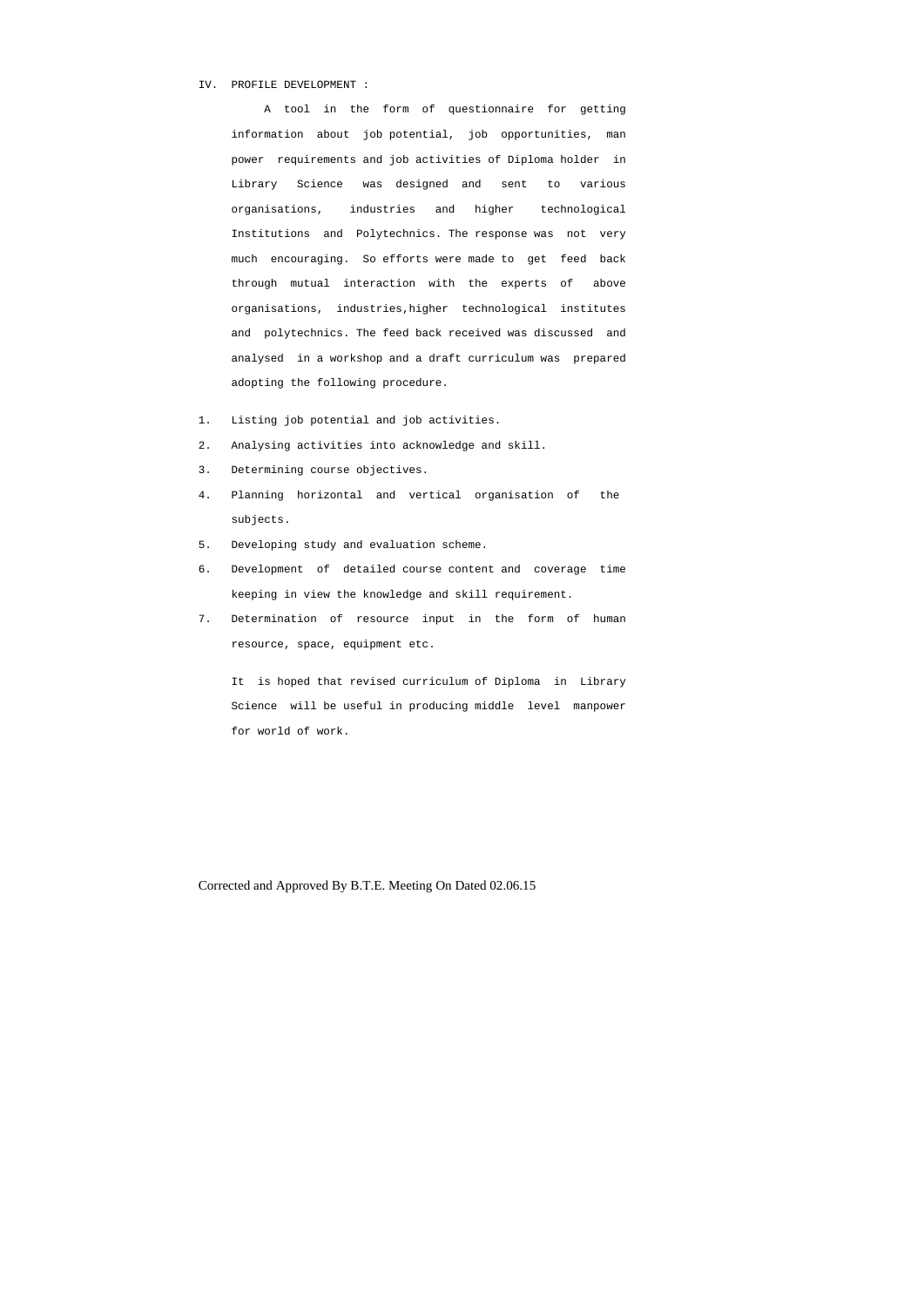- V. JOB POTENTIAL/JOB OPORTUNITIES :
	- 1. Librarians in :
		- Schools
		- ITIs
		- Polytechnics
		- Small Public Libraries
		- Departmental Libraries, libraries maintained by public and private sector.
		- Industries/Small Computer Centres
	- 2. Assistant Librarians in the institutions mentioned under 1 and colleges.
	- 3. Library Assistants : Semi-Professionals in Universities, ITIs, Regional Engineering Colleges and Degree Colleges, Institutions and Special Libraries.
	- 4. Technical Assistants/Junior Programmers/Information Assistants in Computers/Industries, Special Libraries.
	- 5. As data analyst cum operators.
	- 6. Cataloguer cum computer operator.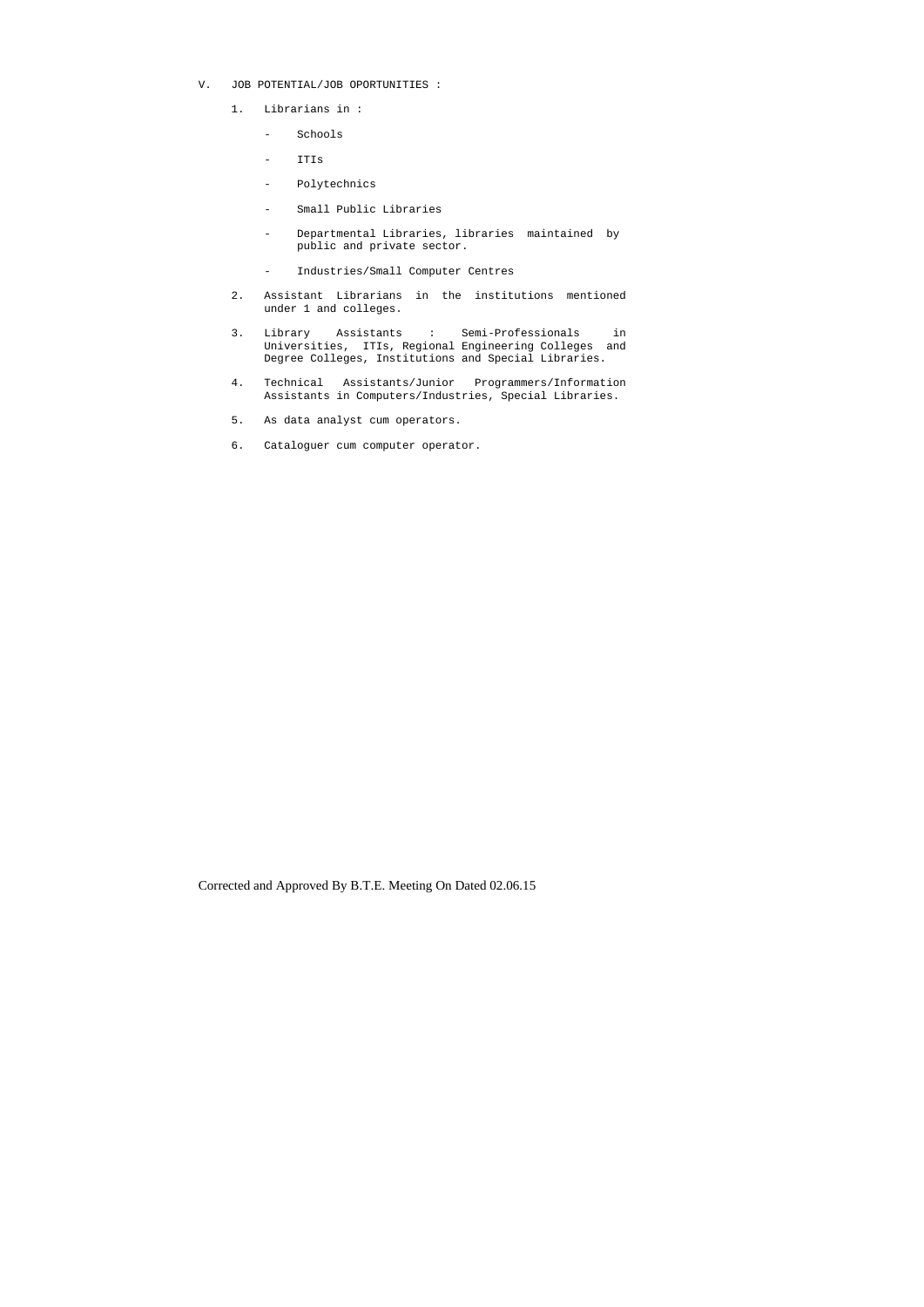# VI. JOB ACTIVITIES :

1. As Librarians:

| 1.1 | Acquisition                                     | $\ddot{\phantom{a}}$ | Selection, checking<br>оf<br>duplicates<br>ordering,<br>Receiving, tallying with<br>bills and verifications<br>of bills, Accessioning<br>Transferring of books<br>to<br>processing section.                                                                               |
|-----|-------------------------------------------------|----------------------|---------------------------------------------------------------------------------------------------------------------------------------------------------------------------------------------------------------------------------------------------------------------------|
|     | 1.2 Technical                                   | $\ddot{\cdot}$       | Classification,<br>Cataloguing<br>Preparing<br>shelf list<br>filling<br>оf<br>cards, preparation<br>оf<br>books for use.                                                                                                                                                  |
|     | 1.3 Circulation                                 | $\ddot{\cdot}$       | Enrolement of<br>members,<br>keeping their<br>records,<br>issuing borrower's cards,<br>arranging<br>the issue<br>tickets,<br>statistics,<br>reservation, fine & fine<br>accounts, procedure rega-<br>rding these services,<br>No<br>dues formalities and<br>reservations. |
|     | 1.4 Periodicals                                 | $\ddot{\phantom{a}}$ | Selection, Ordering, Reg-<br>istering the periodicals<br>issuing regarding binding<br>arrangements and display<br>of periodicals.                                                                                                                                         |
| 1.5 | Text Books                                      | $\ddot{\phantom{a}}$ | Issue and return of books<br>within the library<br>fines<br>overnight<br>issues<br>and<br>reservations.                                                                                                                                                                   |
| 1.6 | Rendering reference:<br>services                |                      |                                                                                                                                                                                                                                                                           |
| 1.7 | Preparation and issue of information bulletins. |                      |                                                                                                                                                                                                                                                                           |
| 1.8 | Display of Library Materials                    |                      |                                                                                                                                                                                                                                                                           |
| 1.9 | Conducting Library Committee Meetings.          |                      |                                                                                                                                                                                                                                                                           |
|     | 1.10 Inter Library Loan.                        |                      |                                                                                                                                                                                                                                                                           |
|     |                                                 |                      | 1.11 Preparing buget estimates and allocation of funds.                                                                                                                                                                                                                   |
|     | 1.12 Writing annual report of Library           |                      |                                                                                                                                                                                                                                                                           |
|     | 1.13 Stock verification and rectification.      |                      |                                                                                                                                                                                                                                                                           |
|     | 1.14 Maintenance                                | $\ddot{\cdot}$       | Care and preservation of<br>books and other<br>library<br>materials.                                                                                                                                                                                                      |

1.15 Selection and acquisition of library furniture,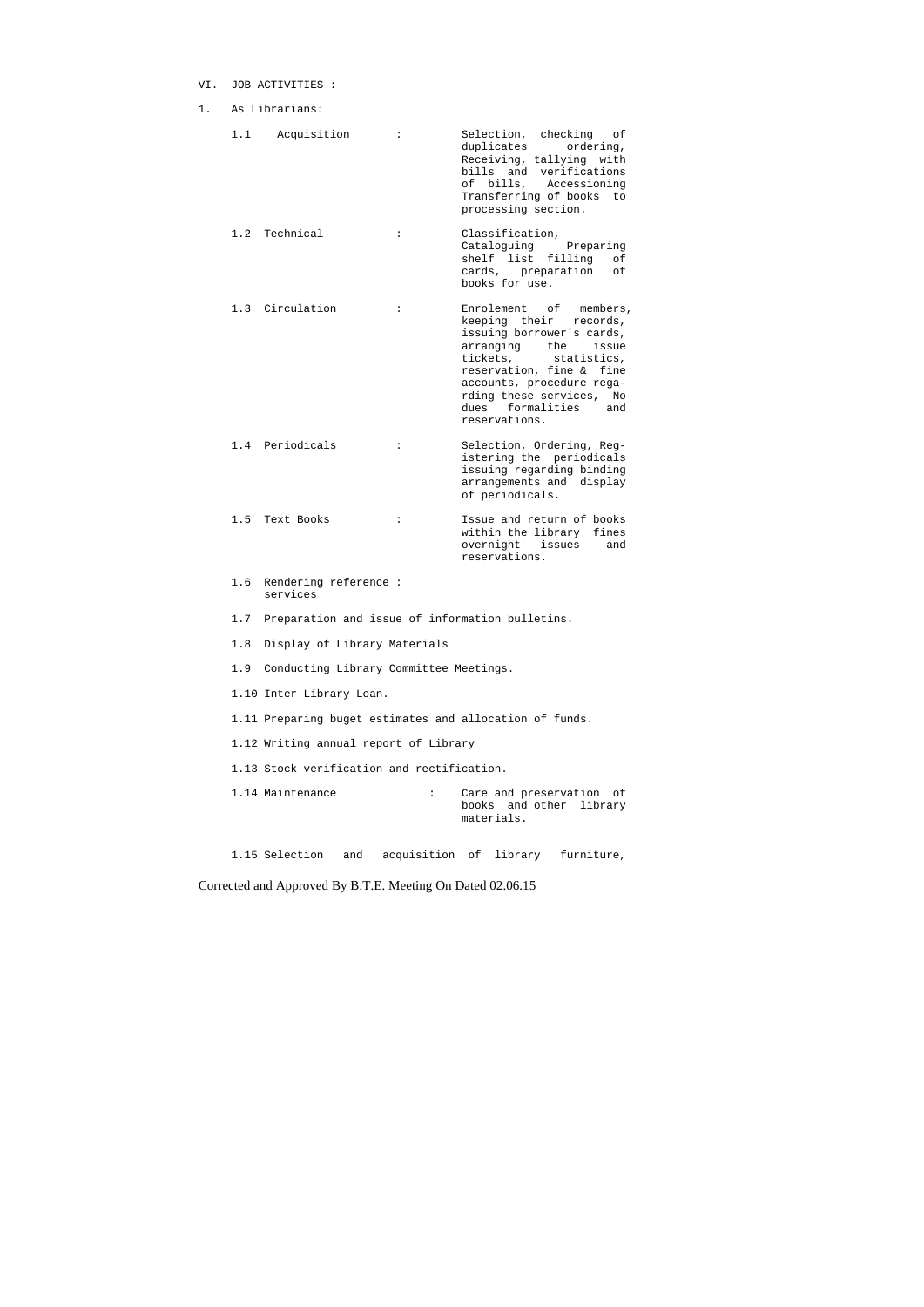equipment and materials.

- 1.16 Management of book bank
- 1.17 Storage and retrieval of information through computer.
- 1.18 Operating circulation services through computer.
- 1.19 Serial control through computer.
- 1.20 Maintaining programme for various library operation.
- 2. Assistant Librarians:

| 2.1 Acquisition | Accessioning, Ordering,<br>$\ddot{\cdot}$<br>Checking of duplication,<br>checking of bills,<br>transferring of books to<br>technical section.                                                                                                                          |
|-----------------|------------------------------------------------------------------------------------------------------------------------------------------------------------------------------------------------------------------------------------------------------------------------|
| 2.2 Technical   | Catalogue card preparation<br>$\ddot{\phantom{a}}$<br>preparation of<br>shelf<br>list, Filing of catalogue<br>cards and preparation of<br>books for use.                                                                                                               |
| 2.3 Circulation | Enrolment of<br>$\ddot{\phantom{a}}$<br>members,<br>keeping their<br>records,<br>issue borrowers cards,<br>tickets,<br>issue<br>and<br>maintaining<br>returns<br>statistics, accounts,<br>procedure regarding these<br>services.<br>No dues<br>formalities, reminders. |
| 2.4 Periodicals | Ordering, checking,<br>:<br>registering the periodical<br>issuing<br>riminders,<br>payment, payment environ<br>-ment and keeping records<br>of members, reminder of                                                                                                    |

- missing issues, issuing of no dues certificate. arrangement and display of periodicals processing for binding.
- 2.5 Text Books Issue and return of books within the library, fines, overnight issues and reservations, binding
- 2.6 Arrangement of books and standards, patents and specifications professional publications, non serial pamphlets and display of new arrivals.
- 2.7 Care and repair of reading materials and preservation to library equipment.
- 2.8 Management of book bank.
- 2.9 To prepare language for programming.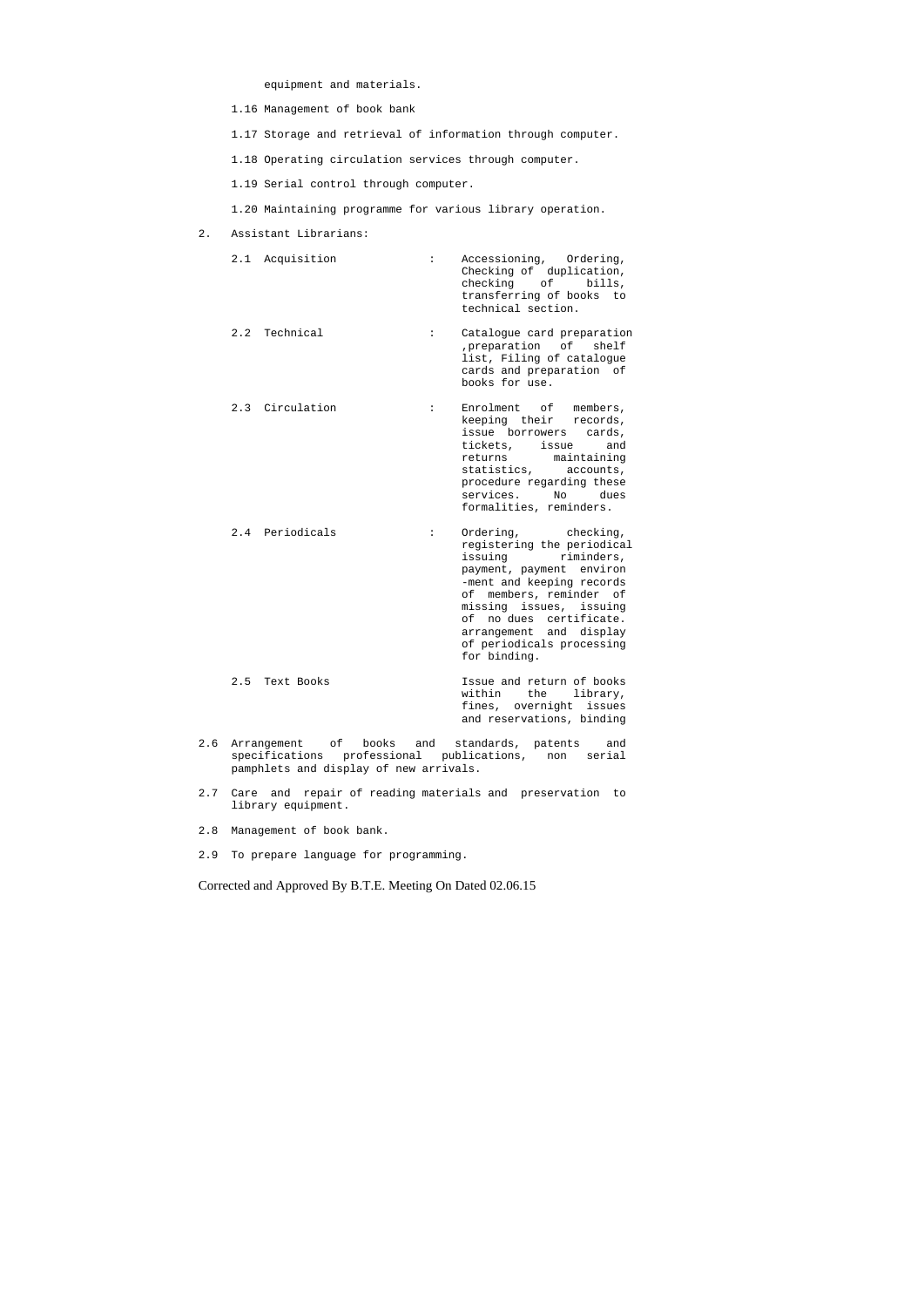2.10 To operate library service through computer.

3. As Library Assistant:

|     | 3.1 Acquisition      | $\ddot{\cdot}$       | Checking of duplicates<br>receiving, Tallying with<br>bills,<br>Accessioning<br>Transferring of books<br>to<br>technical section.                                                              |
|-----|----------------------|----------------------|------------------------------------------------------------------------------------------------------------------------------------------------------------------------------------------------|
|     | 3.2 Circulation      | $\ddot{\phantom{a}}$ | Isuing borrower cards<br>arranging<br>for<br>issue<br>tickets<br>issue<br>and<br>maintaining<br>returns,<br>statistics, reservations,<br>fine and fine accounts,<br>no dues formalities<br>and |
|     | 3.3 Periodicals      | $\ddot{\phantom{a}}$ | reminders.<br>Checking, registering the<br>periodicals,<br>issuing<br>reminders, preparation of<br>for<br>bindings,<br>sets                                                                    |
|     | 3.4 Text Books       | $\ddot{\phantom{a}}$ | arrangement and display<br>of periodicals.<br>Issue and return of books<br>in the library,<br>with<br>fines, overnight                                                                         |
|     | 3.5 Book Bank        | $\ddot{\phantom{a}}$ | reservations.<br>and<br>оf<br>Issue<br>return<br>books, keeping<br>the<br>records, No dues.                                                                                                    |
| 3.6 | Departmental Library | $\ddot{\cdot}$       | Routines concerned with<br>transfer of books<br>and<br>periodicals<br>to<br>departmental<br>libraries<br>issue and returns<br>and<br>keeping<br>records<br>оf<br>departmental library.         |

- 4. Technical Assistants/Programmers/Information Assistant In Computer Centers/Industries/Special Libraries:
	- 4.1 To prepare flow charts.
- 4.2 To prepare language charts.
- 4.3 Programming.
	- 4.4 Information storage.
- 5. As Computer Operator:
	- 5.1 To operate computers.
	- 5.2 To maintain computer.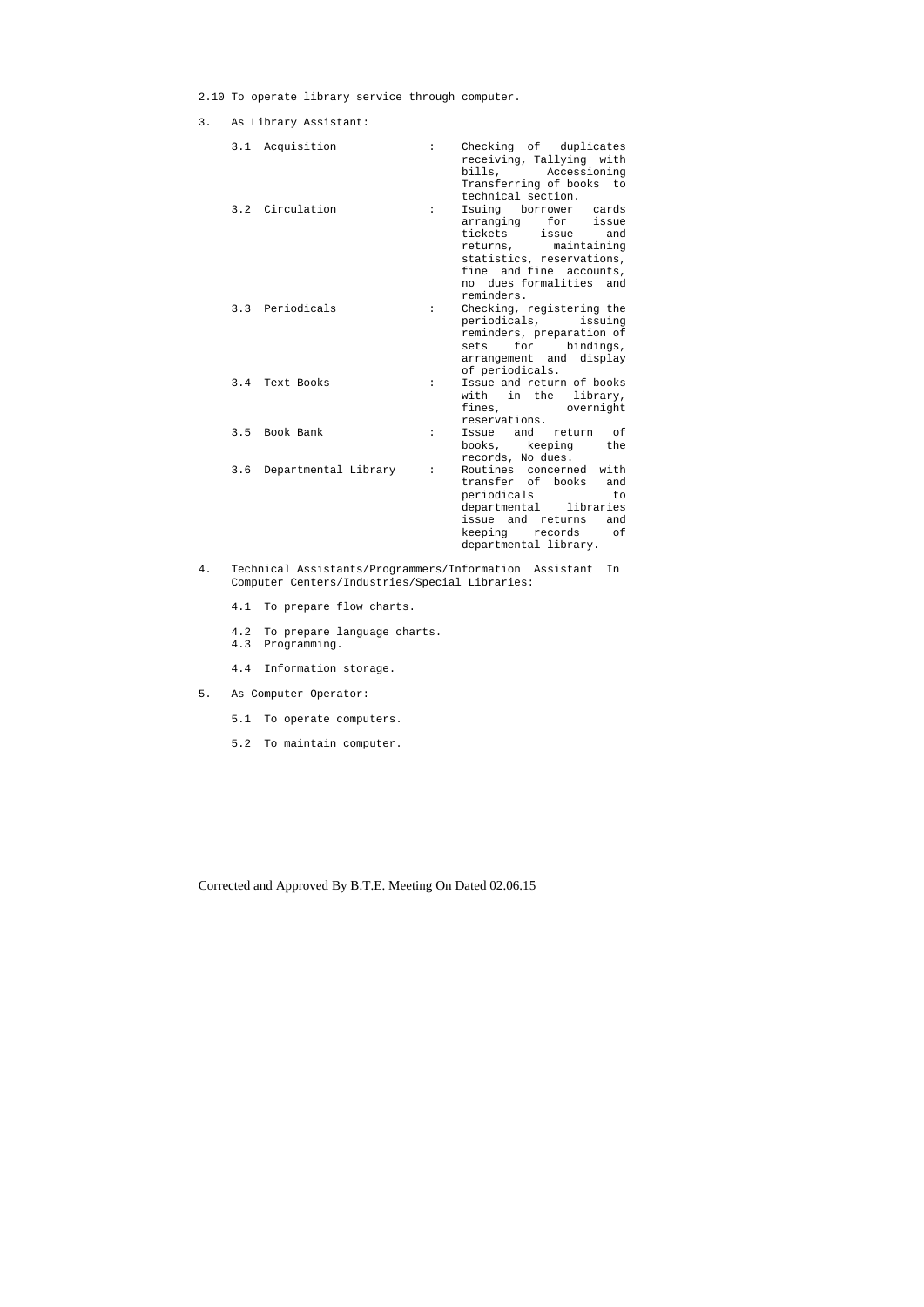VII. ACTIVITY ANALYSIS:

|     |                 |     | Activity Knowledge Required                                                                                                                                                                                                                                         | Practice Skill<br>Required                                                                   |  |
|-----|-----------------|-----|---------------------------------------------------------------------------------------------------------------------------------------------------------------------------------------------------------------------------------------------------------------------|----------------------------------------------------------------------------------------------|--|
|     | 1. As Librarian |     |                                                                                                                                                                                                                                                                     |                                                                                              |  |
|     | 1.1 Acquisition |     | Knowledge about sources of Practical Train-<br>supply. Book selection<br>tools, Conversion and<br>discount rates. Drafting<br>preparation and placing of<br>orders, checking of<br>duplications, reminders.<br>Accessioning, Checking and<br>verification of bills. | ing in accessio-<br>ning.                                                                    |  |
|     | 1.2 Technical   |     | (a) Elementary knowledge<br>of schemes of use of Colon<br>classifications.                                                                                                                                                                                          | Practices in the<br>classification &<br>Dewey classific-<br>ation .                          |  |
|     |                 |     | (b) Detailed study of<br>dewey decimal class-<br>ification and colon<br>classification.                                                                                                                                                                             |                                                                                              |  |
|     |                 |     | (c) Systems of books<br>numbers.                                                                                                                                                                                                                                    |                                                                                              |  |
|     |                 | (d) | Detailed study of Practice in cata-<br>AACR-2, Sears list of<br>subject heading & CCC to AACR-2 & CCC.                                                                                                                                                              | loguing according                                                                            |  |
|     |                 | (f) | Rules for filling of<br>cards.                                                                                                                                                                                                                                      |                                                                                              |  |
|     |                 |     | (g) Preparation and<br>filling of shelf list<br>cards.                                                                                                                                                                                                              |                                                                                              |  |
|     |                 | (h) | Design & Preparation<br>of book cards, date<br>slips books pockets<br>and plates.                                                                                                                                                                                   |                                                                                              |  |
|     | 1.3 Circulation |     | Knowledge about rules and<br>regulations of the<br>Library, various records<br>and charging systems                                                                                                                                                                 | Practical training<br>in Charging system                                                     |  |
| 1.4 | Periodicals     |     | (a) Knowledge about<br>venders and other<br>оf<br>supply<br>sources<br>periodical directori-<br>es, Conversion<br>and<br>discount rates.                                                                                                                            | Practice in regi-<br>stration and che-<br>king of periodi<br>cals through<br>various methods |  |
|     |                 | (b) | Crafting, Preparing<br>and placing of orders<br>, checking of missing<br>issues and duplicates<br>, reminders.                                                                                                                                                      |                                                                                              |  |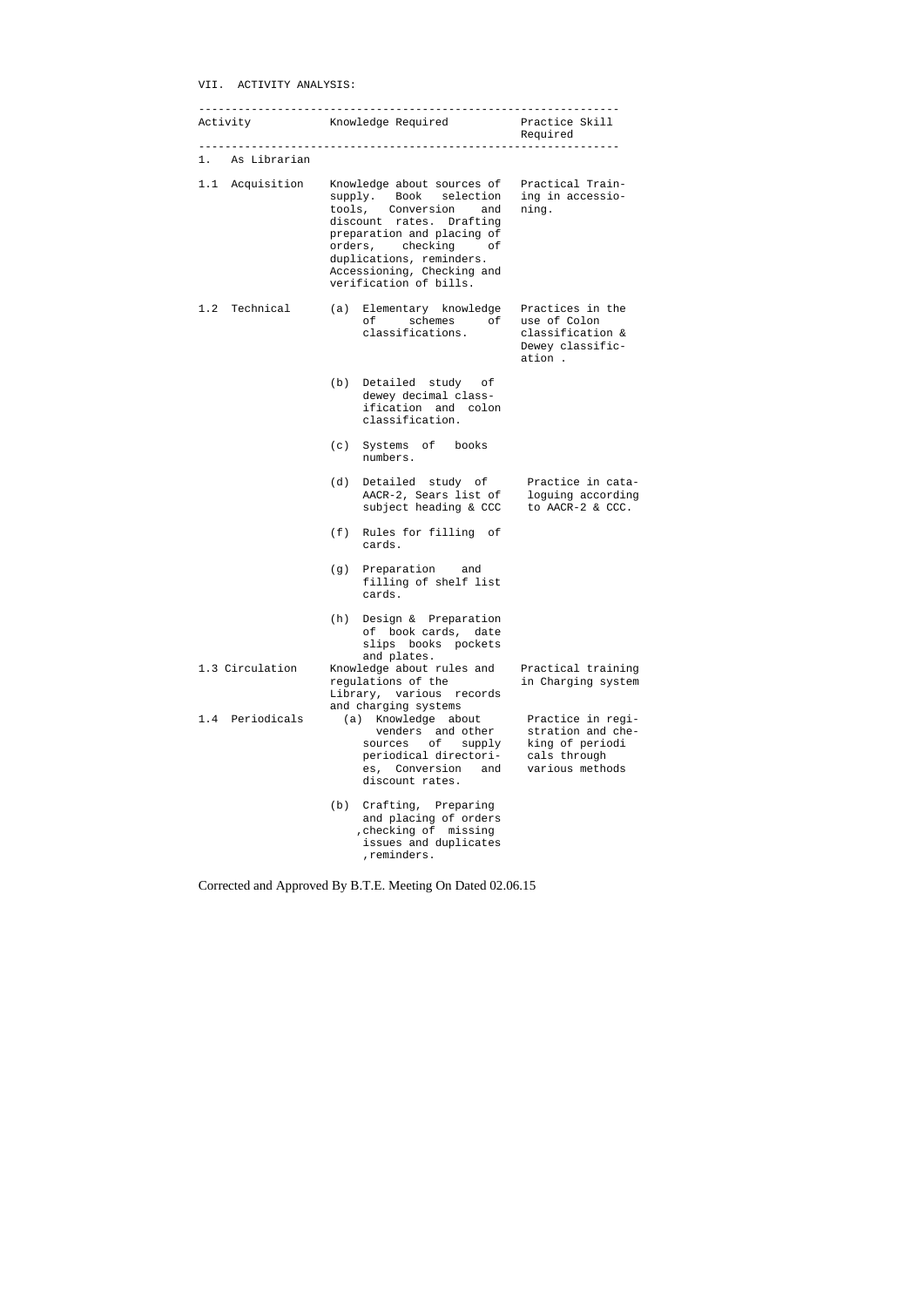|          |                                                                                             |          | (c) Registration                                                                                            |                                                       |
|----------|---------------------------------------------------------------------------------------------|----------|-------------------------------------------------------------------------------------------------------------|-------------------------------------------------------|
|          |                                                                                             |          | (e) Binding                                                                                                 |                                                       |
|          |                                                                                             |          | (f) Routines of this<br>section maintenance<br>of text book section.                                        |                                                       |
|          | 1.5 Text Books                                                                              |          | Issue and Return routines.                                                                                  |                                                       |
|          | 1.6 Reference                                                                               |          | (a) Theory of reference (a) Practice in<br>service.                                                         | Reference<br>work.                                    |
|          |                                                                                             |          | (b) Knowledge & evaluat- (b) Evalution of<br>ion of reference tools                                         | reference<br>tools                                    |
| Activity |                                                                                             |          | Knowledge Required                                                                                          | Practice Skill<br>Required                            |
|          |                                                                                             |          | (c) Routines of reference<br>work.                                                                          |                                                       |
|          | 1.7 Preparation<br>& Issue of<br>information<br>bulletins                                   | indexes. | Types, preparation of Practice in<br>information bulletin<br>and                                            | preparation<br>information<br>bulletins<br>& indexes. |
|          | 1.8 Display of<br>Library<br>materials.                                                     | display. | Elementary knowledge<br>οf                                                                                  |                                                       |
|          | 1.9 Library<br>1.10 Inter Library Rules & Procedures<br>Loan.                               |          | Library committee,<br>Committee. composition, functions.<br>functions.                                      |                                                       |
|          | 1.11 Preparing<br>budget estim-<br>ates & alloc-<br>ation of funds.                         | records. | Allocation of funds<br>and                                                                                  | Budget                                                |
|          | 1.12 Annual<br>Report.                                                                      |          | Knowledge of report writting                                                                                |                                                       |
|          | 1.13 Stock verifi-<br>cation and<br>rectification ation,                                    | Methods  | оf<br>stock<br>verification and rectific-<br>Rules for writing<br>off the books.                            | Practice in<br>methods of<br>stock verifi-<br>cation. |
|          | 1.14 Maintenance<br>care & pres-<br>ervation of<br>books and<br>other library<br>materials. | various  | Elementary knowledge<br>оf<br>methods<br>of<br>care<br>and preservation of<br>books<br>and other materials. |                                                       |
|          | 1.15 Selection &<br>acquisition<br>of library<br>furniture,<br>equipment &                  | supply.  | Specification of furniture<br>and equipment. Sources of                                                     |                                                       |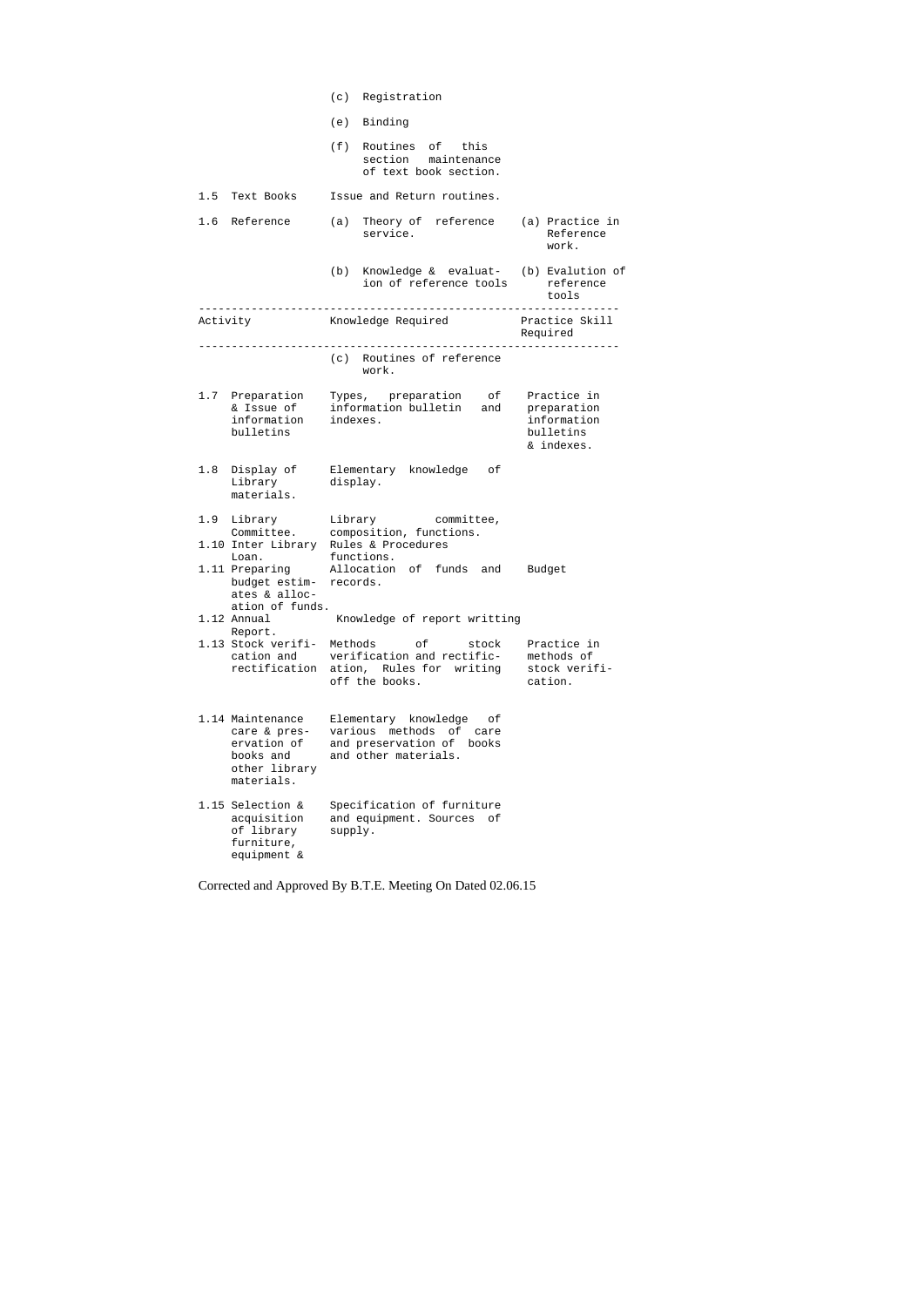materials.

|     | 1.16 Book Bank.                                                                                                                                                        | Management of Book Bank.                                                                      |                                                                      |
|-----|------------------------------------------------------------------------------------------------------------------------------------------------------------------------|-----------------------------------------------------------------------------------------------|----------------------------------------------------------------------|
|     | 1.17 Storage $\&$<br>retrieval<br>of informat-<br>ion through<br>computer.                                                                                             | Knowledge required about<br>computer operation, progr-<br>amming<br>flow charts<br>languages. | Practical Trai-<br>ning in progra-<br>mming.                         |
|     | 1.18 Computerised<br>Circulation                                                                                                                                       |                                                                                               |                                                                      |
|     | 1.19 Control of<br>serial<br>through<br>computer.                                                                                                                      |                                                                                               |                                                                      |
|     | 1.20 Maintaining<br>library<br>statistics<br>through<br>computer<br>1.21 Writing programme<br>for various<br>library operation.                                        |                                                                                               |                                                                      |
| 2.  | Assistant Libraians<br>2.1 Acquisition Same as 1.1<br>2.2 Technical Same as<br>2.3 Circulation Same as 1.3<br>2.4 Periodicals Same as 1.4<br>2.5 Text Book Same as 1.5 | 1.2                                                                                           | Practice in han-<br>dling various<br>types of charg-<br>ing systems. |
|     | Activity                                                                                                                                                               | Knowledge Required                                                                            | Practice Skill<br>Required                                           |
|     | 2.6 Arrangement of books, stand<br>ards patents. Specification<br>hlets and display of new                                                                             | professional, publication and<br>non serial publications pamp-                                | Knowledge about<br>shelf arrangem-<br>ent & display<br>methods.      |
|     | arrivals.                                                                                                                                                              |                                                                                               |                                                                      |
| 2.7 | logue shelf<br>list cards,<br>book prepar-<br>tion.                                                                                                                    | Filing of cata- Acquentance with filling<br>rules and filling system.                         |                                                                      |
| 3.  | Library Assistant:                                                                                                                                                     |                                                                                               |                                                                      |
| 3.1 | Acquisition Same as 1.1                                                                                                                                                |                                                                                               |                                                                      |
| 3.2 | Circulation Same as 1.3                                                                                                                                                |                                                                                               |                                                                      |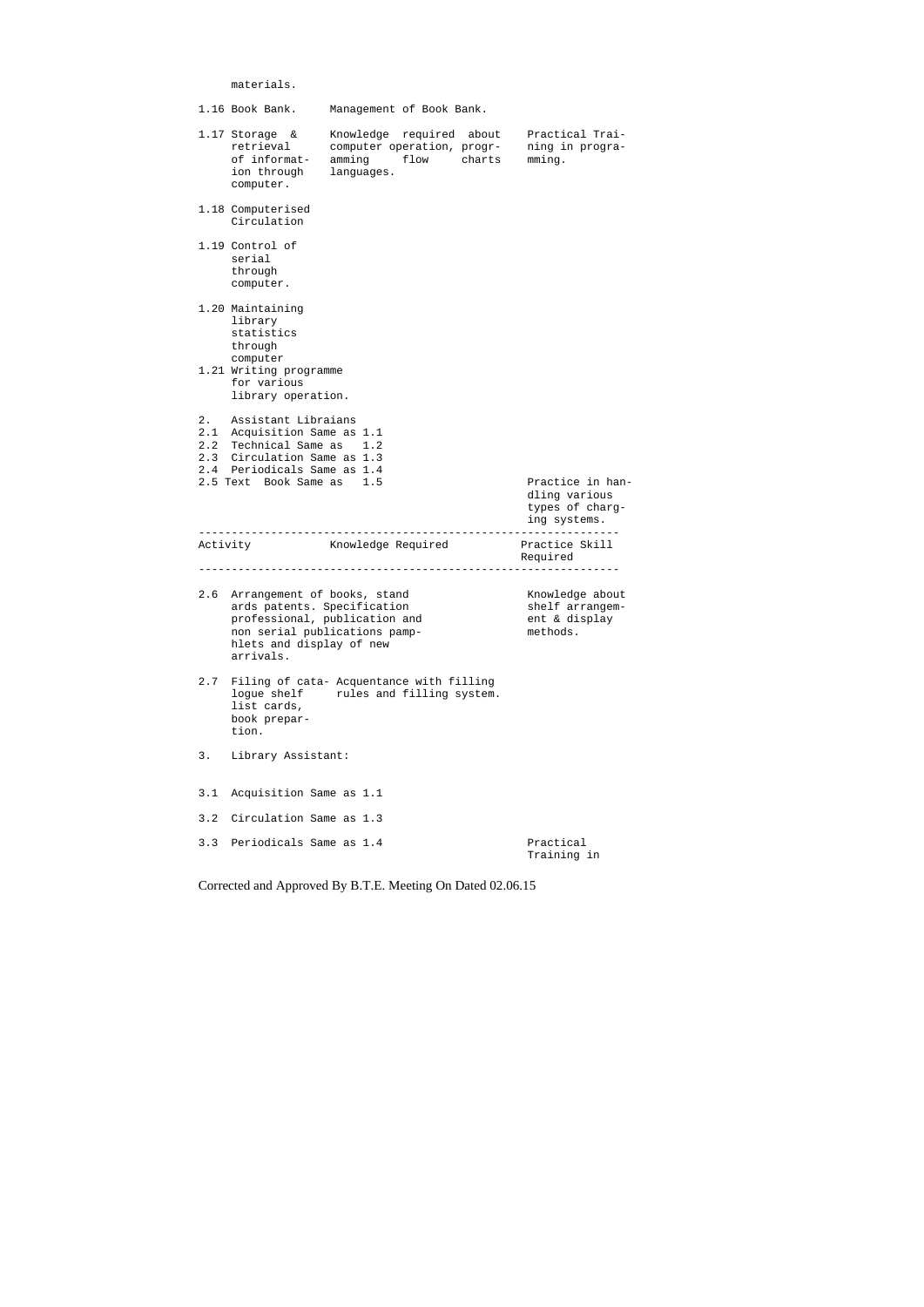3.4 Text Book Same as 1.5 Charging.

3.5 Book Banks Same as 1.16

- 3.6 Departmental Records of transfer of Libraries. books and periodicals charging systems keep ing records.
- 4. As Assistants/Programmers/Information Scientists In Computer Centre/Industries
- 4.1 To prepare Steps for drawing flow Practical trai flow charts charts, knowledge for ning for the start, input, processing system of flow output, termination stop charts. etc.
- 4.2 To prepare Knowledge of Basic Practical trai language language, Cobol language, ning about Basic charts. Fortran language, Pascal Cobol, Fortran, language, System Analysis & Pascal Language and Design.
- 4.3 As Programmer Programming same<br>
as 4.2 ing programming ing programming
- 4.4 Information Assistant:

| 4.4 Information | Organisation of informat-  | Practical tra-  |
|-----------------|----------------------------|-----------------|
| Storage         | ion, knowledge of indexing | ining in infor- |
|                 | & abstracting services.    | mation storage. |

5. As Computer Operator 5.1 To operate Application of computer in Practical trai computer library routines, computer ning for awareness. computer awar tion. 5.2 To maintain Complete knowledge about Practical trai computer. computer, its parts, its ning about operation and maintenance. computer and about its

 eness & opera functioning repairable knowledge about the various parts of computer.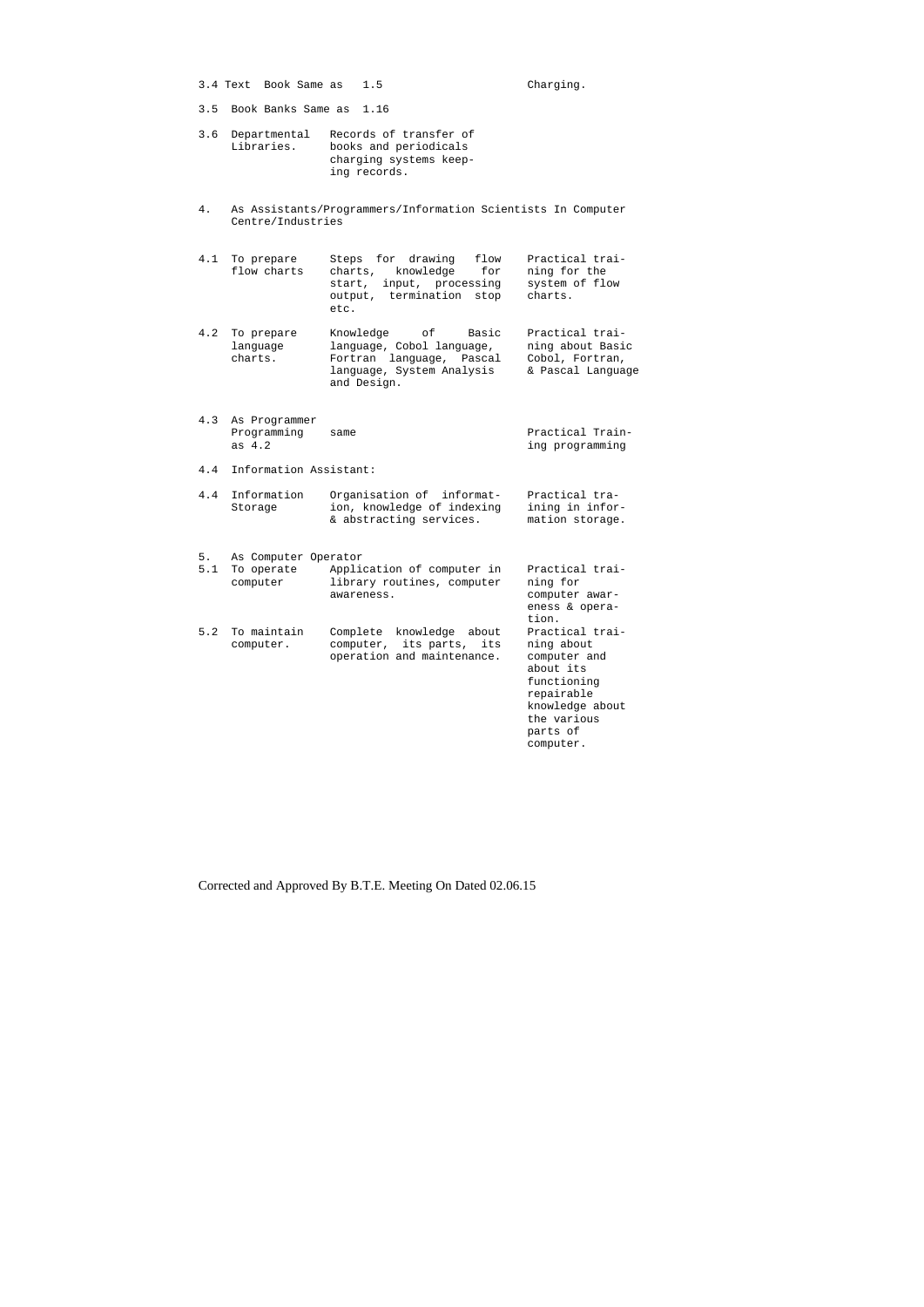## VIII. COURSE OBJECTIVES:

- (1) To manage and run the libraries on scientific lines.
- (2) To acquire reading materials.
- (3) To organise and arrange the resources of the library systematically.
- (4) To prepare an inventory of reading material on the scientific lines.
- (5) To circulate reading materials.
- (6) To assist readers in the maximum exploitaion of library resources.
- (7) To promote use of the library.
- (8) To collect, organise and retrieve information.
- (9) To handle library correspondence.
- (10) To operate computer for data processing and information retrievals.
- (11) To write computer programmes for various library operations.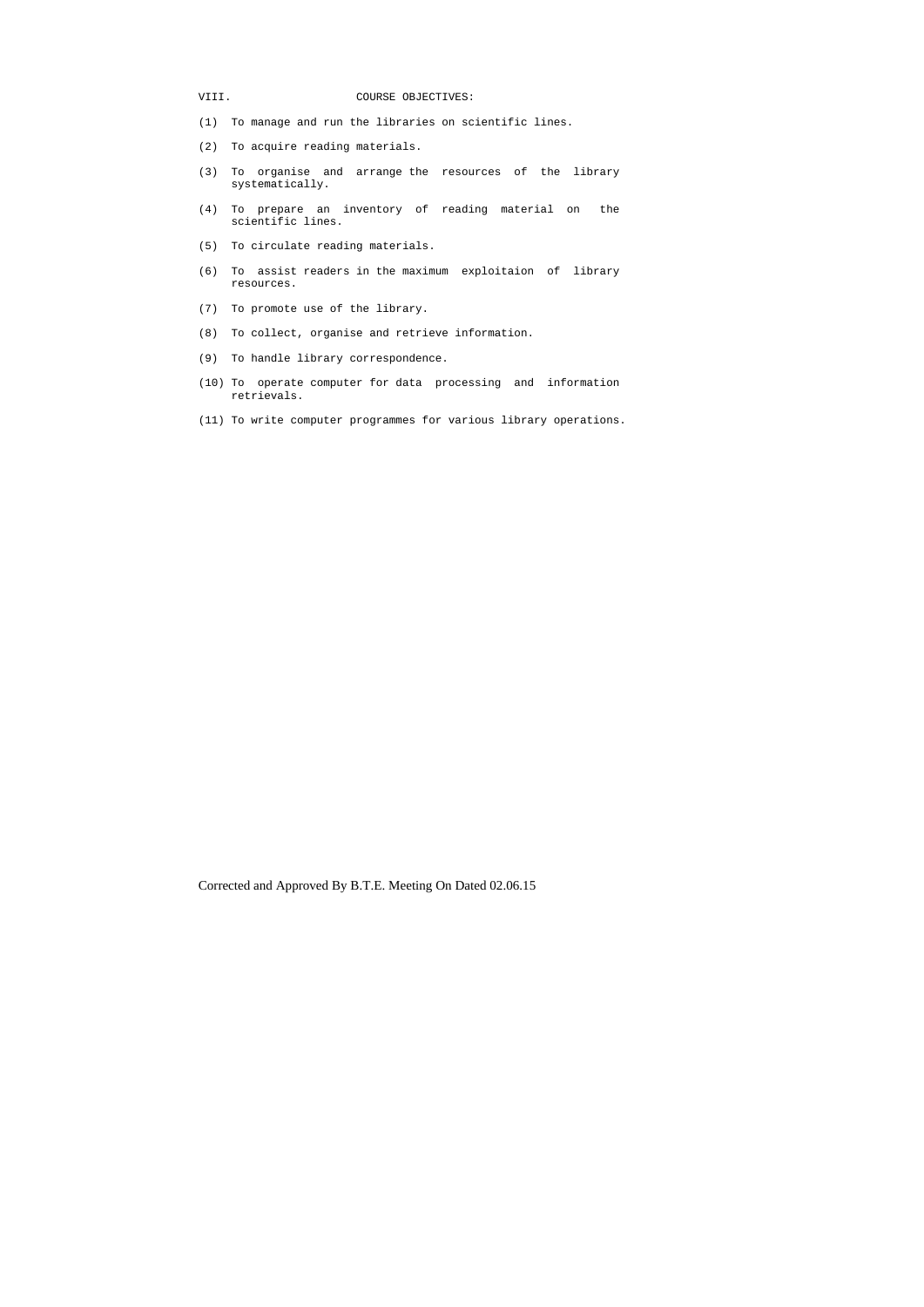|  |  | IX. CURRICULUM ANALYSIS FOR IDENTIFYING SUBJECTS OF STUDY: |  |  |
|--|--|------------------------------------------------------------|--|--|
|  |  |                                                            |  |  |

| S.NO. | COURSE OBJECTIVE                                                      |          | CURRICULUM AREAS                                                                      |
|-------|-----------------------------------------------------------------------|----------|---------------------------------------------------------------------------------------|
|       | 1. To manage and run the libraries<br>on scientific lines             |          | 1. Law of librarianship<br>2. Principle of organi-<br>sation and adminis-<br>tration. |
|       |                                                                       | 3.       | Types of Libraries.                                                                   |
| 2.    | To acquire reading materials                                          | 1.       | Principle of book<br>selection.                                                       |
|       |                                                                       | 2.<br>3. | Study of Readers<br>interest.<br>Acquisition.                                         |
| 3.    | To organise & arrange the                                             | 1.       | Principle of classi-<br>fication.                                                     |
|       | resources of the library<br>systematically.                           | 2.       | Methodology of class-<br>ification.                                                   |
| 4.    | To prepare an inventory of<br>reading materials on scientific         | 1.       | Principle of catalo-<br>guing.                                                        |
|       | lines                                                                 | 2.       | Methodology of catal-<br>oguing.                                                      |
| 5.    | To circulate reading materials.                                       | 1.       | Circulation.                                                                          |
| б.    | To assist reader in the maximum<br>exploitation of library resources. | 1. .     | Reference Services.                                                                   |
| 7.    | To promote use of the library                                         | 1.       | Library administra-<br>tion.                                                          |
|       |                                                                       | 2.       | Extension Services.                                                                   |
| 8.    | To collect, organise & retrieve<br>information.                       | 1.       | Conventional biblio-<br>graphical service &<br>documentation.                         |
|       |                                                                       | 2.       | Computerised services                                                                 |
| q     | To handle library correspondence 1. Communication                     |          | Technique.                                                                            |
|       |                                                                       | 2.       | Library correspon-<br>dence.                                                          |
|       |                                                                       | 3.       | Computer Application.                                                                 |
| 10.   | To write computer programmers<br>for various libraries.               | 1.<br>2. | Computer language<br>Programme writing.                                               |
| 11.   | To operate computer for data<br>processing & information              | 1.       | Introduction to<br>computer.                                                          |
|       | retrieval.                                                            | 2.       | Computer programme<br>for information and                                             |
|       |                                                                       | 3.       | retrievals.<br>Use of computer.                                                       |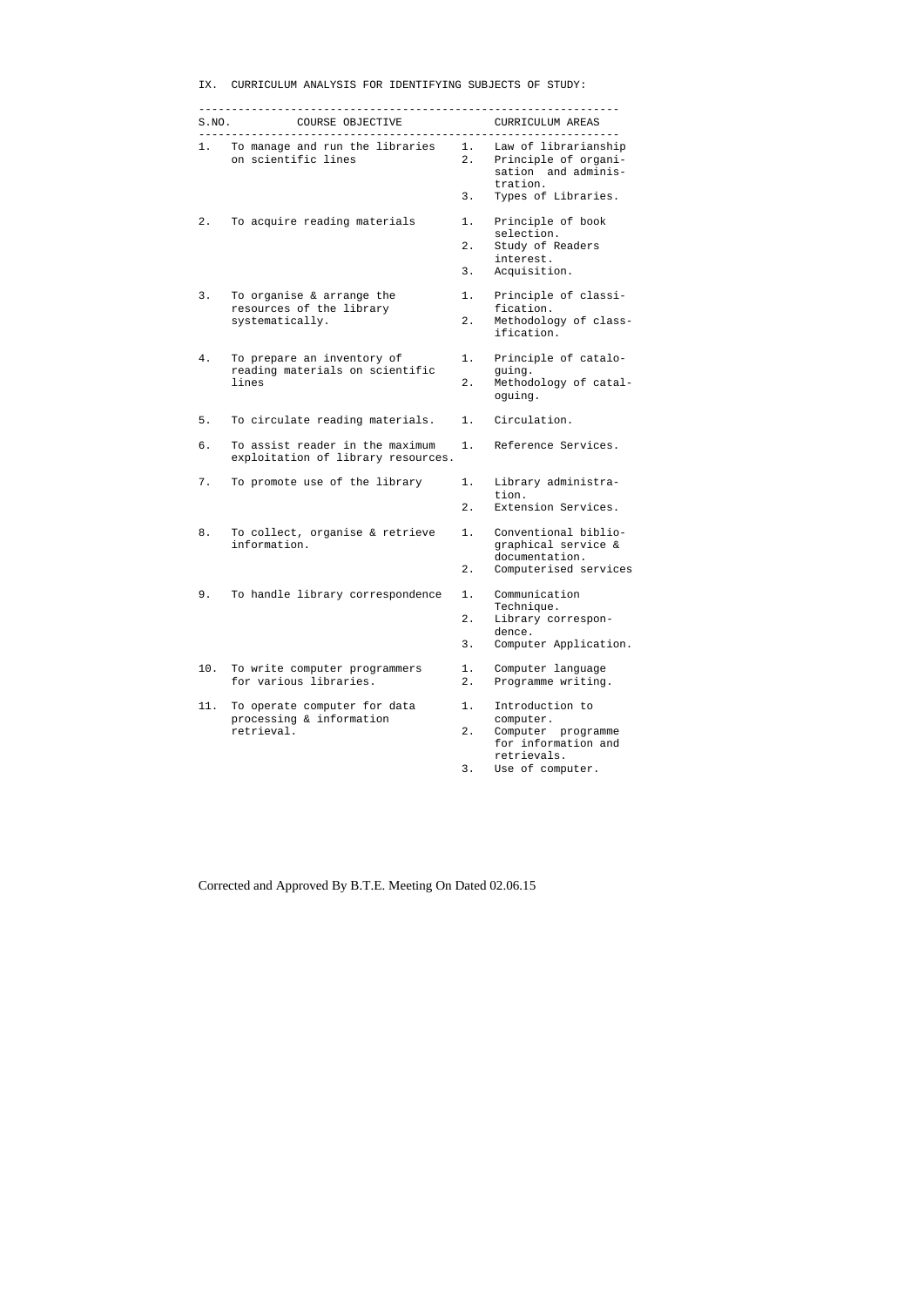I Semester

1.1 PROFESSIONAL COMMUNICATION

|  |  | [ Common to All Engineering/Non Engineering Courses] |  |       |  |
|--|--|------------------------------------------------------|--|-------|--|
|  |  |                                                      |  | L T P |  |
|  |  |                                                      |  | 5 – 3 |  |

Rationale:

 Communication forms an important activity of diploma holder. It is essential that he/she should be in a position to communicate in writing and orally with superiors,equals and subordinates. This subject aims at providing working knowledge of languages like Hindi and English so as to train the students in the art of communication. It is suggested that maximum attention should be given in developing Communication abilities in the students while imparting instructions by giving maximum emphasis on practice.

| Sr.NO. | Units                                                                                                                               | Coverage time          |    |
|--------|-------------------------------------------------------------------------------------------------------------------------------------|------------------------|----|
|        |                                                                                                                                     | T.                     | P  |
| $1$ .  | Introduction to communication methods<br>meaning, channels & media written and<br>verbal.                                           | 5                      |    |
| 2.1    | Development of comprehension of English 10<br>& Hindi through study of text material&<br>language exercises.                        |                        |    |
| 3.     | Development of expression through<br>A. Letters (English & Hindi)<br>B. Report writing (English)<br>Note making and minutes writing | 10 <sup>1</sup><br>1 O |    |
| 4.     | Paragraph writing, Essey writing,<br>Proposal writing                                                                               | 1 Q                    |    |
| 5.     | Composition                                                                                                                         | 10                     |    |
| б.     | Remecial Grammer & Vocabulary Building 15                                                                                           |                        |    |
|        |                                                                                                                                     | 70                     | 42 |

1. PART I : COMMUNICATION IN ENGLISH (40 Marks)

- 1.1 Concept of communication, importance of effective communication, types of communucation, formal, informal, verbal and nonverbal, spoken and written. Techniques of communication, Listening, reading, writting and speaking, Barriers in communication, Modern tools of communication- Fax, e-mail, Telephone, telegram, etc.
- 1.2 Technical communication Vs. General Communication : Development of comprehension and knowledge of English through the study of text material and language exercises based on the prescribed text book of English.
- 1.3 Development of expression through:

1.3.1 Paragraph writing, Essay writing, Proposal writing.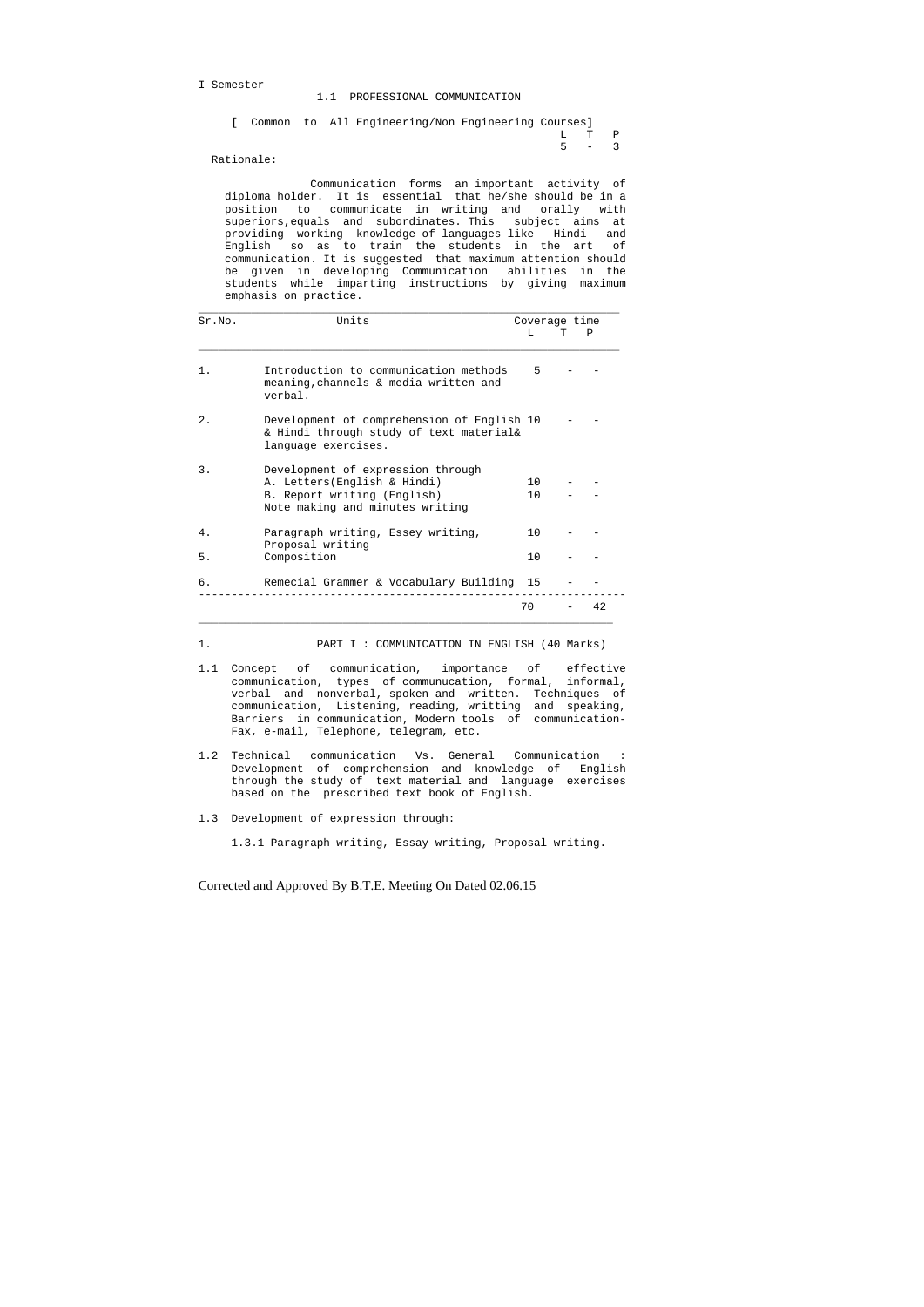- 1.3.2 Business and personal correspondence (Letters) : Kinds of letters:- Official, demi-offical, unofficial , for reply or in reply, quotation, tender and order giving letters. Application for a job, Resume.
- 1.3.3 Report writing and Note making and minutes writing.
- 1.4 Functional Grammer : Study of sentences and parts of speech (word class), Preposition, Verb, Articles, Abbreviations.
- 1.5 Vocabulary Building : Homophones, One word substitution, Idioms and Phrases.
- 1.6 Composition on narrative, descriptive, imaginative, argumentative, discussion and factual topics.
- 2. PART II : COMMUNICATION IN HINDI (10 Marks)
- 2.1 Development of comprehension and knowledge of Hindi usage through rapid reading and language exercises based on prescribed text material developed by IRDT.
- 2.2 Development of expression through ;

 Letter writing in Hindi: Kinds of letters:- Official, demi-offical, unofficial , for reply or in reply, quotation, tender and order giving letters, Application for a job, Press release in Hindi, Report writing.

Note: Paper should be in two parts, part I - English and part II Hindi.

#### REFERENCE BOOKS

- 1. Bookshelf worksheet of Professional Communication, New Delhi : Bookshelf 2008
- 2. Functional Skills in language and literature by R. P. Singh, New Delhi : Oxford University Press.
- 3. Oxford Engilsh Hindi English Dictionary, New Delhi : Oxford 2008

#### LANGUAGE LAB PRACTICE

For the practice/exercise the following is suggested :-

1.A. Phonetic transcription B. Stress and intonation :

(At least 10 word for writting and 10 word for pronunciation)

2. ASSIGNMENT : (Written Communication)

 Two assignment of approximately 400 word each decided by the teacher concerned.

THE FOLLOWING MODEL IS PROPOSED :

1. a picture/photograph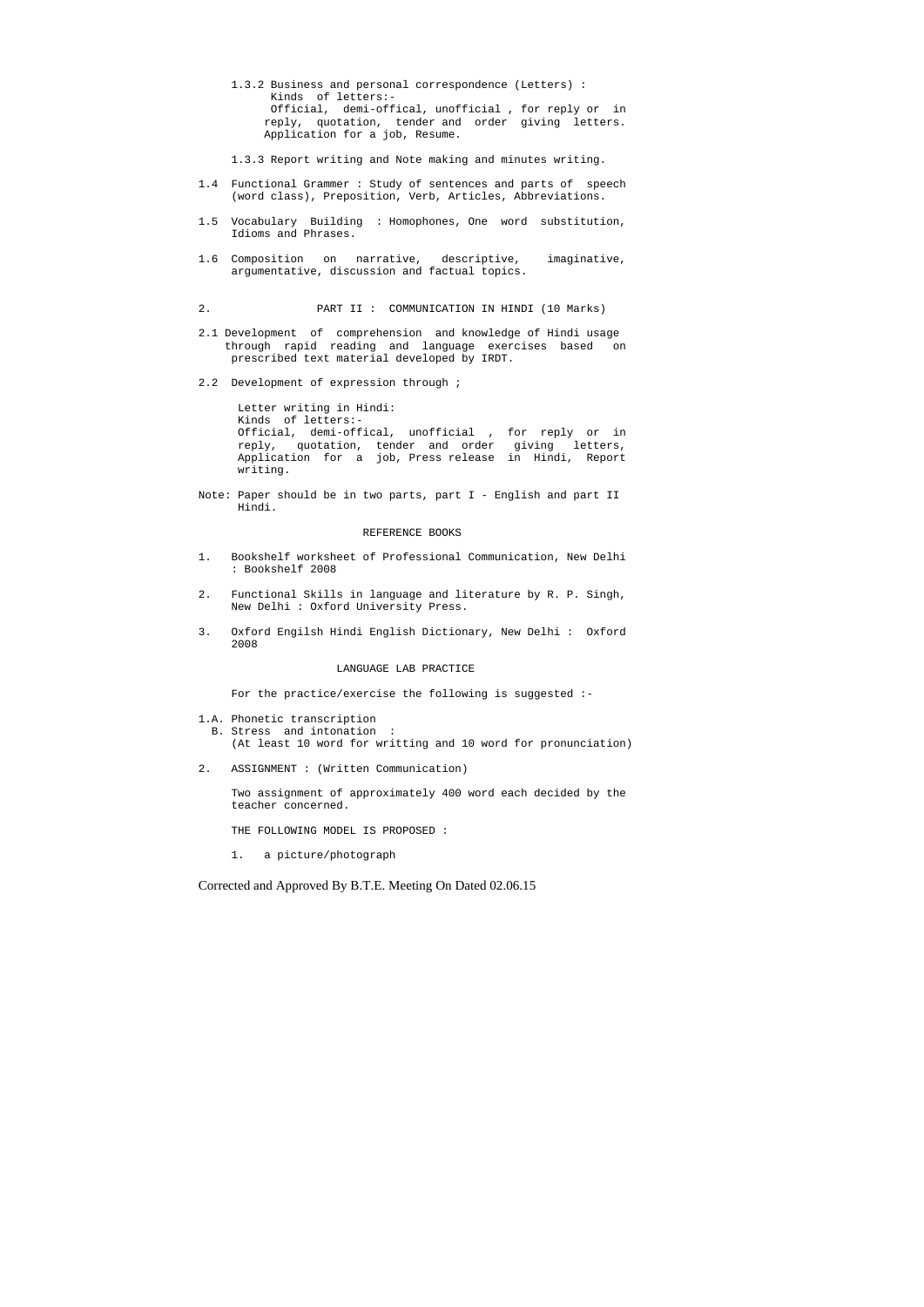- 2. an opening sentence or phrase
- 3. a newspaper/magzine clipping or report
- 4. factual writting which should be informative or argumentative.

 (The students may refer to "Bookshelf worksheet" for technical communication)

- 3. Oral Conversation:
- 1. Short speeches/declamation : Bid farewell, Felicitate somebody, Celebrate a public event, Offer condolences
- 2. Debate on current problems/topics
- 3. MockInterview : Preparation, Unfolding of personality and Expressing ideas effectively
- 4. Group discussion on current topics/problems
- 5. Role Play/ general conversation : Making polite enquiries at Railway Station, Post Office, Banks and other Public places, Replying to such enquiries, enquiring about various goods sold in the market and discussing their prices. Complaining about service at Hotel, restaurant, Offering apologies in reply to such complaints, complain to a company about a defective product you have brought, reply to such complaints.
- 6. Presentation skill, Use of OHP and LCD.
- 7. Through drilling of model words involving different phonetic symbols (Vowels, Consonants, Difthongs).
- 4. Aural :

 Theory Paper : 50 Marks Sessional : 20 Marks Pratices : 30 Marks

 Listening to conversation/talk/reading of short passage and then writting down the relevant or main points in the specified number of words and answering the given questions

 The assignments/project work are to be evaluated by the internal/ external examiner. The distribution of 30 marks e.g.

- 10 marks for assignment (Given by subject teacher as sessional marks)
- 10 marks for conversation and viva-voce
- 10 marks for phonetic transcription

STRUCTURE OF THE PAPER OF PROFESSIONAL COMMUNICATION

Distribution of Marks

Q1. Question based on the topics of the prescribed syllabus will be set for testing candidates ability to understand the content, explain words and phrases, making sentence of given words and ability to summarise will be included. All questions will have to be answered.

| from English Text Book | 10 Marks |
|------------------------|----------|
| from Hindi Text Book   | 5 Marks  |

Q2. Candidates will be required to write one letter (English) and one letter in (Hindi) from a choice of two -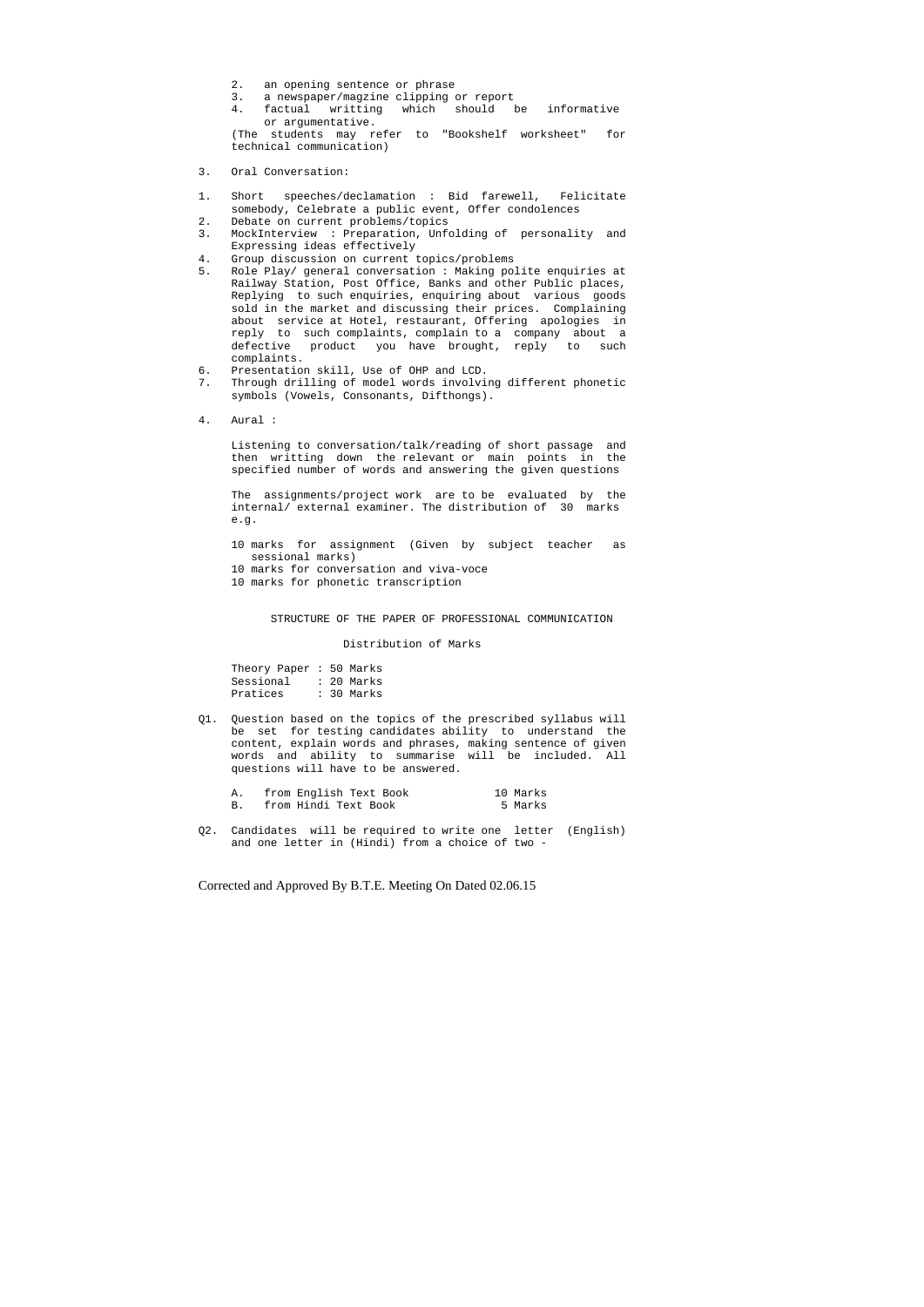| English Letters | 5 Marks |
|-----------------|---------|
| Hindi Letters   | 5 Marks |

- Q3. Report Writting on given outlines 5 Marks
- Q4. There will be a number of short answer questions to test the candidates knowledge of functional grammer, structure and usage of the language. All the items in this question will be compulsory. The grammar questions has four parts -

 (Total Part: A For 5 Marks, B For 3 Marks, C For 3 Marks and D For 4 Marks)

 A. This part of the question has to do with the transformation of sentences. English uses several patterns of sentence formation and the same meaning can be expresed by several patterns e.g. Active to Passive voice and vice versa, Direct to Indirect and vice versa, Reframing sentences by changing part of speech e.g Noune to Adjective, Interchanging degree of comparison.

 Interchanging Moods - Affirmative to Negative, Assertive to Interrogative or to exclamatory

- B. The second part usually requires blanks in a sentence to be filled in with a suitable preposition and articles.
- C. The third part is usually an exercise on tenses.
- D. The fourth part concerns with one word substitution and abbrevation, uses of idioms and Phrases, Homophones.
- Q5. COMPOSITION : (About 300 Words) (5 marks)

 Candidates will be required to select one composition topic from a choice of five. The choice will normally include narrative descriptive, argumentative, discussion and factual topics. The main ceteria by which the composition will be marked are as follows

- A. the quality of the language employed, the range and appropriateness of vocabulary and sentence structure the correctness of grammatical construction, punctuation and spelling.
- B. The degrees to which candidate have been successfully in organising both the composition as a whole and the individual paragraphs.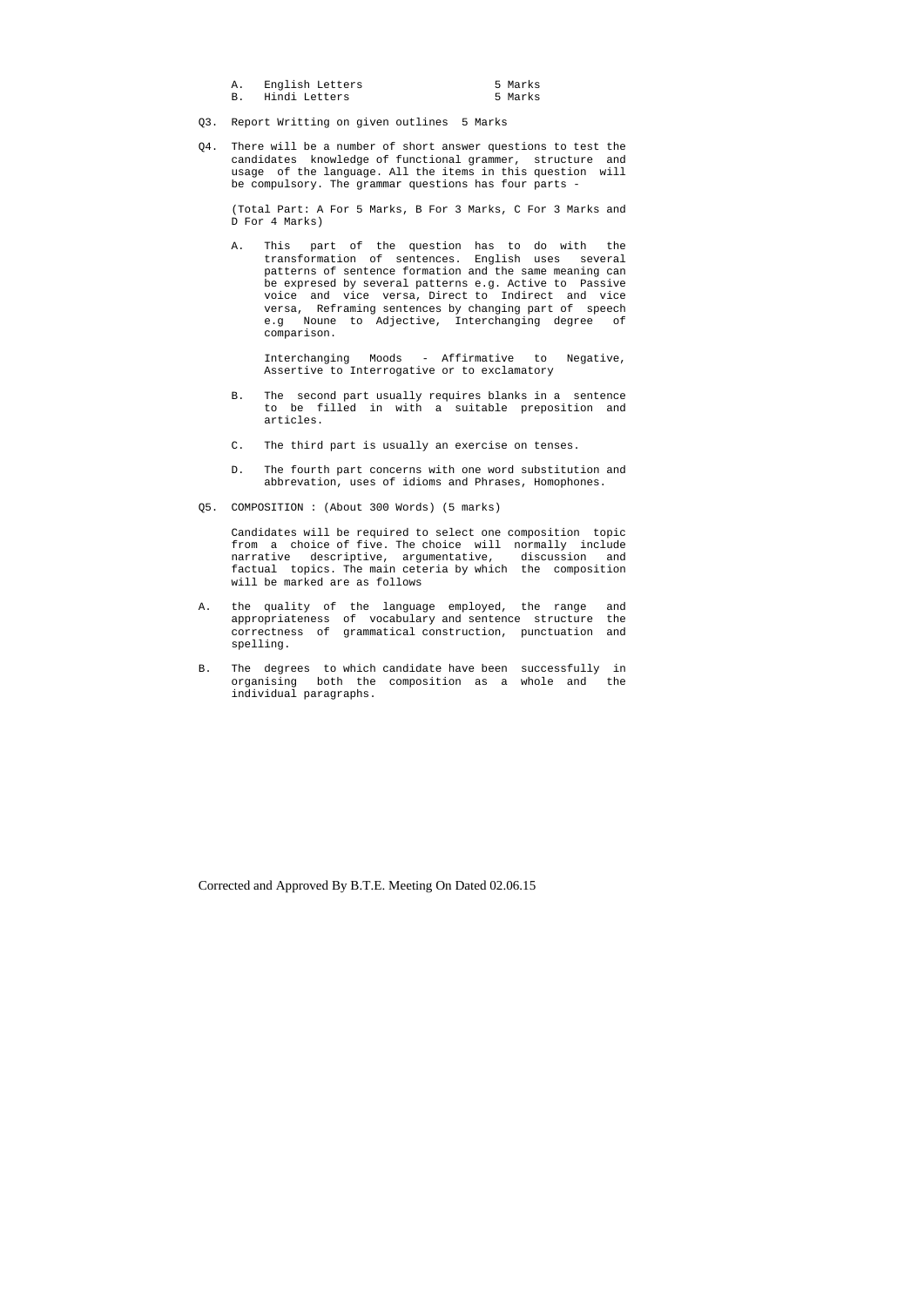## 1.2 LIBRARY AND SOCIETY

- 1. Modern concept of a library : Role in education,culture and communication.
- 2. Types of libraries their orgasisation and functions : Public, Academic, Special.
- 3. Five laws of library science, their implecations.
- 4. Library Building : Basic factors in planning, building committee, Fittings, Furniture, Lighting & Ventilation.
- 5. Library legistation : Need and purpose and its history in India.
- 6. Library Association :Functions of ILA,IASLIC,UPLA.
- 7. Professional Ethics.
- 8. Extension Services : Arranging exhibition of books, subjects, film shows, lectures, Mobile library.
- 9. Copy Rights and Books Delivery Act in India.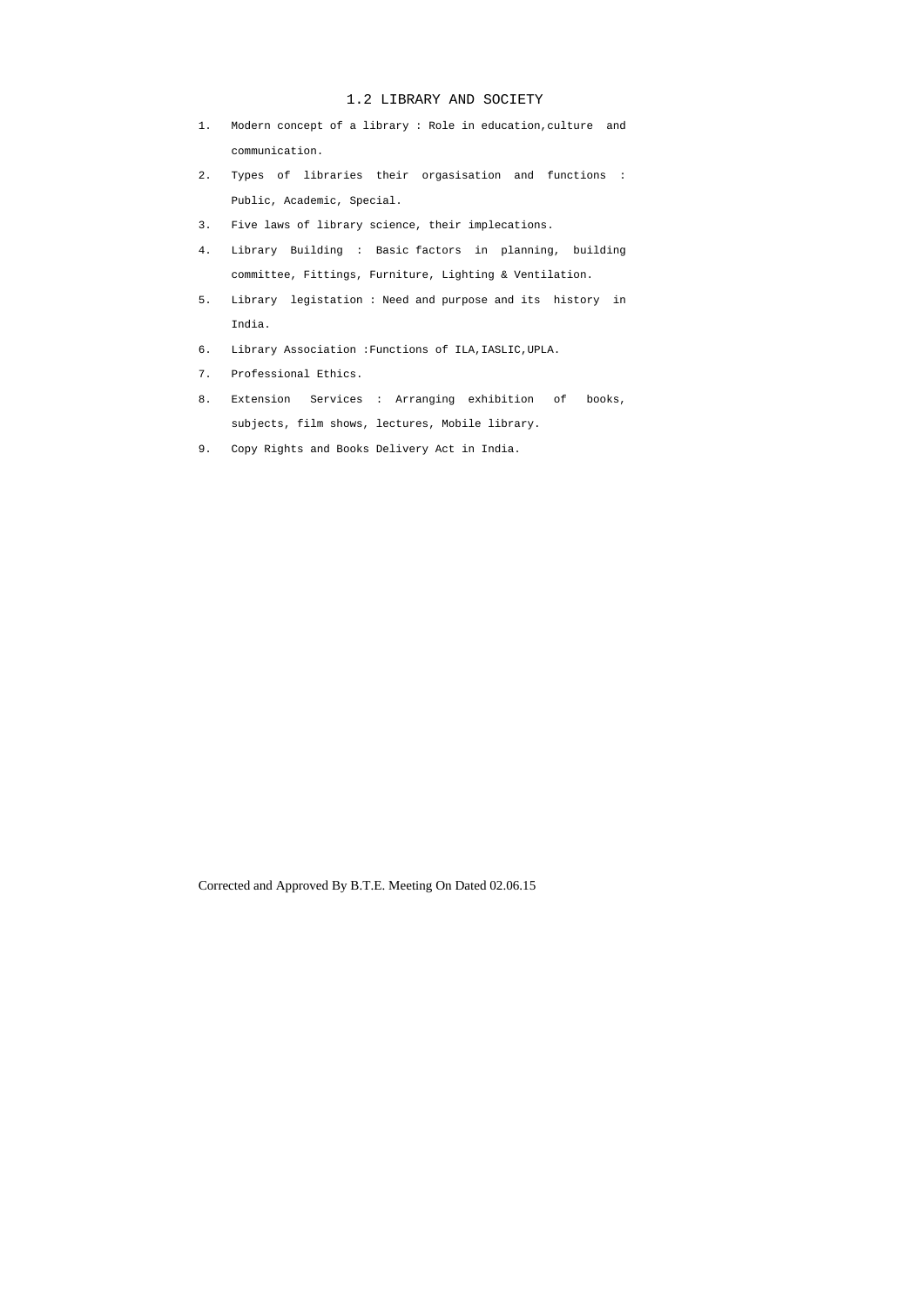## 1.3 KNOWLEDGE ORGANISATION-I

- 1. General theory of classification : Definition, need purpose and functions.
- 2. Concept of isolate, array and chain.
- 3. Common Isolate : Definition, Kinds and need
- 4. Features of classification scheme : Colon classification and Dewey Decimal classification.
- 5. Notation : definition, need,types and functions.
- 6. Fundamental Categories:Facet analysis,Facet sequence.
- 7. Call number:Class number,Book number and Collection number.

## List of Practicals

 Classification of simple types, documents using Dewey Decimal Classification 19th edition.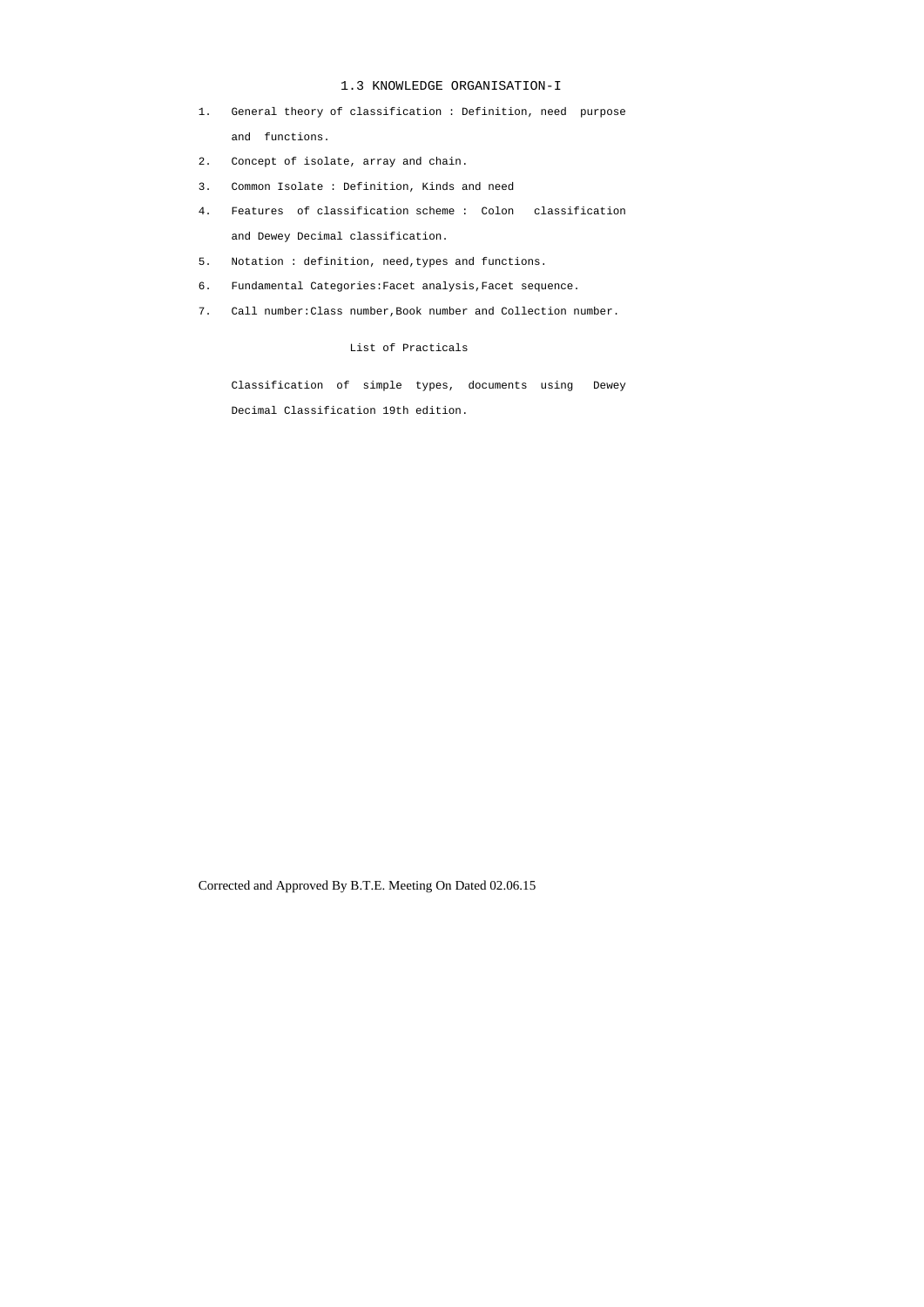# 1.4 INFORMATION PROCESSING AND RETRIEVAL PRACTICE-

I

 Catalouging of simple titles of personal authors using Anglo Americal cataloguing rules 2nd edition (AACR-2).

1. Personal authors : Single and shared responsibility.

- 2. Works produced under editorial directions.
- 3. Pseudonymous work
- 4. Multivolumes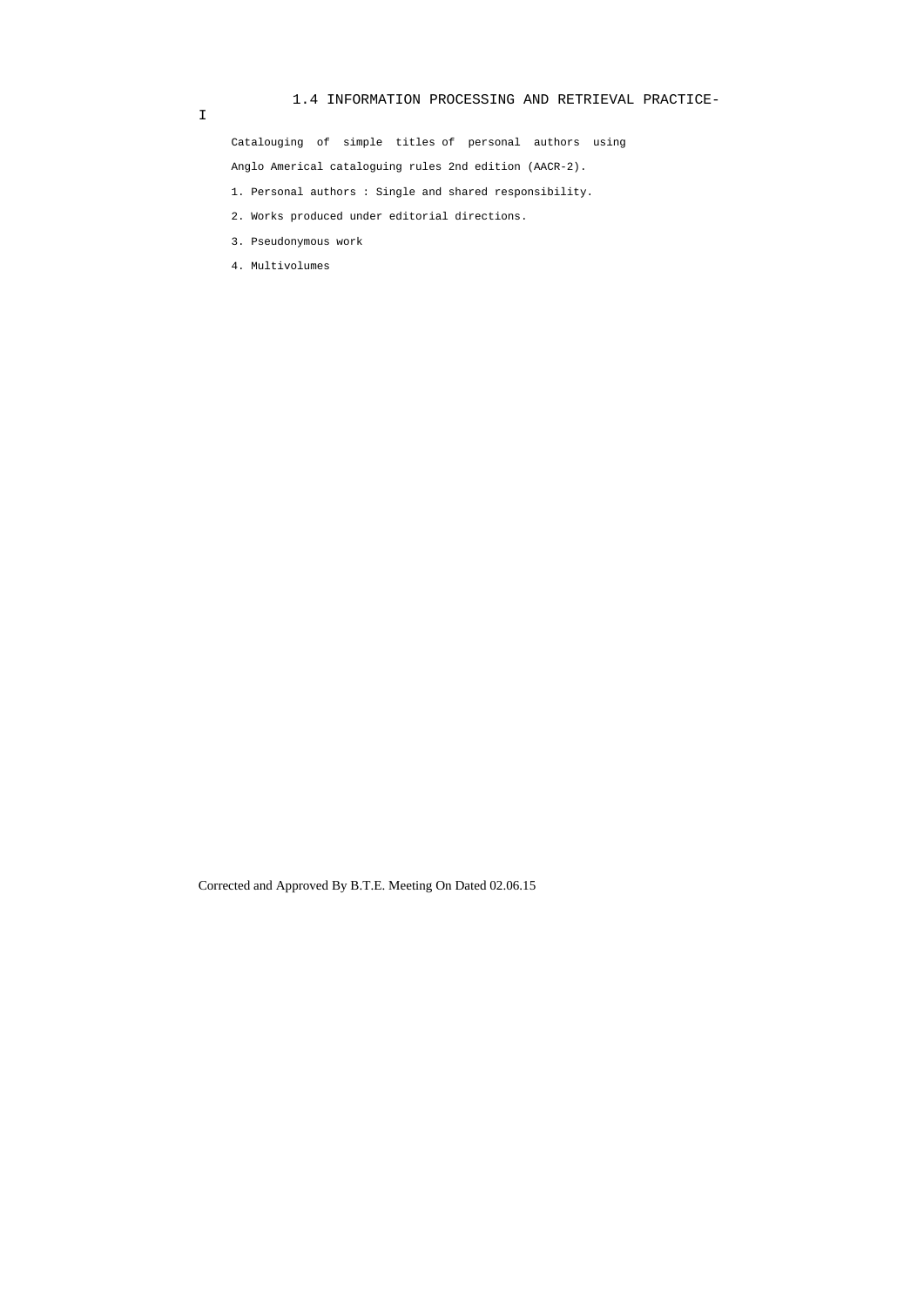## II Semester

2.1 KNOWLEDGE ORGANISATION PRACTICE-I

 Classification of simple types, documents using Colon Classification. 6th revised edition.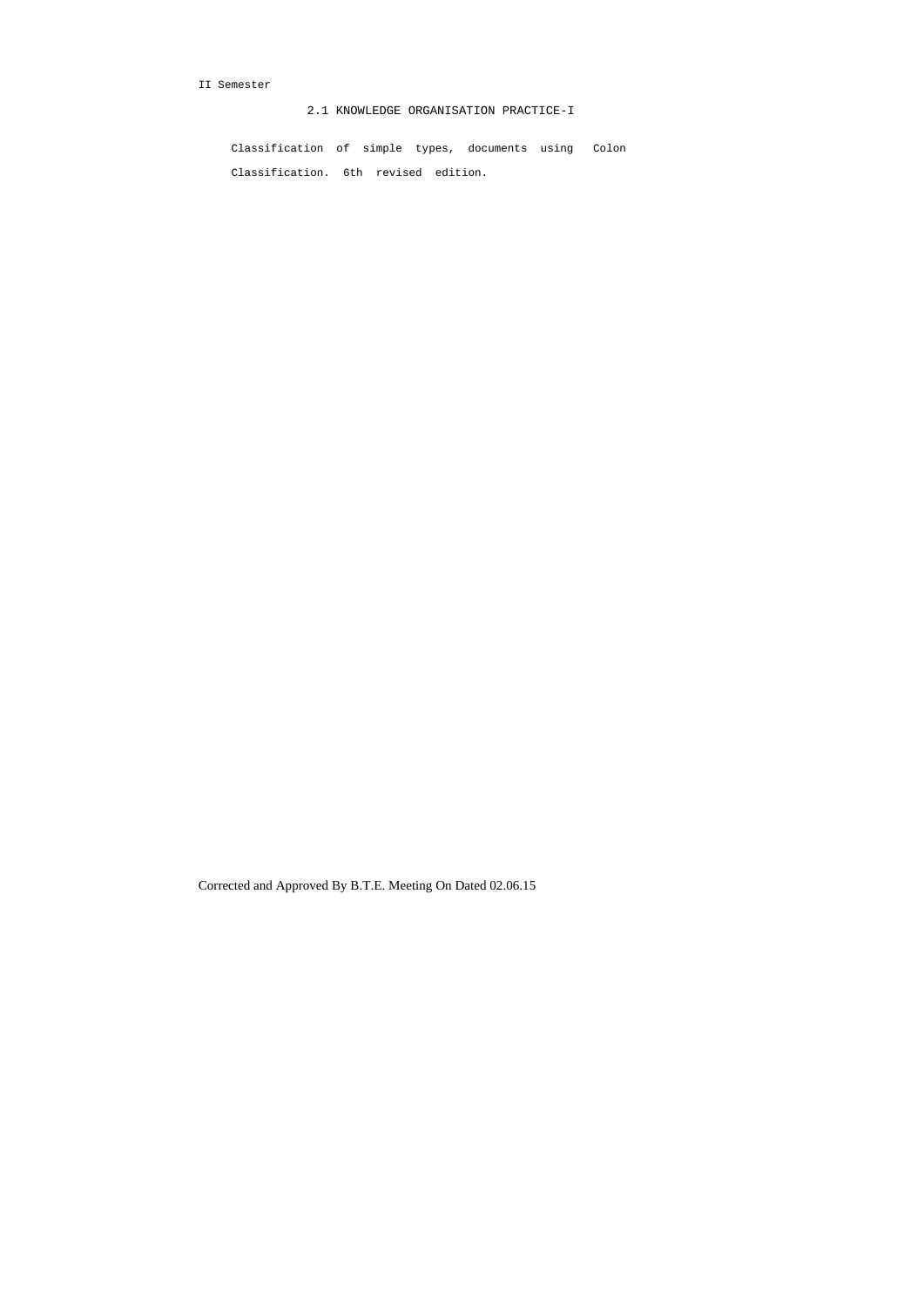## 2.2 INFORMATION PROCESSING AND RETRIEVAL-I

- 1. Definition, Need,Purpose,Functions of library catalogue.
- 2. Types of catalogue (Internal Form) : Alphabatical,Classified and Alphabatico-Classed catalogue.
- 3. Physical forms (External Form) of library catalogue : Book Form,Sheaf Form,Card Form , OPAC (Online Public Access Catalogue).
- 4. Choice and rendering of personal authors including single and shared (joint) authorship especially Indic and Western names as per AACR-2 and CCC.
- 5. Types of entries and their functions (AACR-2 and CCC) : Main entry,added entries,references.
- 6. Subject Cataloguing : Sears list and chain procedure.

# List of Practicals

 Catalouging of simple titles of personal authors using classified catalogue code 5th edition (CCC).

- 1. Personal authors : Single and shared responsibility.
- 2. Works produced under editorial directions.
- 3. Pseudonymous work
- 4. Multivolumes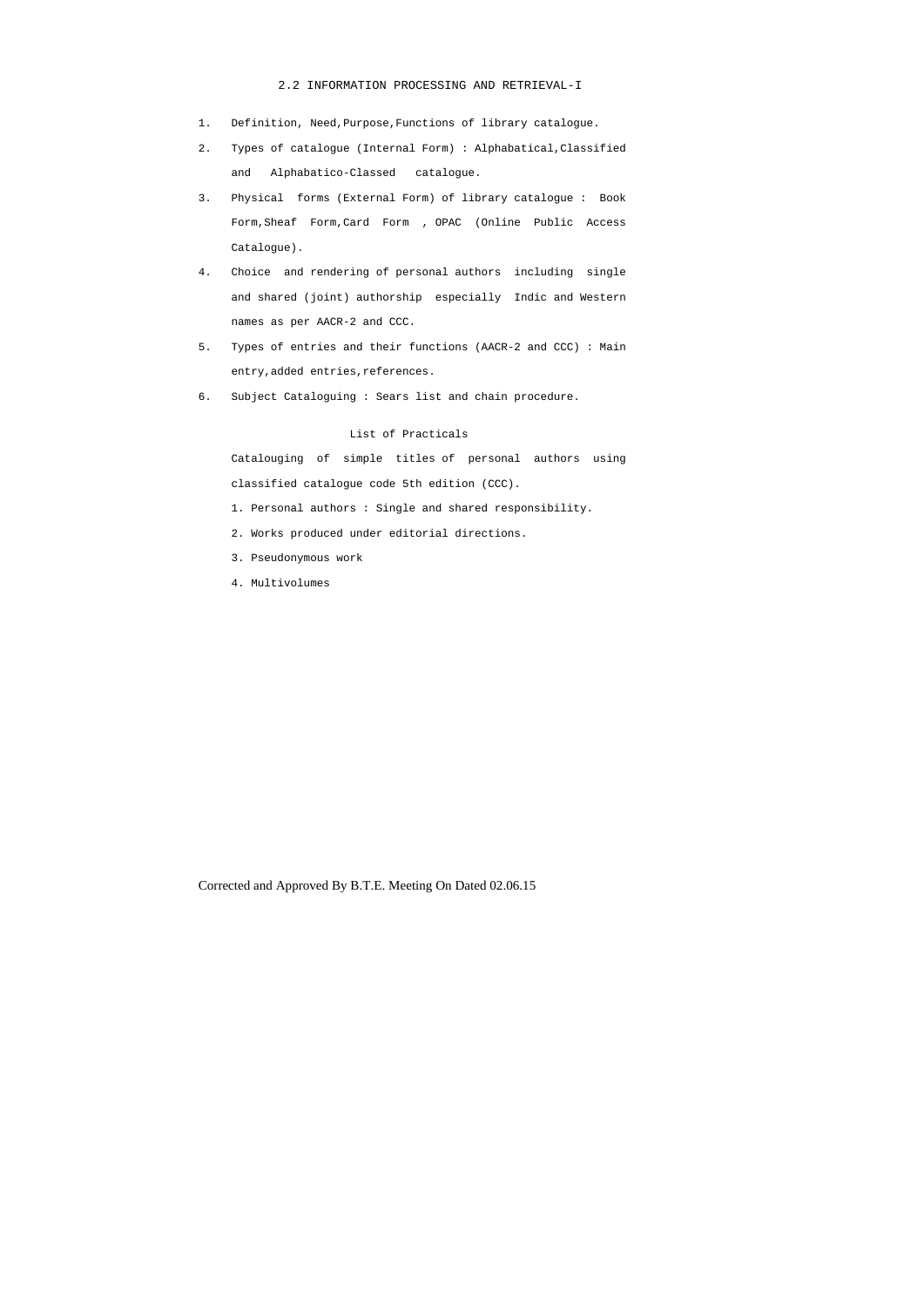#### 2.3 REFERENCE SOURCES AND SERVICES

- 1. Reference Services ;Definition, Need, Purpose & Its Function
- 2. Types of reference services Ready and Long range reference service.
- 3. Library Orientation
- 4. Catagories of reference sources ; Primary, Secondary and Tirtiary.
- 5. Brief introduction to the following types of reference sources -
- Bibliographical Sources
- Geographical Sources.
- Biographical Sources.
- Dictionaries
- Statistical Sourses.
- Encyclopedias.
- Year book & Almanacs.
- Directories.
- CARS (Computer Aided Reference Services)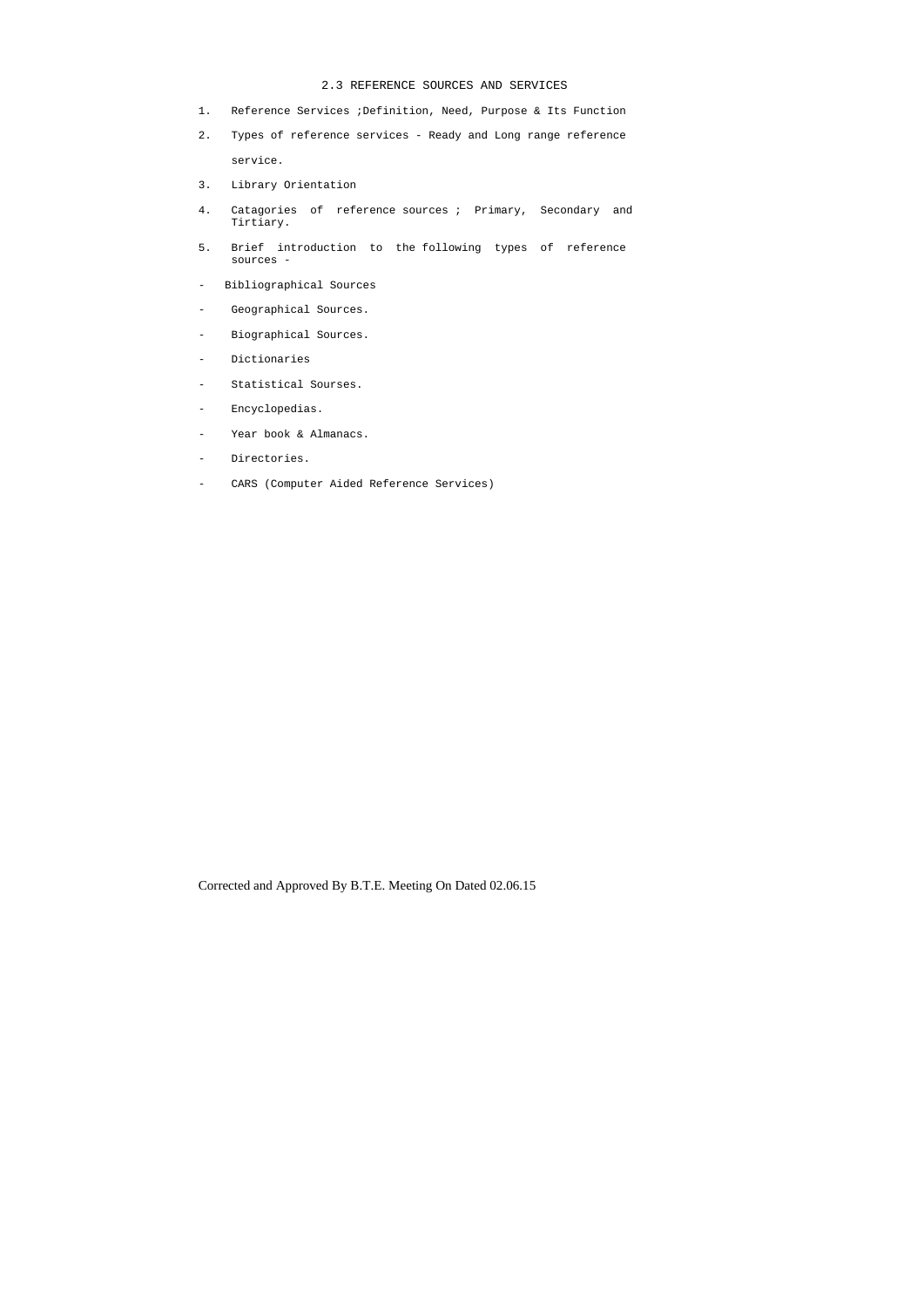#### 2.4 INTRODUCTION TO COMPUTER

 [Common with Civil Engg., Civil (Spl. With Rural), Mechanical Engg.,(Specialisation in Production, Automobile, Refrigeration and Air conditioning), Electronics Engg.,Instumentation and Control Engg., Dairy Engg., Leather Technology, Footwear and Leather Goods Tech., Cermics, Chemical Engg.(Four year Sandwitch), Chemical Tech. (Rubber & Plastic), Chemical Tech. (Fertilizer) ]

|  | L T P   |  |
|--|---------|--|
|  | $2 - 5$ |  |

#### Rationale:

 Computers are being used for design and information processing in all branches of engineering. An exposure to fundamentals of computer programming is very essential for all diploma holders. this subject has been included to introduce students in the use and application of computers in engineering.

#### TOPIC WISE DISTRIBUTION OF PERIODS

| SI.NO. | Units                                                | Coverage Time |   |
|--------|------------------------------------------------------|---------------|---|
|        |                                                      |               | P |
| $1$ .  | Introduction to Computer                             |               |   |
| 2.     | Introduction To Operating System<br>(MS DOS/Windows) |               |   |
| 3.     | Word Processing                                      |               |   |
| 4.     | Worksheet                                            |               |   |
| 5.     | Presentation                                         |               |   |
| б.     | Data Base Operation                                  |               |   |
| 7.     | Introduction to Internet                             |               |   |
| 8.     | Introduction to advance tools                        |               |   |
|        |                                                      | 28            |   |

#### DETAILED CONTENTS

 $\_$  ,  $\_$  ,  $\_$  ,  $\_$  ,  $\_$  ,  $\_$  ,  $\_$  ,  $\_$  ,  $\_$  ,  $\_$  ,  $\_$  ,  $\_$  ,  $\_$  ,  $\_$  ,  $\_$  ,  $\_$  ,  $\_$  ,  $\_$  ,  $\_$  ,  $\_$  ,  $\_$  ,  $\_$  ,  $\_$  ,  $\_$  ,  $\_$  ,  $\_$  ,  $\_$  ,  $\_$  ,  $\_$  ,  $\_$  ,  $\_$  ,  $\_$  ,  $\_$  ,  $\_$  ,  $\_$  ,  $\_$  ,  $\_$  ,

- 1. Introduction to Computer:
	- A. Block Diagram of Computer.
	- B. Types Of Computer
	- C. Types of Input and Output devices
	- D. Memories Devices (Its Types and Basic).
- 2. INTRODUCTION TO OPERATING SYSTEMS (MS-DOS/MS-WINDOWS:)

 What is operating system, its significance, Commands of DOS, Features/Application of window.

#### 3. WORD PROCESSING:

 File : Open, Close, Save, Save as, Search, Send to, Print Preview, Print and Page Setup Edit : Cut, Copy,Paste, Office Clipboard, Select All, Find, replace, Goto, etc.<br>Normal/Web Layout/Print Layout; Tool View : Normal/Web Layout/Print Layout; Tool Bars; Header/Footer; Zoom, etc. Insert: Break, Page Number, Date & Time, Symbol, Comment, Reference, etc. Format: Font, Paragraph, Bullets & Numbering, Borders &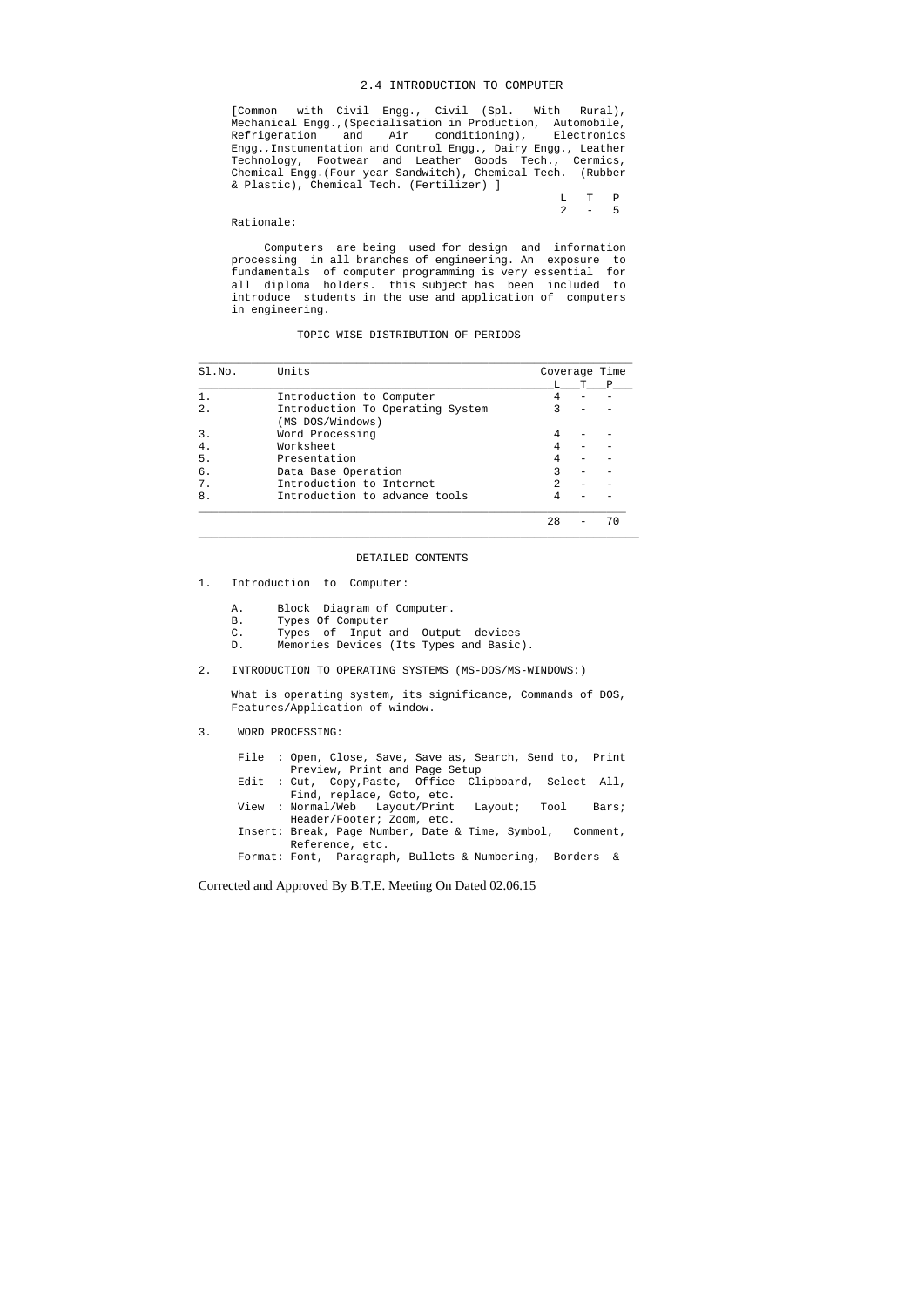Shading, Column, Change case, Back ground, etc. Tools : Spelling & Grammer, Language, Word Count, Letters & Mailing, Options, Customize, etc. Table : Draw, Insert, Delete, Select, Auto Format, AutoFit, Convert, Sort, Formula, etc. Mail Merge

4. WORKSHEET:

 Introduction, Use of Tools/Icons for preparing simple Mini Project.

What is Network, How to send & receive messages, Use of Search Engines, Surfing different web sites. Creating Mail ID, Use of Briefcase, Sending./replying emails.

5. PRESENTATION :

 Introduction, Use of Tools/Icons for preparing simple presentation on Power Point.

6. DATABASE OPERATION :

Create database using MS Access, Create Table and Creating Reports.

7. Introduction to Internet:

- 8. INTRODUCTION TO ADVANCE TOOLS:
	- I. Steps requires to solving problems.
	- A. Flow Chart
	- B. Algorithm
	- C. Programming

II. Use of advance Tools such as Skype, Team viewer, Installation of Modem, use of Wi-Fi, Etc.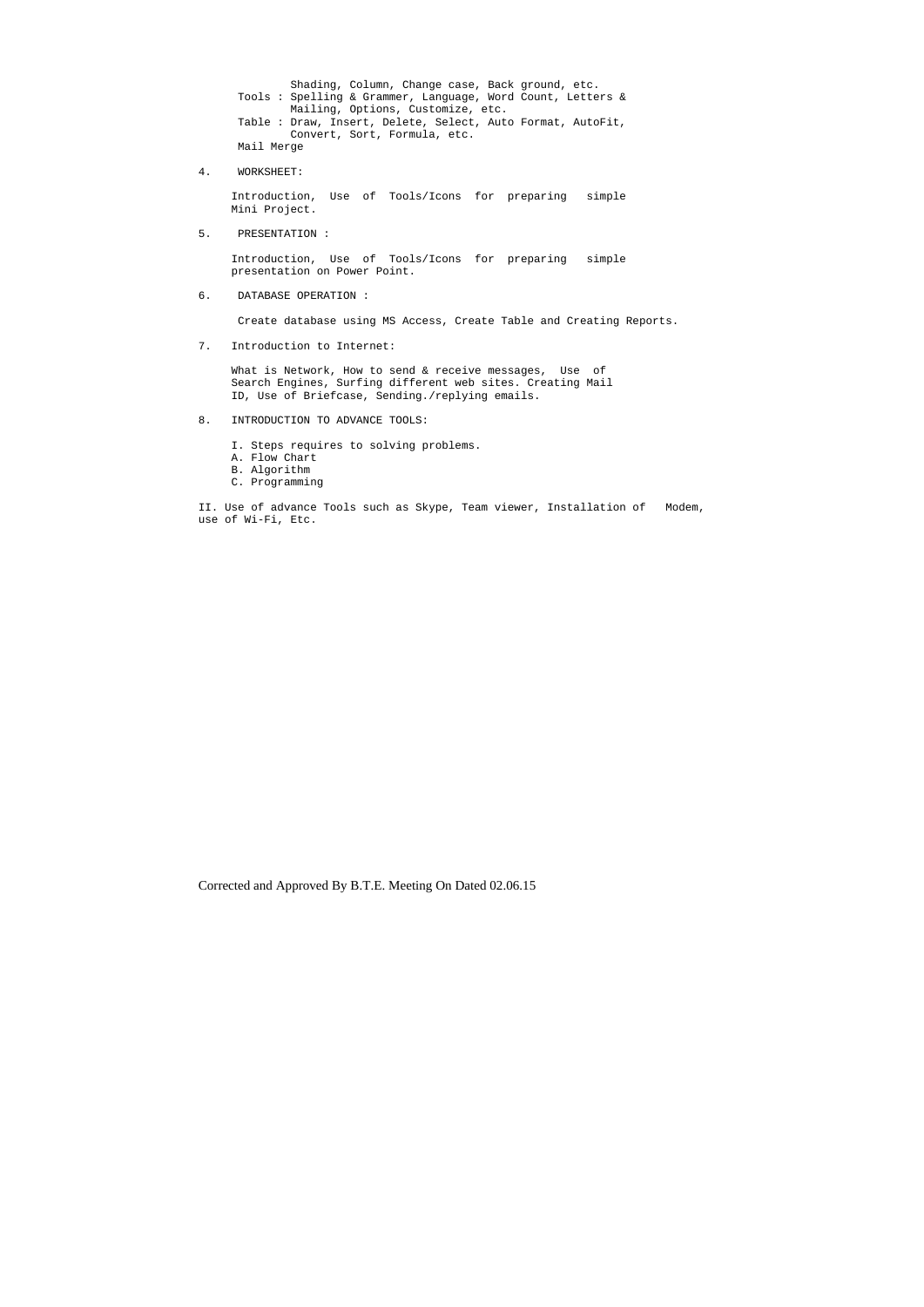#### INTRODUCTION TO COMPUTER LAB

#### List Of Practicals

- 1. Practice on utility commands in DOS.
- 2. Composing, Correcting, Formatting and Article (Letter/Essay/ Report) on Word Processing tool Word and taking its print out.
- 3. Creating, editing, modifying tables in Database tool.
- 4. Creating labels, report, generation of simple forms in Database tool.
- 5. Creating simple spread sheet, using in built functions in Worksheet tool..
- 6. Creating simple presentation.
- 7. Creating mail ID, Checking mail box, sending/replying e mails.
- 8. Surfing web sites, using search engines.

Note : In the final year, related students have to use the concept of MS Word/MS Excel/MS Access/ MS Power Point in their respective branch's project work such as creating project report through MS Word/Creation of statistical data in MS Excel/Creation of database in MS Excel/ Demonstration of project through Power Point Presentation.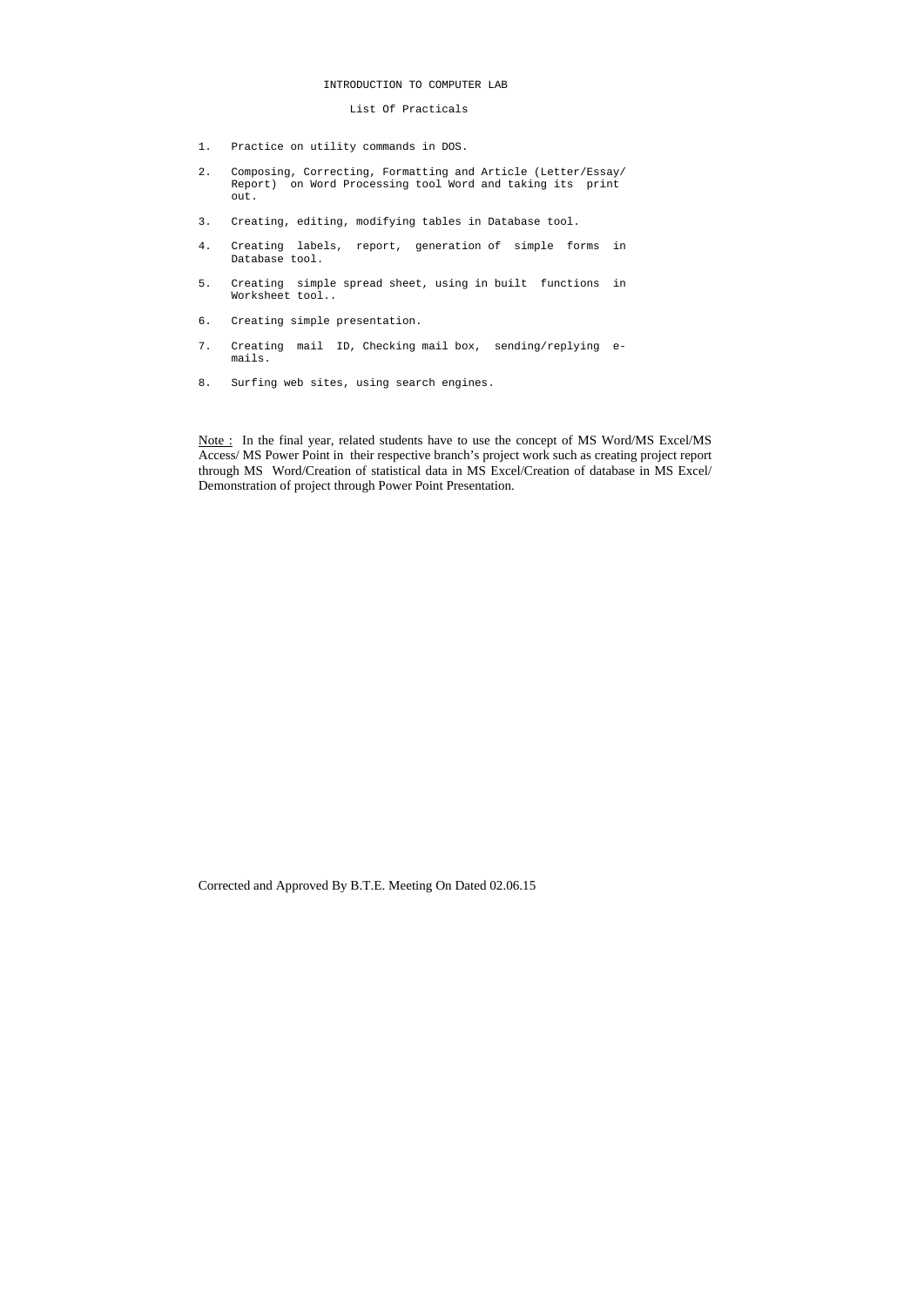## 2.5 LIBRARY CORRESPONDENCE

Library correspondence regarding :

- Acquisition : Inviting quotations for supply rates and discount, Placing of orders, follow-up, cancellation of orders.
- Library Meeting : Notice/for inviting of meeting, Agenda and Recording of proceedings (Minutes)
- Inter Library Loan.
- Periodicals : Inquaries regarding subscription of journals, Placing subscription order, Renewal of subscription, Payment of subscription and follow-up, Reminders for missing issues.
- Quotations/Tenders invitation for supply of library material, equipment, machines/tools, furniture, stationery, disposal of waste papers, binding of books and journals.
- Correspondance of various sections of the library to the users.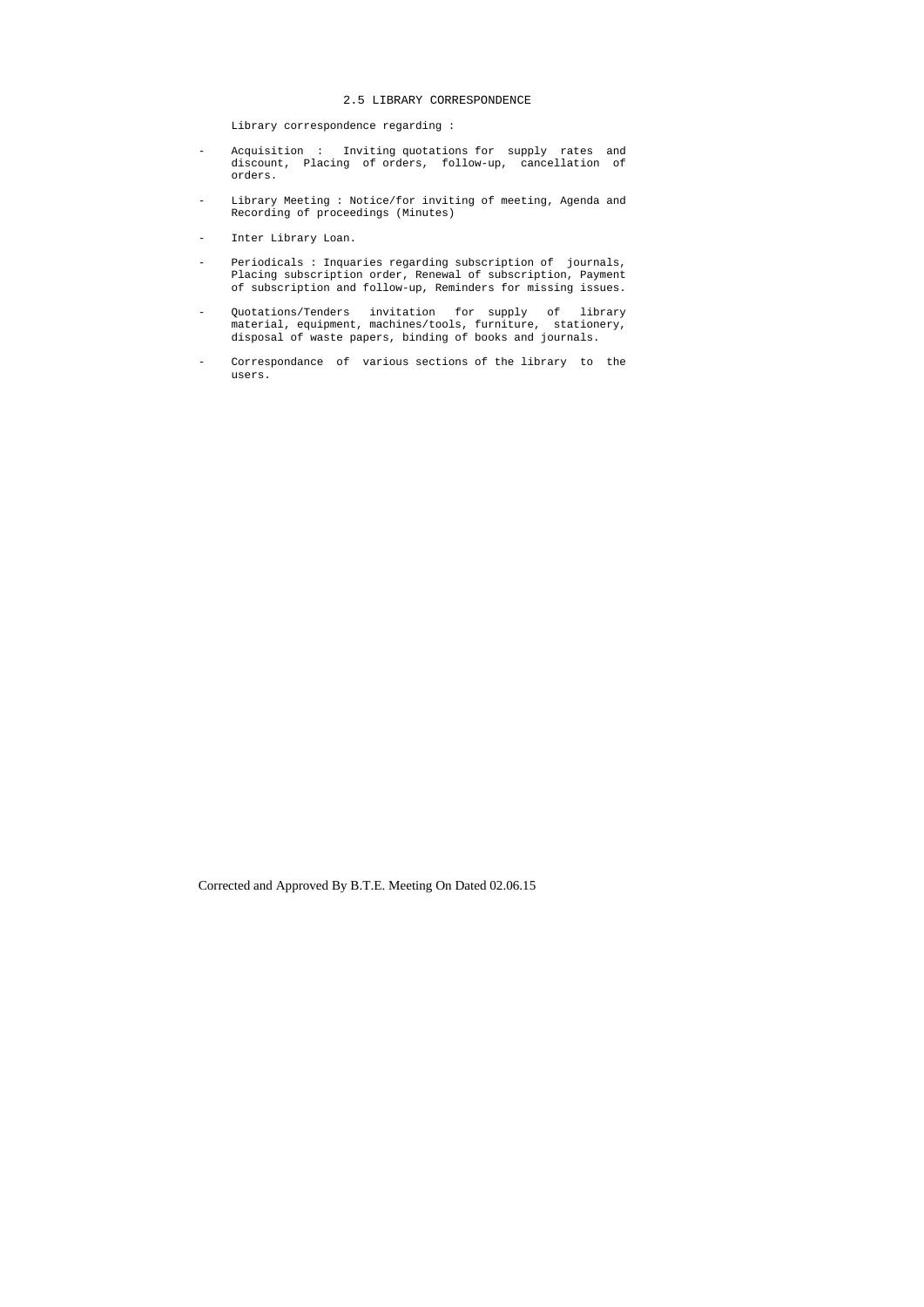## III Semester

3.1 MANAGEMENT OF LIBRARY AND INFORMATION CENTRES

- 1. Definition, function and principles of library management.
- 2. Library Committee : Kinds, composition and functions.
- 3. Routines, Forms, Procedures of various sections of the library: Circulation, Periodicals, reference, Aquisition, Processing and Maintenance.
- 4. Principles and procedure of Book Selection : Different types of selection tools and their importance.
- 5. Library finance : Budgeting and Accounting .
- 6. Stock verification :Methods and procedures,writting off and Weeding, Loss of Books :Causes and responsibility.
- 7. Library rules and regulations.
- 8. Library statistics and report.
- 9. Binding and preservation of library material : Books, Periodicals and Manuscripts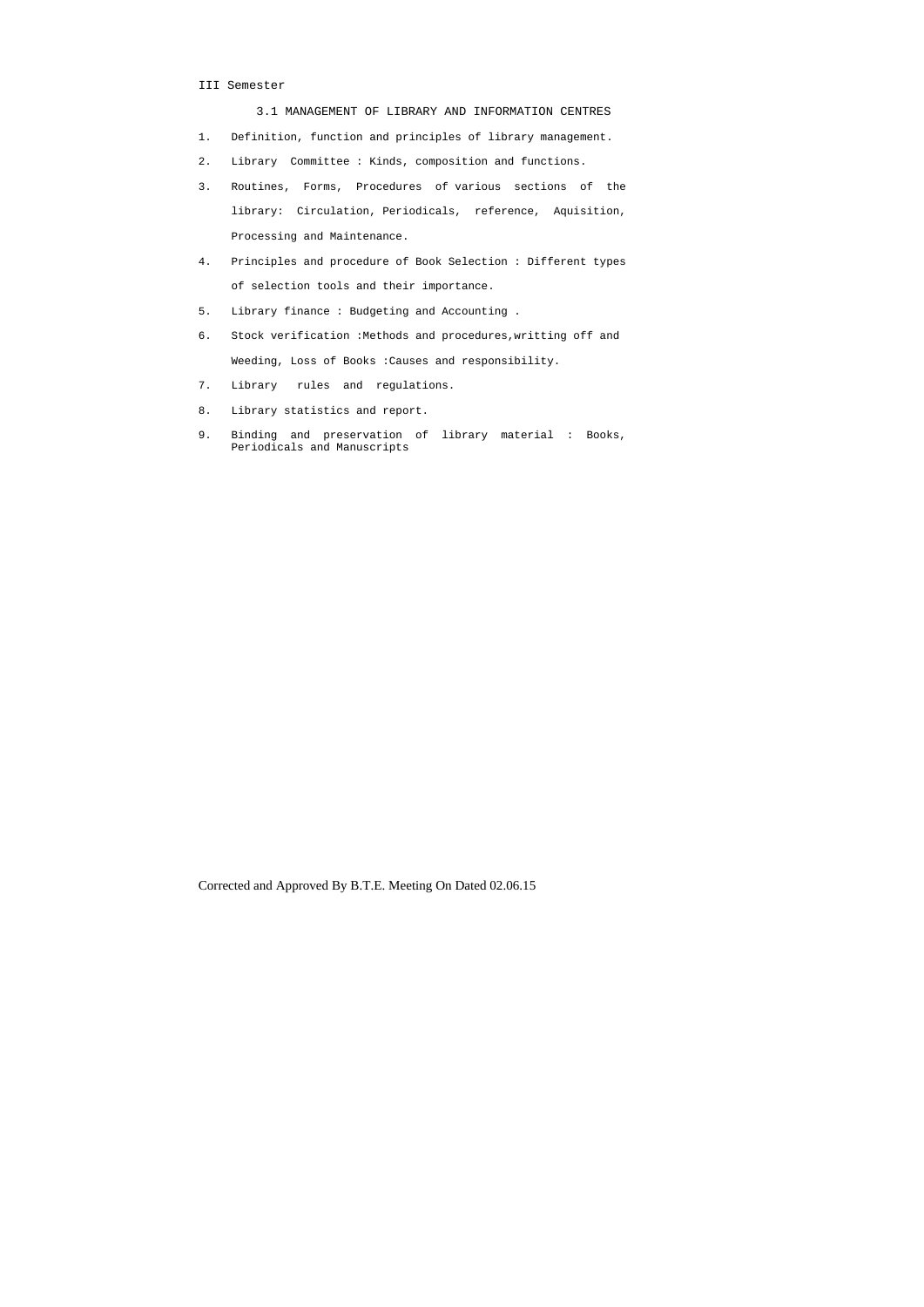## 3.2 KNOWLEDGE ORGANISATION-II

- 1. Mnemonics : Definition, need and use. Kinds and mnemonics.
- 2. Canons : Array,Chain and Filiatory sequence.
- 3. Features of UDC.
- 4. Phase Relations.
- 5. Hospitality in Array and Chain : Various devices viz. Geographical, Chronological, Subject, Alphabetical, Super imposition.
- 6. Principles of helpful sequence.

List of Practicals

Classification of compound titles/documents using Colon

Classification 6th revised edition.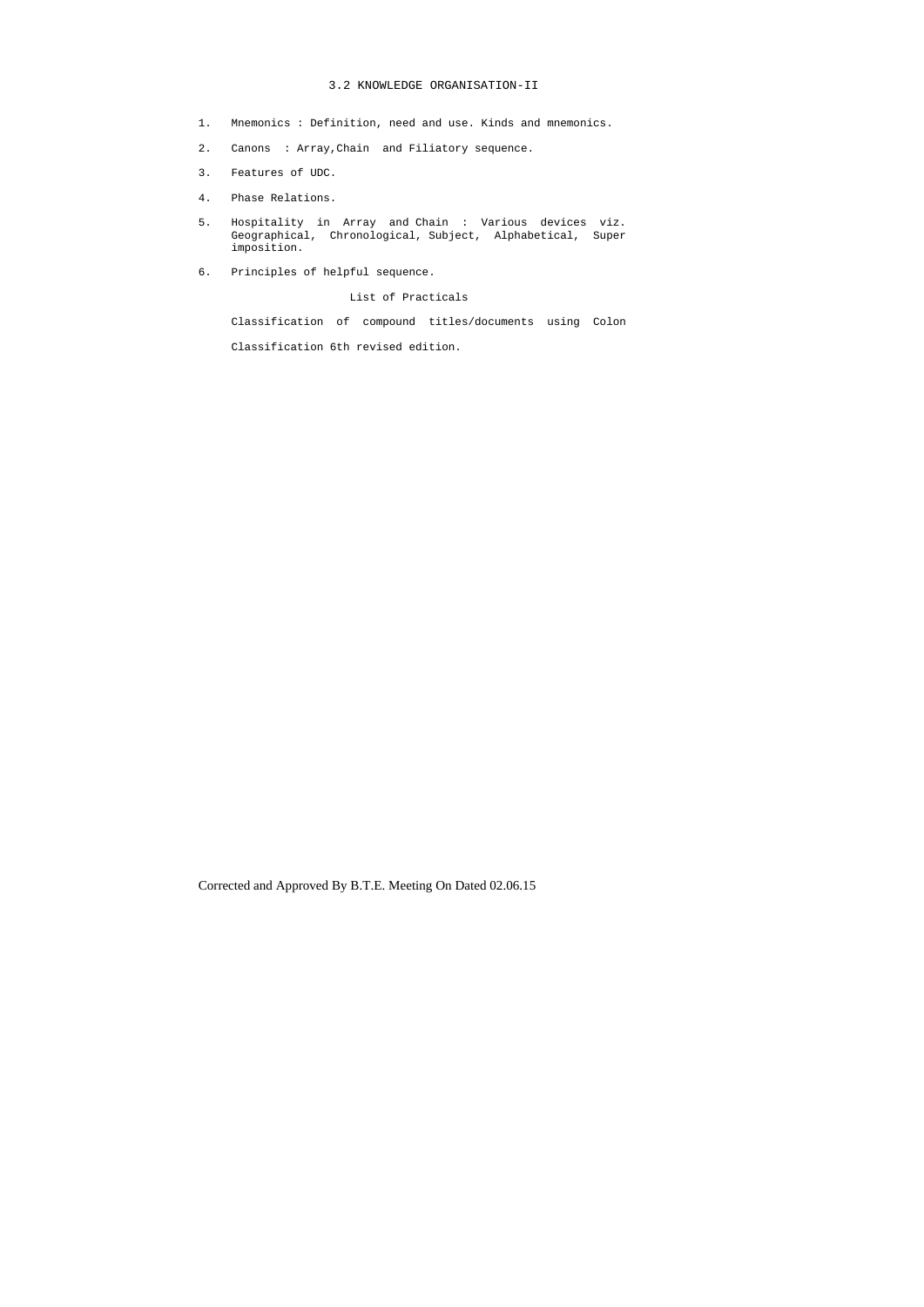# 3.3 INFORMATION PROCESSING AND RETRIEVAL PRACTICE -II

- Catalouging of documents useing CCC 5th edition.
- Cataloguing of publications of corporate authorship: Institution, Government and Conferences.
- Uniform titles.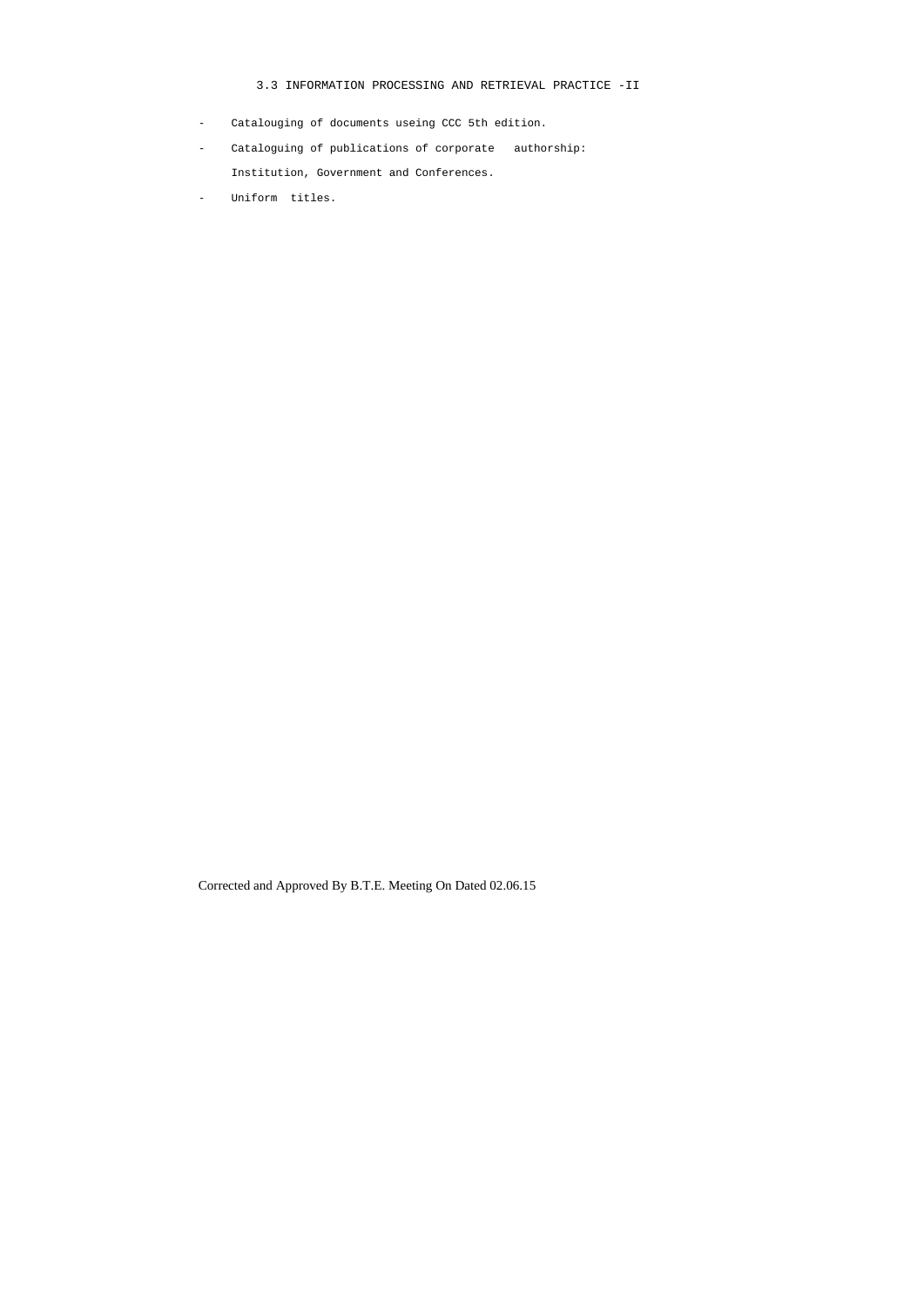## 3.4 INFORMATION SYSTEM AND SERVICES

- 1. Information: Definition,need,purpose & importance.
- 2. Qualities and qualification of a reference librarian and information officer .
- 3. Search Strategies.
- 4. Methods of dessimination of Information:
- 5. Current awareness services(CAS).
- 6. Selective dissimation of information(SDI).
- 7. Information systems : NISSAT
- 8. Index and Indexing Services.
- 9. Abstract and abstracting Services.
- 10. Abstracts: Types and Uses
- 11. Organisation and services : UNESCO, IFLA, NISCAIR, NASSDOC, DESIDOC, VINITI.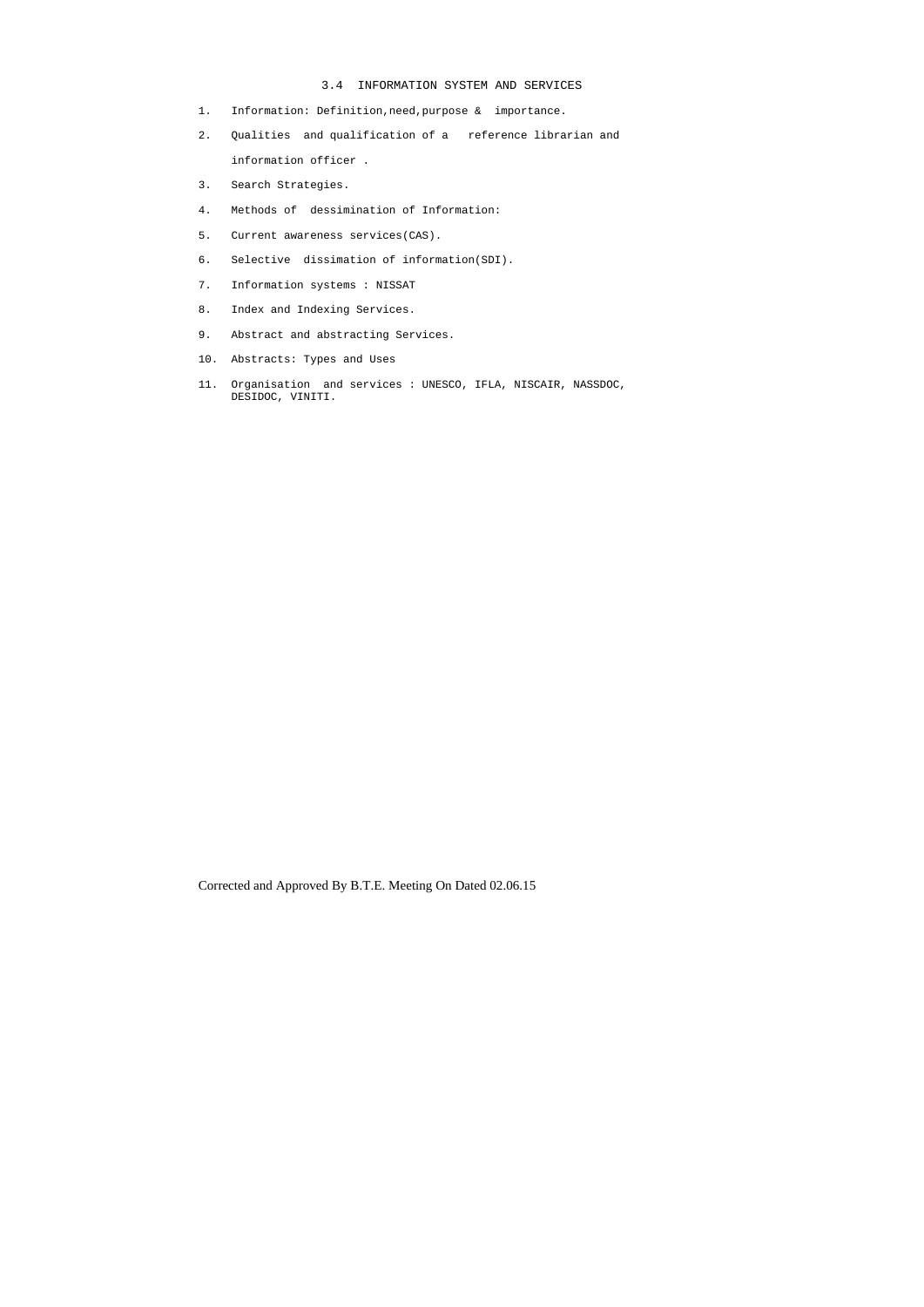3.5 INFORMATION TECHNOLOGY IN LIBRARIES(Practicals)

## RATIONALE:

 In the modern high-tech age, application of computers has now become very common in all the professions. Modern Libraries are also heading towards automation and digitalization. Therefore it has become essential that the students of Library and Information Science must train themselves about the application of computers in their profession to meet out the requirements in the global markets. This practical examination has been introduced to the students for the practical use and application of computers in libraries.

#### DETAILED CONTENTS

1. UNIT I :

 Library Software Package : Brief introduction of softwares, their utility, commands and application. (A) Granthalaya (B) Maitrayee (C) Libsys (D) SOUL (E) DELNET . At least 3 practical should be given, based on the above mentioned software application.

2. UNIT II :

Different Software for Libraries :

- A. On line Search Assistance Software, OPAC
- B. DBMS
- C. Digitalization of Libraries.

 At least 3 practicals should be given, based on the above mentioned software applicaiton.

- 3. UNIT III:
- A. Use of Operating Systems.
- B. Data Base Creation : Using at least one DBMS Software.
- C. Data Base Search and Retrieval.

3.6 B-FIELD EXPOSURE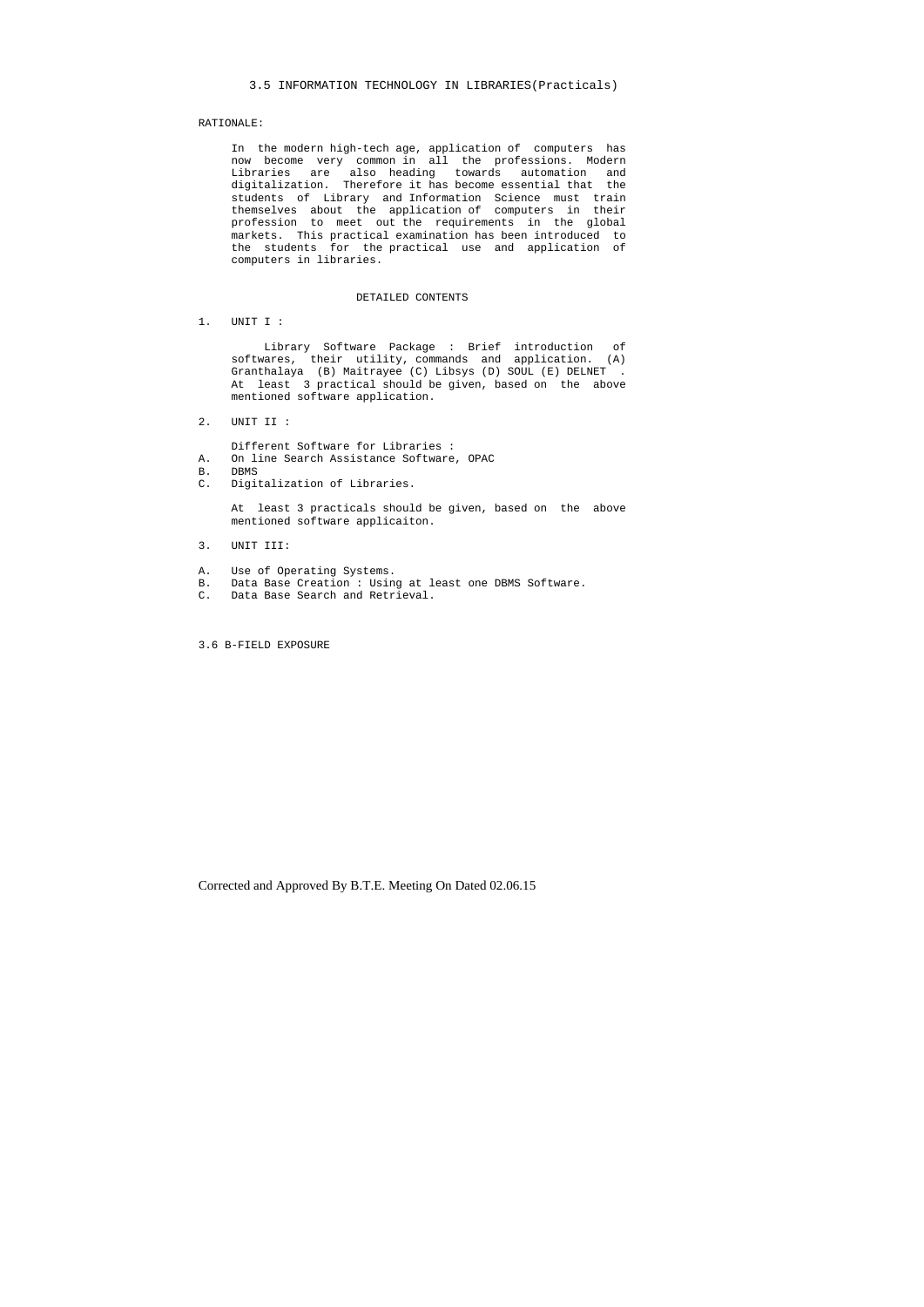IV SEMESTER

4.1 KNOWLEDGE ORGANISATION PRACTICE -II

 Classification of compound titles/documents using DDC 19th edition.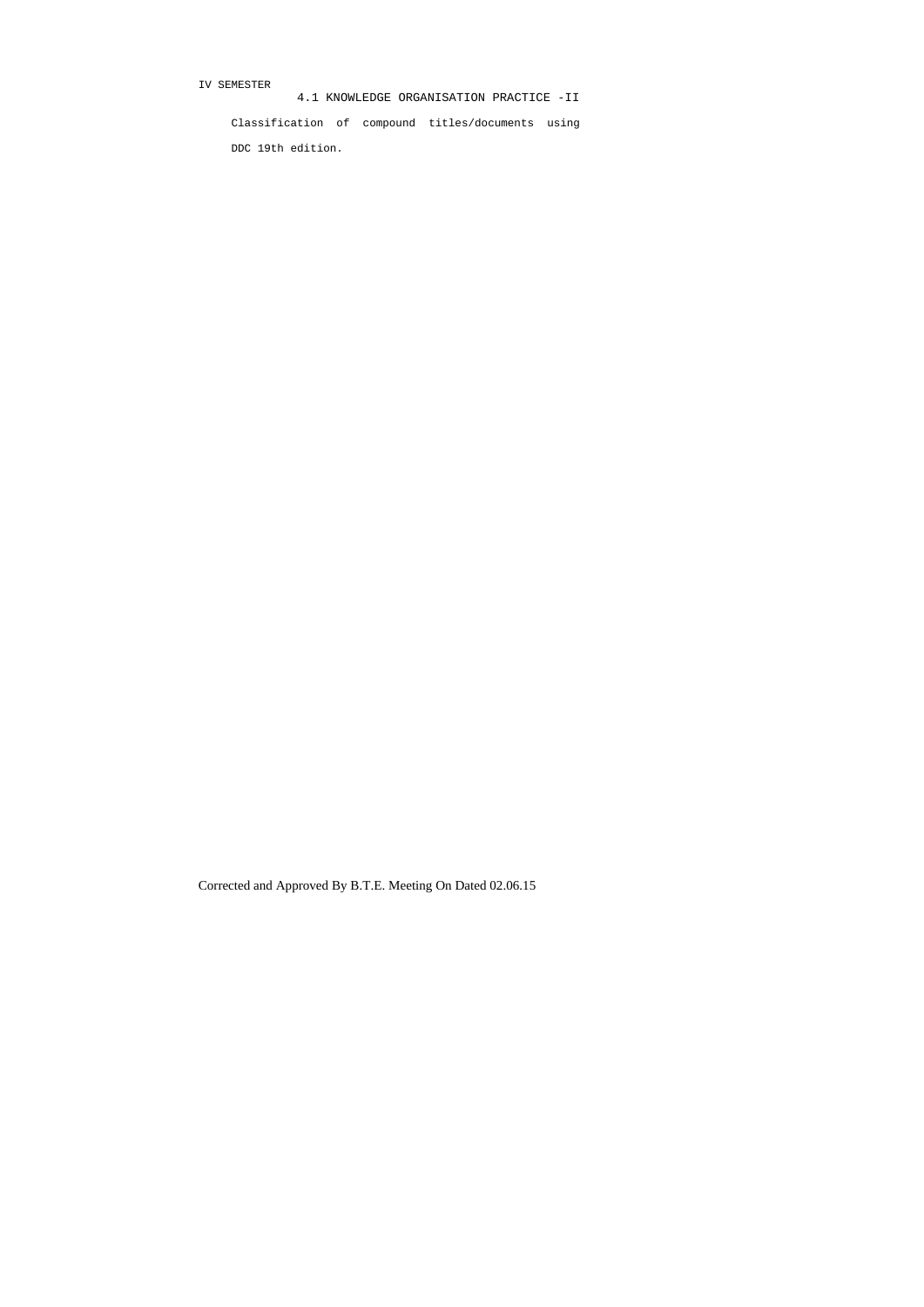#### 4.2 INFORMATION PROCESSING AND RETRIEVAL-II

- 1. Development of cataloguing code after middle of 19th century.
- 2. Choice and rendering of corporate authorship:Institutions, Government and Conferences as per AACR-2 and CCC.
- 3. Comparative study of CCC and AACR-2.
- 4. Canons of cataloguing.
- 5. Centralised and co-operative cataloguing.
- 6. Simplified and Selective cataloguing, Union Catalogue.
- 7. Rules of filing of catalogue cards/entries;Alphabatical and classified; Filing problems and their solutions.

# List of Practicals

- Catalouging of documents useing AACR-2.
- Cataloguing of publications of corporate authorship: Institution, Government and Conferences.
- Periodical publications (AACR-2).
- Uniform titles.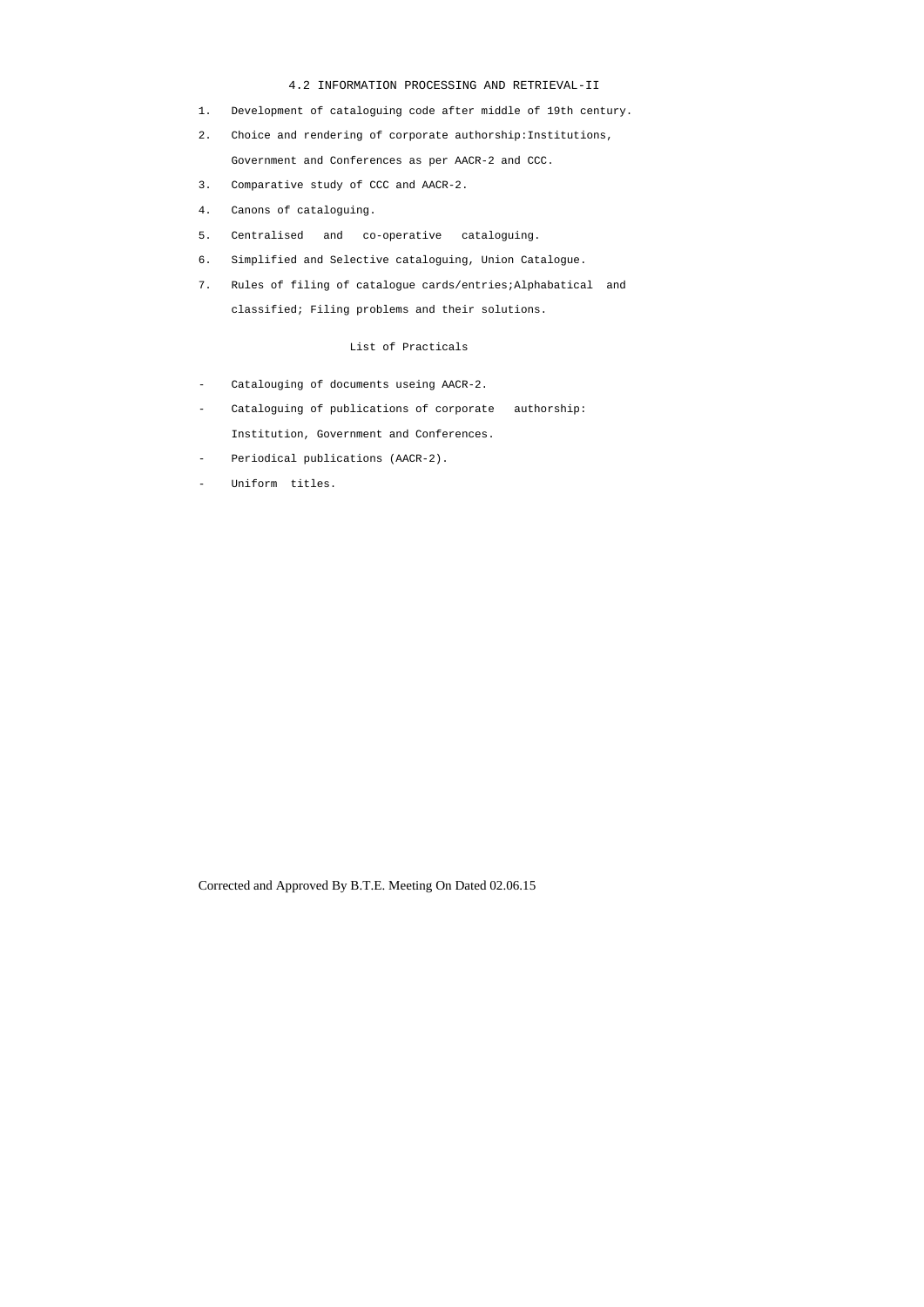- 1. Information Technology : Definition, need, scope and objectives.
- 2. Communicaiton Technology : Fundamentals, Modern channels of communication and barriers. Social Networking Site : Your Tube, Facebook, Twitter
- 3. Computer application in library and information science: Brief history, need and purpose
- 4. Computerization of library house-keeping operation and services : Acquisition, classification, cataloguing and indexing, circulation control, serial (periodical) control, information retrieval system.
- 5. Library Networking : Need, utility and type : LAN and WAN.
- 6. Library networking in India : Brief history, National library networks : NICNET, INDONET, INFLIBNET, CALIBNET, DELNET, BONET, etc.
- 7. Concept of Digital Library.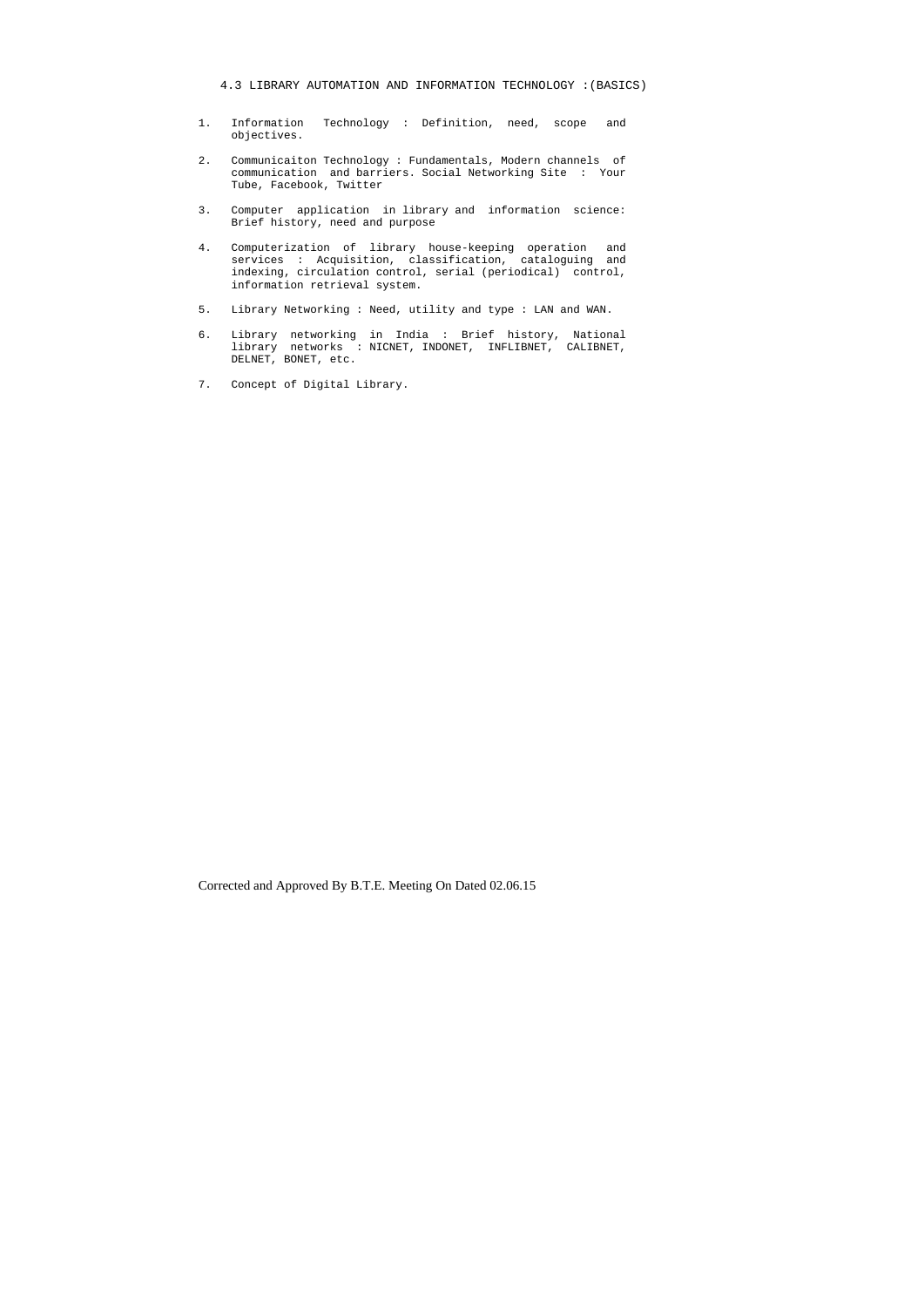## 4.4 ENVIRONMENTAL EDUCATION & DISASTER MANAGEMENT  $\begin{array}{ccc} \mathtt{L} & \mathtt{T} & \mathtt{P} \\ \mathtt{4} & - & - \end{array}$  $4 - -$

## RATIONALE:

 A diplima student must have the knowledge of different types of pollution caused due to industrialisation and construction activities, so as he may help in balancing of eco-system and control pollution by providing controlling measures. They should be also aware of the environmental laws for effectively controlling the pollution of environment. The topics are to be taught in light of legislation Para-3.

| MOMTA | ĪЛ | STR I RITT I ON<br>້ | ∩ஈ<br>ັ | <b>1</b> L. L<br>◡◡◡<br>------ |  |
|-------|----|----------------------|---------|--------------------------------|--|
|       |    |                      |         |                                |  |

| SL. NO. | TOPIC                           | Ρ<br>L<br>т |  |
|---------|---------------------------------|-------------|--|
|         | Introduction                    | 6           |  |
|         | 2. Pollution                    | 4           |  |
| 2.1     | Water Pollution                 | 8           |  |
|         | 2.2 Air Pollution               | 8           |  |
|         | 2.3 Noise Pollution             | 4           |  |
|         | 2.4 Radio Active Pollution      | 6           |  |
| 2.5     | Solid Waste Management          | 6           |  |
| 3.      | Legislations                    | 4           |  |
| 4.      | Environmental Impact Assessment | 4           |  |
| 5.      | Disaster Management             | 6           |  |
|         | TOTAL                           | 56          |  |

## DETAILED CONTENTS

- 1. INTRODUCTION :
- Basics of ecology, Ecosystem, Biodiversity Human activities and its effect on ecology and eco system, different development i.e. irrigration, urbanization, road development and other engineering activities and their effects on ecology and eco system, Mining and deforestation and their effects.
- Lowering of water level , Urbanization.
- Biodegradation and Biodegradibility, composting, bio remediation, Microbes .Use of biopesticidies and biofungicides.
- Global warning concerns, Ozone layer depletion, Green house effect, Acid rain,etc.
- 2. POLLUTION :

 Sources of pollution, natural and man made, their effects on living environments and related legislation.

- 2.1 WATER POLLUTION :
- Factors contributing water pollution and their effect.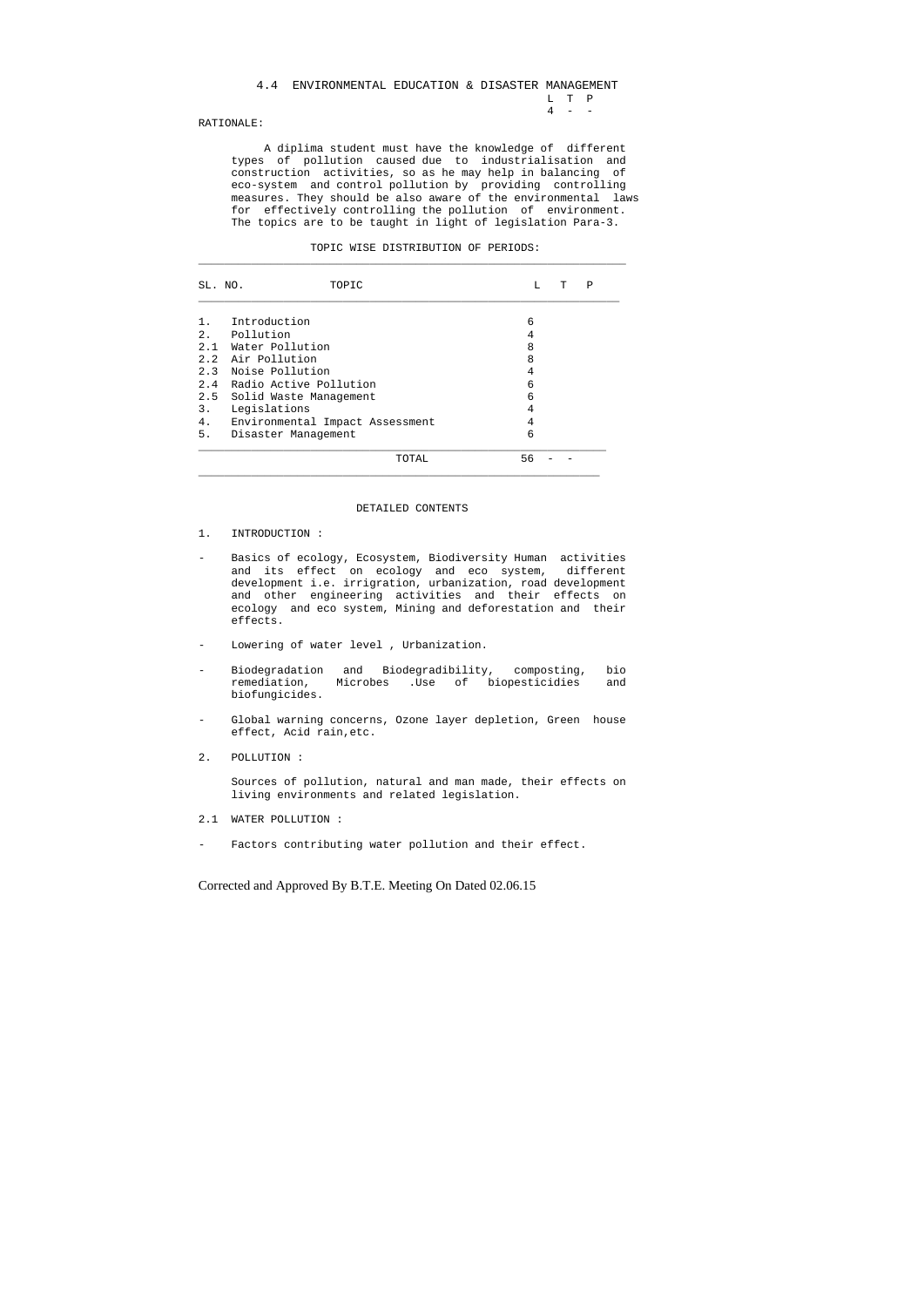- Domestic waste water and industrial waste water. Heavy metals, microbes and leaching metal.
- Physical, Chemical and Biological Characteristics of waste water.
- Indian Standards for qulity of drinking water.
- Indian Standards for quality of treated waste water.
- Treatment methods of effluent (domestic waste water and industrial/ mining waste water), its reuse/safe disposal.
- 2.2 AIR POLLUTION :

 Definition of Air pollution, types of air pollutants i.e. SPM, NOX, SOX, GO, CO2, NH3, F, CL, causes and its effects on the environment.

- Monitoring and control of air pollutants, Control measures techniques. Introductory Idea of control equipment in industries i.e.
	- A. Settling chambers
	- B. Cyclones
	- C. Scrubbers (Dry and Wet)
	- D. Multi Clones
	- E. Electro Static Precipitations
	- F. Bog Fillers.
- Ambient air qulaity measurement and their standards.
- Process and domestic emission control
- Vehicular Pollution and Its control with special emphasis of Euro-I, Euro-II, Euro-III and Euro IV.
- 2.3 NOISE POLLUTION :

- The Water (Prevention and Control of Pollution) Act 1974.
- The Air (Prevention and Control of Pollution) Act 1981.
- The Environmental Protection (Prevention and Control of Pollution) Act -1986. Rules notified under EP Act - 1986

Sources of noise pollution, its effect and control.

2.4 RADISACTIVE POLLUTION :

 Sources and its effect on human, animal, plant and material, means to control and preventive measures.

2.5 SOLID WASTE MANAGEMENT :

 Municipal solid waste, Biomedical waste, Industrial and Hazardous waste, Plastic waste and its management.

3. LEGISLATION :

 Preliminary knowledge of the following Acts and rules made thereunder-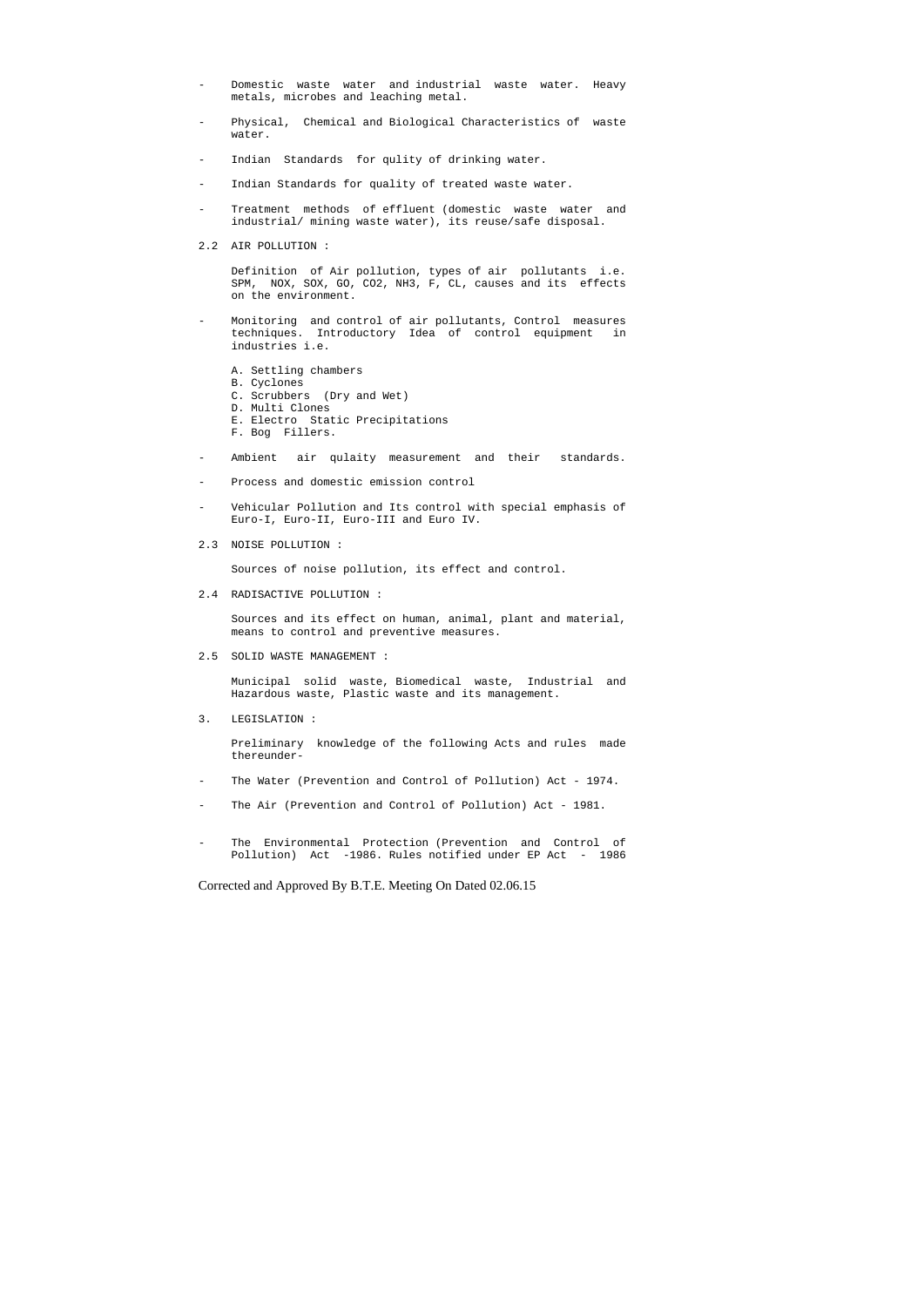Viz.

- # The Manufacture, Storage and Import of Hazardous Chemical (Amendment) Rules, 2000
- # The Hazardous Wastes (Management and Handling ) Amendment Rules, 2003.
- # Bio-Medical Waste (Management and Handling) (Amendment) Rules, 2003.
- # The Noise Pollution (Regulation and Control) (Amendment) Rules, 2002.
- # Municipal Solid Wastes (Management and Handling) Rules, 2000.
- # The Recycled Plastics Manufacture and Usage (Amendment) rules, 2003.
- 4. ENVIRONMENTAL IMPACT ASSESSMENT (EIA) :
- Basic concepts, objective and methodology of EIA.
- Objectives and requirement of Environmental Management System (ISO-14000) (An Introduction).
- 5. DISASTER MANAGEMENT :

 Definition of disaster - Natural and Manmade, Type of disaster management, How disaster forms, Destructive power, Causes and Hazards, Case study of Tsunami Disaster, National policy- Its objective and main features, National Environment Policy, Need for central intervention, State Disaster Authority- Duties and powers, Case studies of various Disaster in the country, Meaning and benifit of vulnerability reduction, Factor promoting vulnerability reduction and mitigation, Emergency support function plan.

 Main feature and function of National Disaster Management Frame Work, Disaster mitigation and prevention, Legal Policy Frame Work, Early warning system, Human Resource Development and Function, Information dissemination and communication.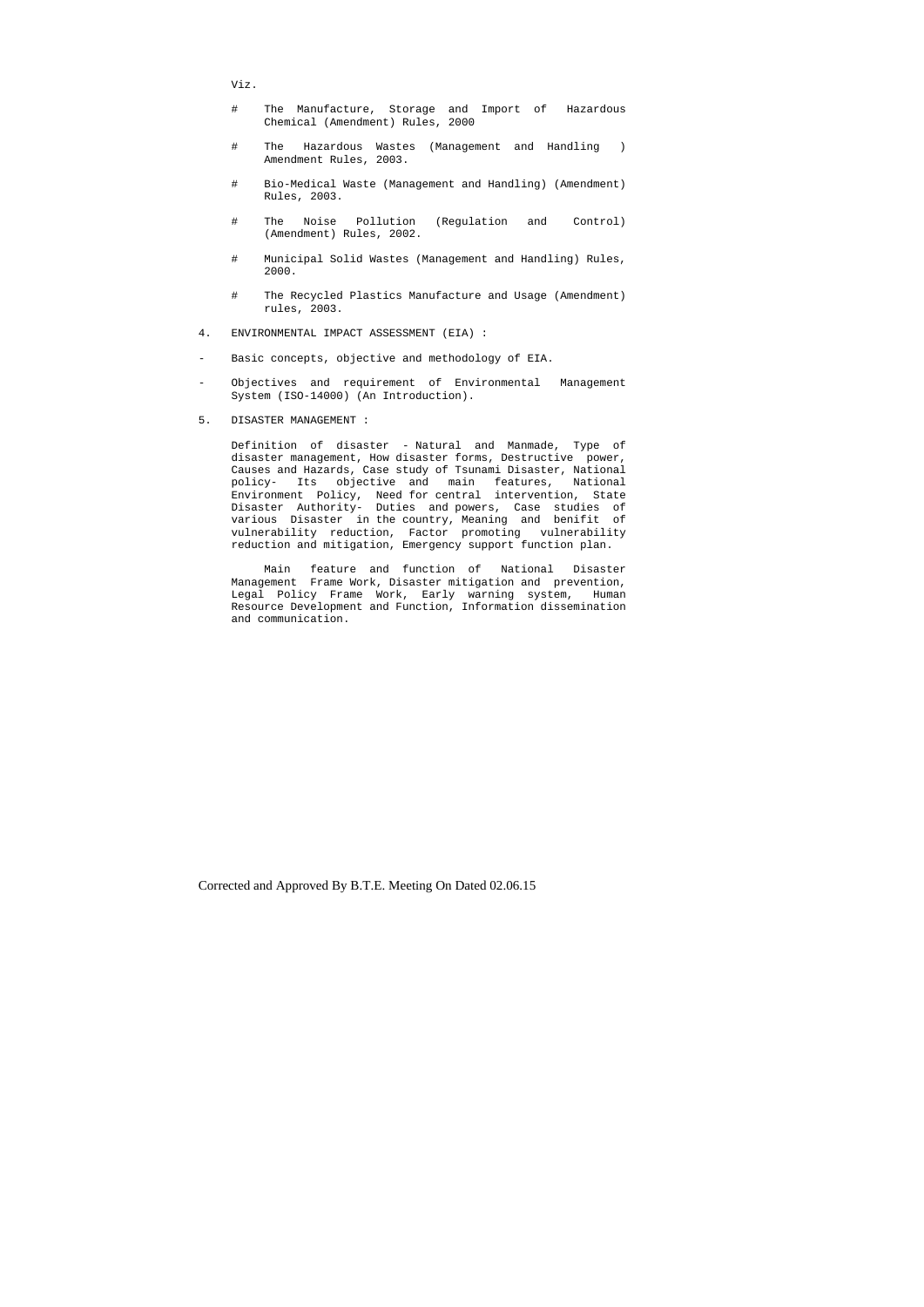## 4.5 A-PROJECT WORK

Any one of the following.

 i. Comparative study of different library systems/services.

#### OR

Case study of library of repute.

 ii. Plans and proposals for establishing a library/documentation centre.

iii. Users Survey.

#### OR

 Any other related topic/subject covered in the syllabus.

## 4.5 B-STUDY TOUR

 Visiting of Libraries of National Repute and Submission of Report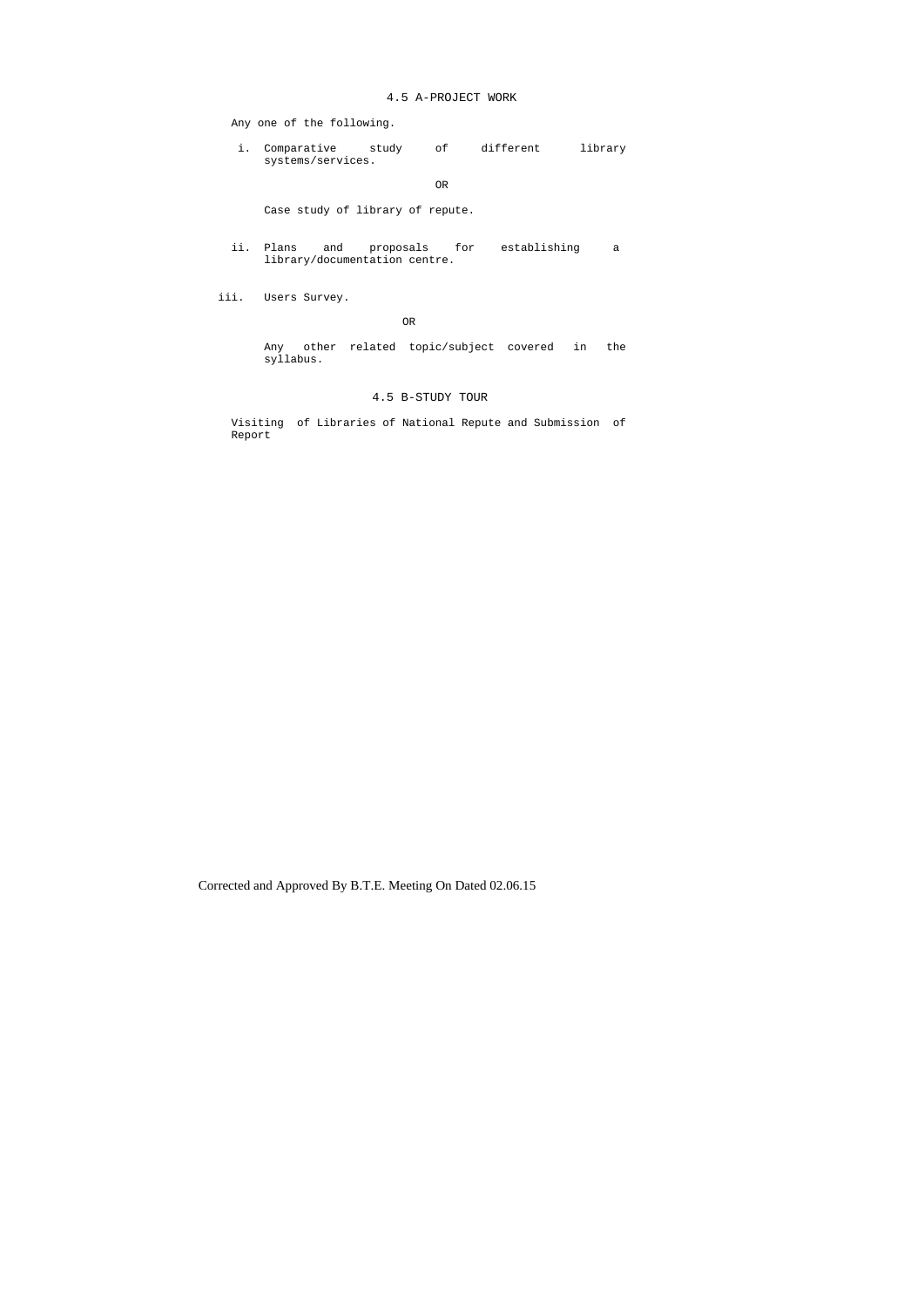#### DIPLOMA IN LIBRARY & INFORMATION SCIENCE STAFF STRUCTURE

|                | ------------<br>Intake of the course | 60                                                                                        |
|----------------|--------------------------------------|-------------------------------------------------------------------------------------------|
|                | Pattern of the course                | 2yrs (Four Semester)                                                                      |
| 1.<br>2.<br>3. | Principal<br>H.O.D.<br>Lecturers     | $\mathfrak{D}$                                                                            |
| 4.             | Lecturer Language                    | 1 - Part time or<br>Common with<br>other discipline<br>if the intake is<br>more than 180. |
| 5.             | Computer Programmer                  |                                                                                           |
| б.             | Steno typist                         |                                                                                           |
| 7.             | Accountant/Cashier                   |                                                                                           |
| 8.             | Student/Library Clerk                |                                                                                           |
| 9.             | Store Keeper                         |                                                                                           |
| 10.            | Class IV                             | 6                                                                                         |
| 11.            | Sweeper                              | Part time as per                                                                          |
|                |                                      | requirement.                                                                              |

 The posts of Choukidar and Mali will be sanctioned according to the justification of institution. Services for existing staff in other disciplines of the institute may be utilised if possible.

 Guest lectures may be organised at suitable time.The post of "Computer Programmer" in not needed in the institutions where diploma in "Electronics Engineering" is running.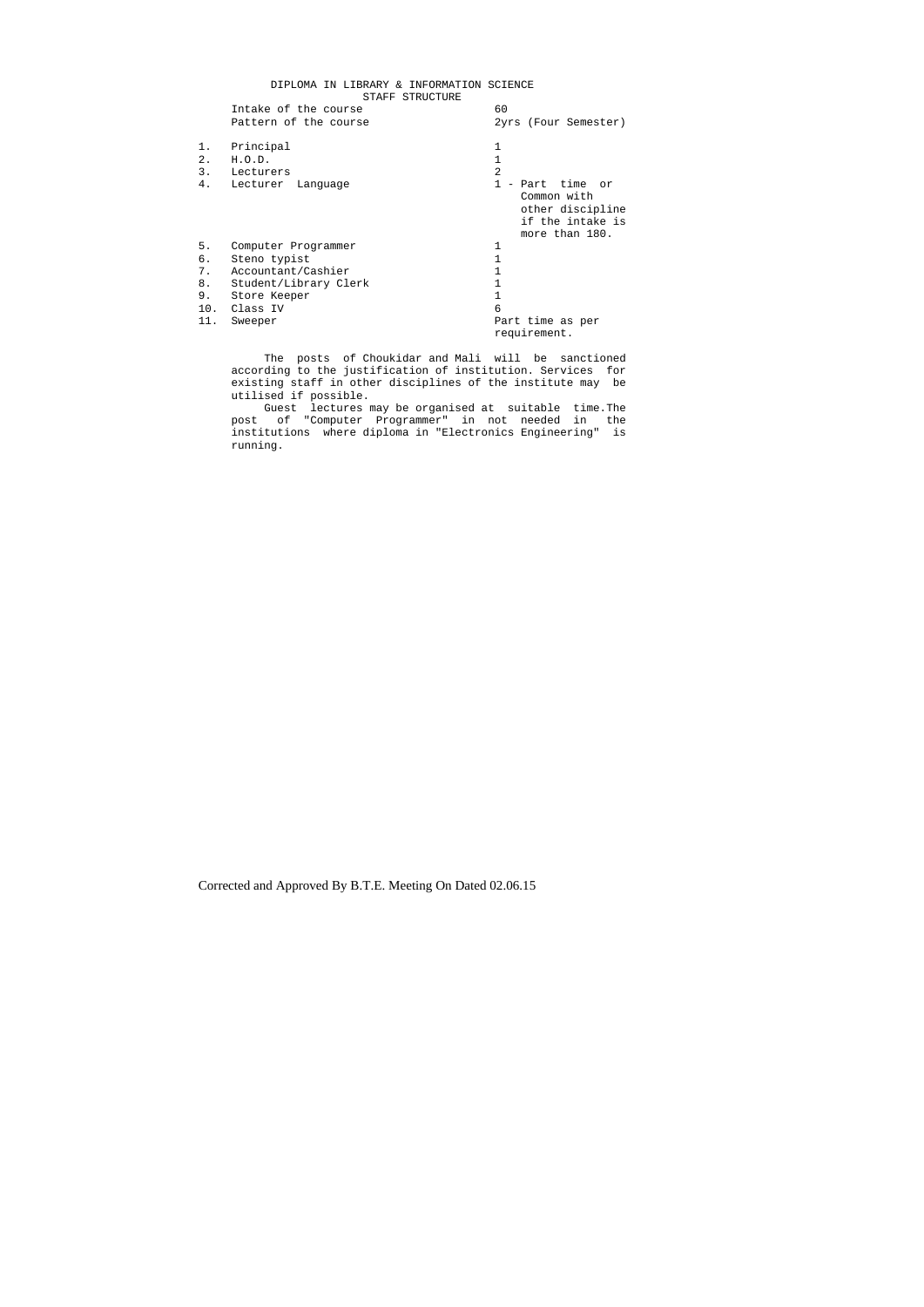# STAFF QUALIFICATIONS

1. H.O.D. Second Class Master Degree in Library Science with Six Years professional experience

**OR** 

| 2. | Lecturer   | Second Class Bachelor Degree in Library<br>with<br>Eight Years professional<br>Science<br>experience with Master Degree in any other<br>discipline<br>Second Class Master Degree in Library Science |
|----|------------|-----------------------------------------------------------------------------------------------------------------------------------------------------------------------------------------------------|
|    |            | OR.                                                                                                                                                                                                 |
|    |            | Second Class Bachelor Degree in Library<br>Science with Master Degree in any other<br>discipline and three Years<br>professional<br>experinence.                                                    |
| 3. | Computer   | Bachlor degree with Physics or Mathematics,                                                                                                                                                         |
|    | Programmer | Knowledge of operating computer system &                                                                                                                                                            |
|    |            | Diploma in Electronics.<br>OR.                                                                                                                                                                      |
|    |            | B.Sc. with Mathematics & Physics with 3yrs                                                                                                                                                          |
|    |            | Experience in Computer Operation.<br>OR.                                                                                                                                                            |
|    |            | Diploma in Electronics Engg. with<br>4yrs                                                                                                                                                           |
|    |            | Experience in concerned field.                                                                                                                                                                      |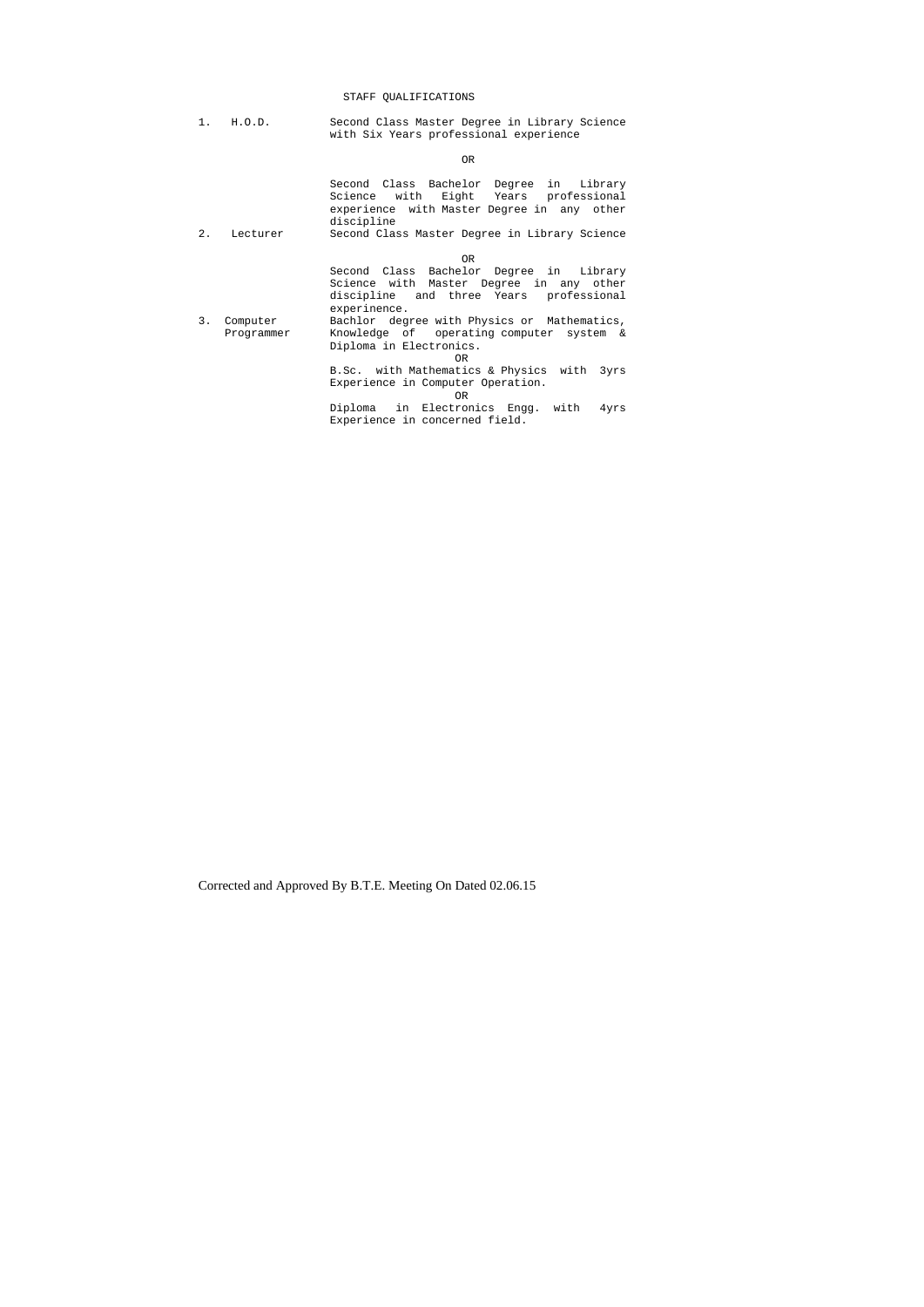# SPACE REQUIREMENT

|       | Administrative Block<br>Α.              |                |                |         |                                                                                           |
|-------|-----------------------------------------|----------------|----------------|---------|-------------------------------------------------------------------------------------------|
| 1.    | Prinicipal's room                       |                | $\mathbf 1$    |         | 30 M.Sq.                                                                                  |
| 2.    | Steno room                              |                | $\mathbf{1}$   | 6       | $\mathbf{H}$                                                                              |
| 3.    | Confidential room                       |                | $\mathbf{1}$   | 10      | $\mathbf H$                                                                               |
| 4.    | Office room                             |                | 1              | 80      | $\mathbf{H}$                                                                              |
| 5.    | Head of Department                      |                | $\mathbf{1}$   | 20      | п                                                                                         |
| б.    | Lecturer Cabin                          |                | 2              | 20      | $\mathbf{H}$                                                                              |
| 7.    | Library (common with other disciplines) |                | $\mathbf 1$    | 150     | $\mathsf{H}% _{0}\left( \mathcal{N}\right) \equiv\mathsf{H}_{0}\left( \mathcal{N}\right)$ |
| 8.    | Common room                             |                | $\mathbf{1}$   | 80      | $\mathbf H$                                                                               |
| 9.    | Class rooms                             |                | $\overline{2}$ | 150     | п                                                                                         |
| 10.   | Store                                   |                | $\mathbf{1}$   | 60      | $\sf H$                                                                                   |
|       | Laboratories/Workshops<br>Β.            |                |                |         |                                                                                           |
| 1.    | Computer room<br>@ 4 Sq.m. per student. |                | $\mathbf{1}$   | 60      |                                                                                           |
|       | $C$ .<br>Common Facilities              |                |                |         |                                                                                           |
| 1.    | Dispensary                              |                | $\mathbf{1}$   | 40      |                                                                                           |
| $2$ . | Canteen & tuck shop                     |                | $\mathbf{1}$   | 50      |                                                                                           |
| 3.    | Parking space/cycle stand               |                | $\mathbf{1}$   | for     | 50%                                                                                       |
|       | with garrage                            |                |                |         | students                                                                                  |
| $4$ . | N.C.C. block                            |                | 1              | 70      |                                                                                           |
| 5.    | Guest room                              |                | $\mathbf{1}$   | 30      |                                                                                           |
|       | Residential Facilities<br>$D$ .         |                |                |         |                                                                                           |
| 1.    | Hostel for students                     | $\mathbf{1}$   |                |         | for 40% student                                                                           |
| $2$ . | Staff quarters                          |                |                |         |                                                                                           |
|       | Principal                               | $\mathbf 1$    |                | Type IV |                                                                                           |
|       | HOD/Warden                              | $\mathbf 1$    |                | Type IV |                                                                                           |
|       | Lecturer                                | $\overline{a}$ |                | Type IV |                                                                                           |
|       | Technical/Ministerial staff             | $\overline{a}$ |                | Type II |                                                                                           |
|       | Class IV                                | 6              | Type I         |         |                                                                                           |
| 3.    | Play ground (common)                    | $\mathbf 1$    |                |         |                                                                                           |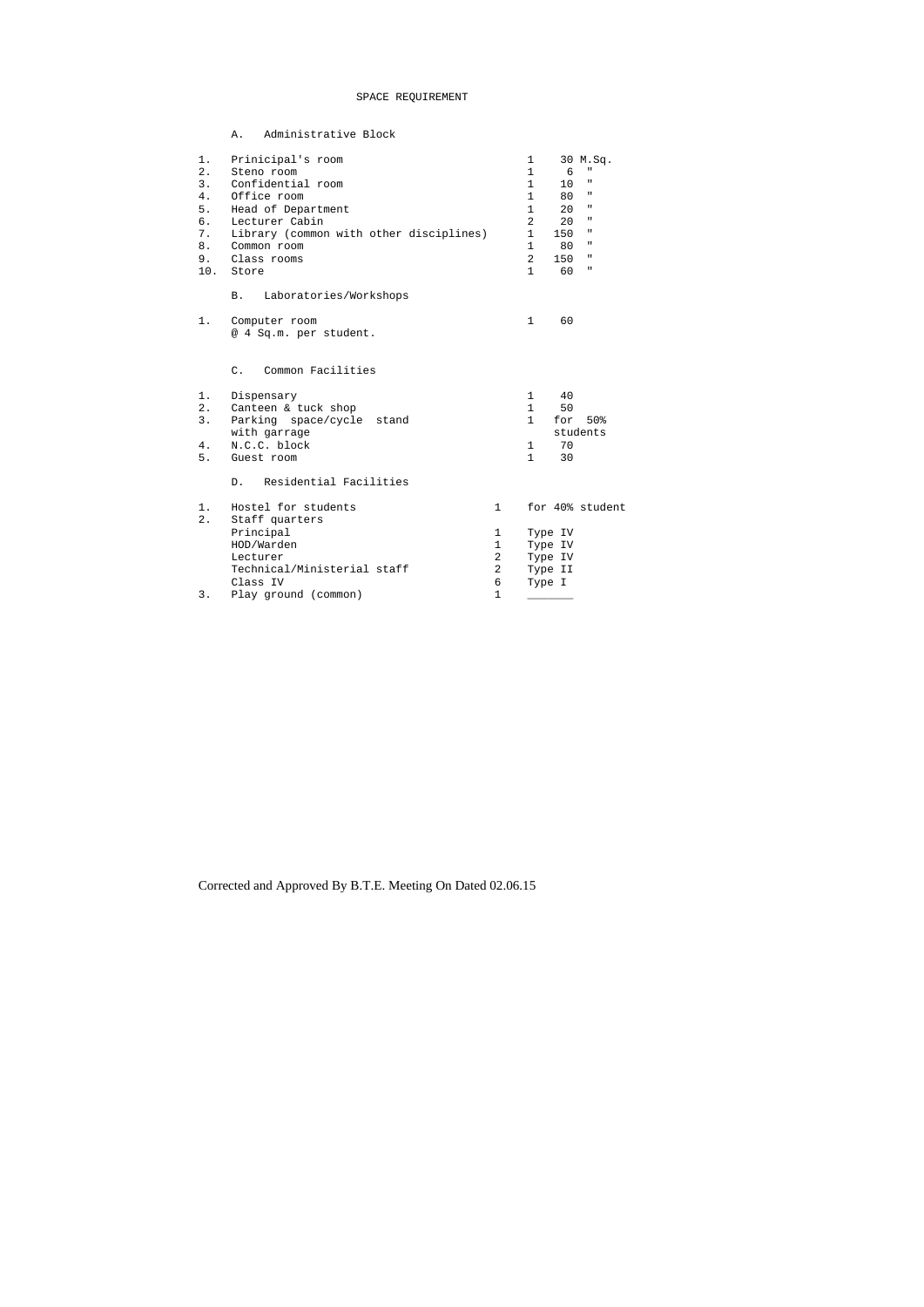# LIST OF EQUIPMENT

 Only those of the equipments given below which are essentially required for the conduction of practicals mentioned in the curriculum are to be procured by the institutions.

 "Machine/Equipments/Instruments of old BTE list which are not included below are to be retained in the Lab/Shop for Demonstration purpose but not to be demanded fresh for purchase."

NOTE : Equipment for different shop and lab of latest verson should be purchased.

| 1.  | Catalogue Cabinets             | 2 Nos.   |
|-----|--------------------------------|----------|
| 2.  | Bookshelves as per stock       | 4 Units. |
| 3.  | Periodical Racks               | ш        |
| 4.  | Filing cabinet                 | 1 No.    |
| 5.  | Pamphlet Box                   | 20 Nos.  |
| б.  | Issue Trays                    | 5 Nos.   |
| 7   | Over Head Projector            | 1 No.    |
| 8.  | Slide Cum Film Strip Projector | 1 No.    |
| 9.  | Filing Trays                   | 6 Nos.   |
| 10. | Plane Paper Copier             | 1 No.    |
| 11. | Cyclostyle Machine             | 1 No.    |
| 12. | SOUL                           | 1 No.    |
| 13. | Libsys                         | 1 No.    |

- Laser Printer with Scanner 1 No. For Bar Code Purpose - UPS 10 No.
- AC 2 No
- 
- Broad Band Connectivity/WiFi 1 No<br>- Hand Scanner 2 No Hand Scanner 2 No
- CD Box (Wooden) 1 No.
- 16. Membership of professional societies.
	- A. I.L.A.
	- B. I.A.S.L.I.C.

14. Books:

- Library science with slant to documentation.
- Annals of library science and documentation.
- Library Herald.
- Lucknow Librarian.
- Herald of library science.
- Journal of library and Information Science.
- LIBRA
- A. Number of sets of Deway Decimal Classification and Colon Classification schedules in the ration of 1 set for 2 student and 1 set for staff.
- B. Sears list of subject heading in the ratio of one book for 5 student and 1 for staff.
- C. A.A.C.R. 2 and C.C.C Vth edition in the ratio of 1 code for 2 students.
- D. Cuter tables at the rate of 1 set for 10 students.

15. Digital Library Cum e-Resourece Library

| - | PC Latest Configuration     |  | 10 No. |
|---|-----------------------------|--|--------|
|   | with Computer Table & Chair |  |        |
|   |                             |  |        |

17. Journals (Subject to availability of funds)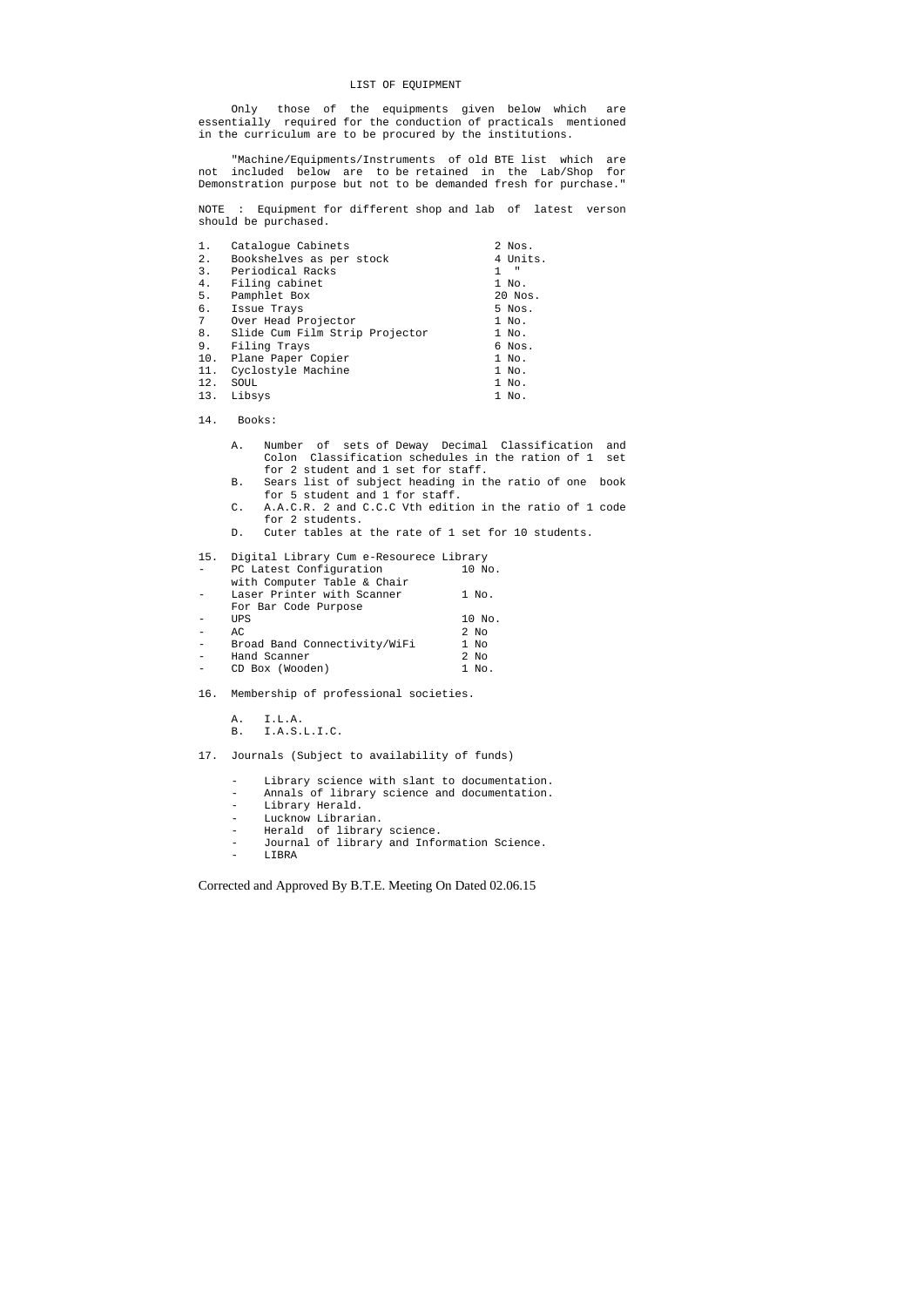- Library resources and technical services.
- IASLIC Bulletin
- ILA Bulletin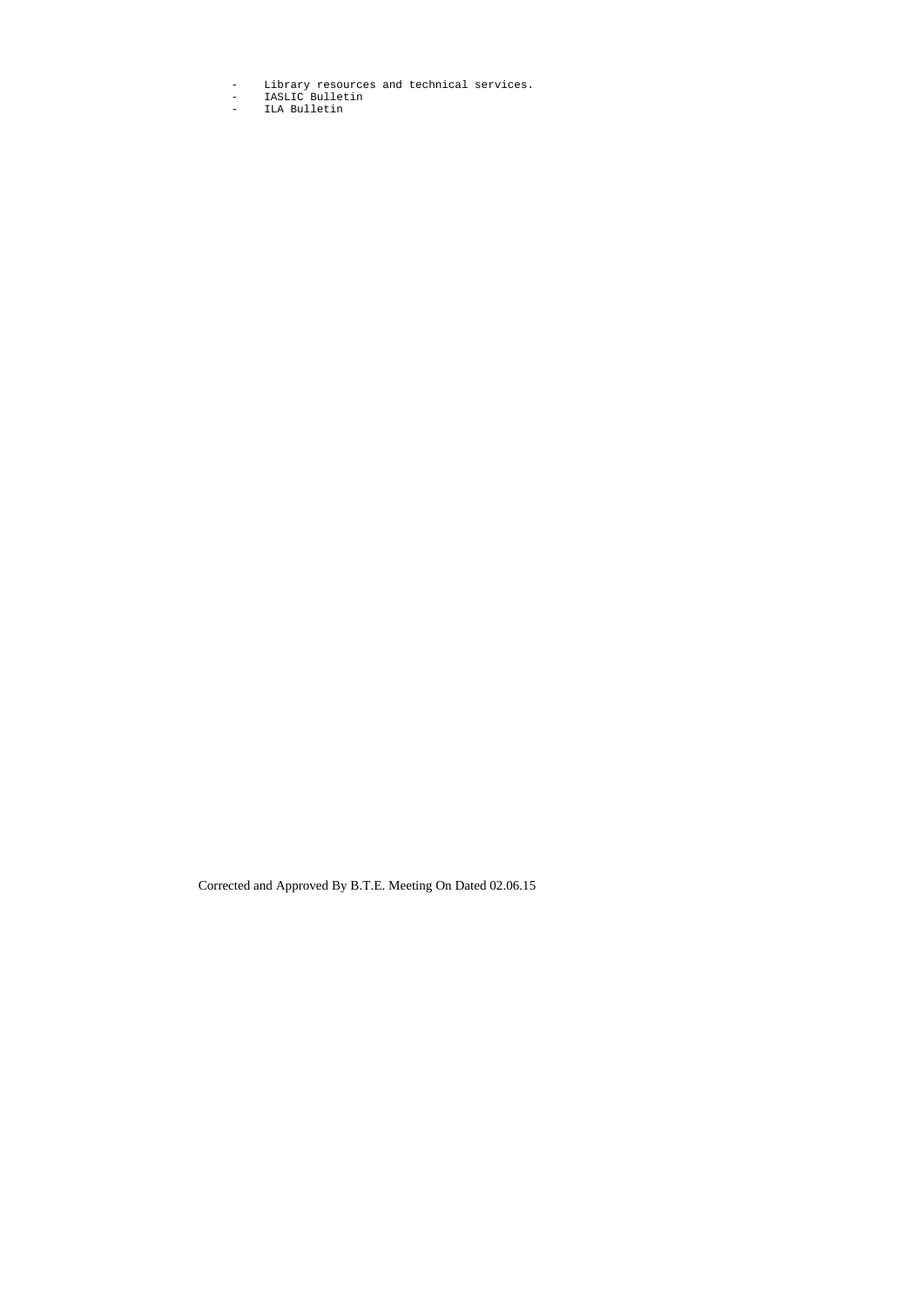# INTRODUCTION TO COMPUTER (Common to all Trades)

# COMPUTER CENTRE

| S.No. | DESCRIPTION                                                                                                                                                                                                                                       | QTY. |    | APPROX. COST                                                 |
|-------|---------------------------------------------------------------------------------------------------------------------------------------------------------------------------------------------------------------------------------------------------|------|----|--------------------------------------------------------------|
| 1.    | Core-2 Quad Processor, 4GB RAM 02 Server 1,20,000=00<br>1 GB SATA HDD, 19" TFT Monitor/<br>Server of Latest Specification<br>OS-Windows 2007/2008/Latest Version                                                                                  |      |    | (in Rs.)                                                     |
| 2.    | General Desktop Computer-Intel i5 60 node<br>or Higher (with latest Specification<br>Pre loaded latest Anti Virus<br>with Life time Subscription,<br>Licence Media and Manual with<br>UPS 660 VA with latest window OS<br>Including licence<br>0R |      |    | $36,00,000=00$                                               |
|       | Computer of latest Specification<br>With latest window os including licence                                                                                                                                                                       |      |    |                                                              |
| 3.    | Software: ((Latest Version)                                                                                                                                                                                                                       |      |    |                                                              |
|       | MS OFFICE 2010/Latest Version<br>i.<br>ii –<br>COMPILER 'C', C++, JAVA-7                                                                                                                                                                          |      |    | LS<br>LS<br>LS<br>LS                                         |
| 4.    | Hardware                                                                                                                                                                                                                                          |      |    | 4,50,000.00 LS                                               |
|       | i. Switch-32 Port<br>ii. Router<br>iii. Hub<br>iv. Ext. Modem<br>v. Wireless N/W Adaptor<br>vi. Series Access Point<br>vii.LAN Cable Meter<br>viii. LAN Cable Analyzer<br>ix. Crimping Tool<br>and all other accessories related to<br>Networking |      |    | 02<br>02<br>$04(8$ Port)<br>02<br>02<br>02<br>05<br>05<br>15 |
| 5.    | Scanner- Flat Bed A4/Auto Lighter<br>(Bit depth 48)                                                                                                                                                                                               |      | 02 | 20,000                                                       |
| б.    | 132 Column 600 CPS or faster<br>9 Pin dot matrix printer with<br>500 million character head life                                                                                                                                                  |      |    | 50,000<br>02.                                                |
| 7.    | Laser Jet-A4 All In one 20 page<br>per min (2 Each)                                                                                                                                                                                               |      |    | 50,000<br>04                                                 |
| 8.    | Desk Jet-A4 Photo Smart (2 Each)                                                                                                                                                                                                                  |      |    | 40,000<br>04                                                 |
| 9.    | 5 KVA on line UPS with minimum<br>30 minute battery backup along<br>with sealed maintenance free<br>batteries. Provision for connecting<br>external batteries with network<br>connectivity. (For 2 Labs)                                          |      |    | 04<br>8,00000                                                |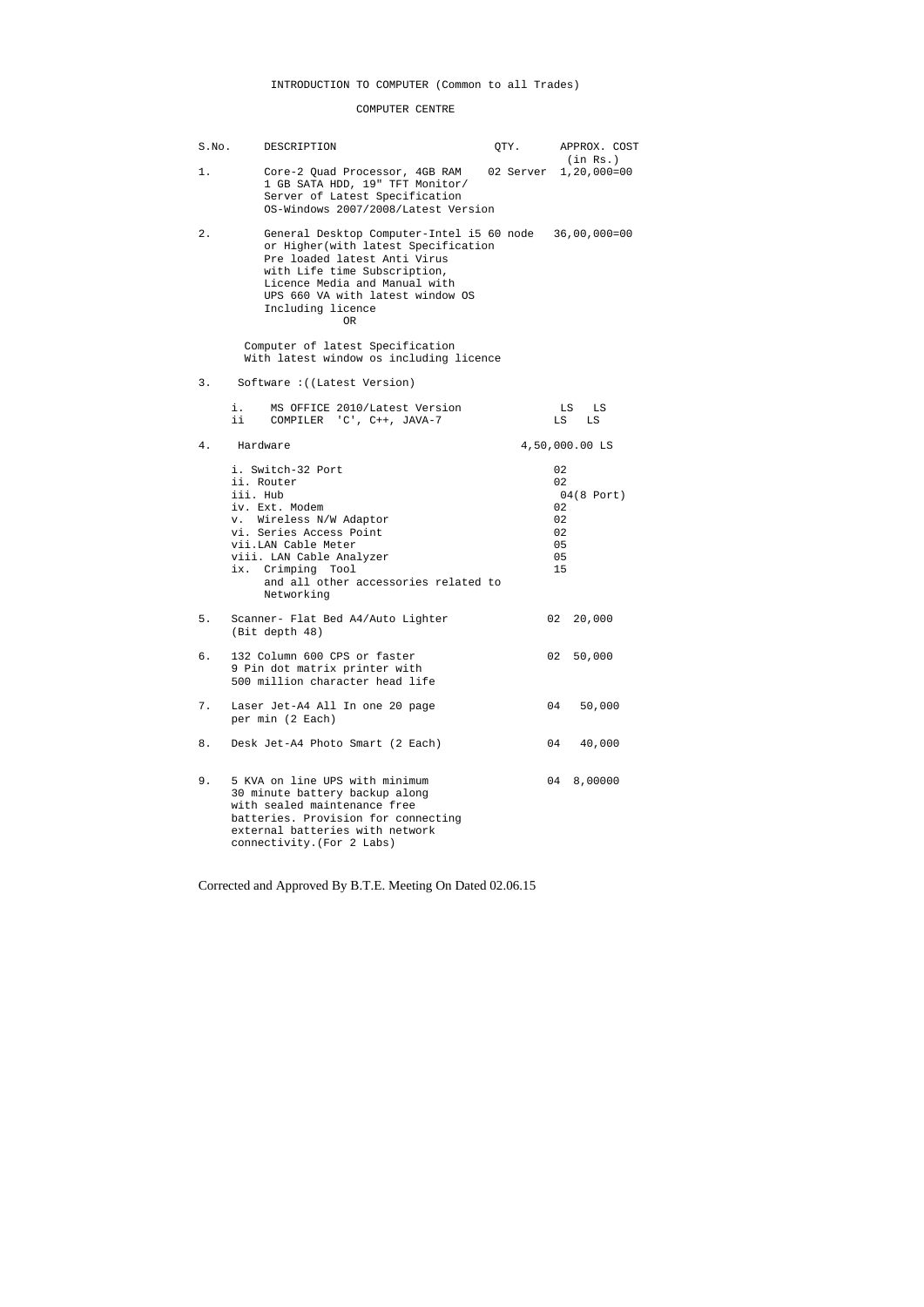| 10. | Split Air Conditioner 1.5 tones<br>capacity with ISI mark along with<br>electronic voltage stabilizer with<br>over voltage and time delay circuit |    | 08 35,0000 |
|-----|---------------------------------------------------------------------------------------------------------------------------------------------------|----|------------|
| 11. | Room preparation and furniture                                                                                                                    | LS |            |
| 12. | 19" rack, 24-port switch. connector RJ-45<br>Cat-6 cabling for network                                                                            | LS | 10,0000    |
|     | 13. 2 KVA Inverter Cum UPS                                                                                                                        | 02 | 6,0000     |
| 14. | Fire Extinguisher (2 Kg.)                                                                                                                         | 04 | 15000      |
| 15. | Fire Extinguisher (5 Kg.)                                                                                                                         | 04 | 25000      |
| 16. | Vacuum Cleaner                                                                                                                                    | 02 | 25000      |
| 17. | LCD Projector 3000 Lumen with all<br>Accessories                                                                                                  | 02 | 350000     |
|     | 18. Pen Drive 16 GB                                                                                                                               | 10 | 10000      |
| 19. | DVD Writer External                                                                                                                               | 02 | 10000      |
| 20. | HDD External 500 GB                                                                                                                               | 02 | 15000      |
| 21. | PAD (Latest Configuration)                                                                                                                        | 02 | 15000      |
| 22. | Broadband For Internet (Speed Min. 8mbps)                                                                                                         | 04 | LS         |
| 23. | USB Modem                                                                                                                                         | 02 | 8000       |
| 24. | Generator 15 KVA Water Coolant                                                                                                                    | 01 | 450000     |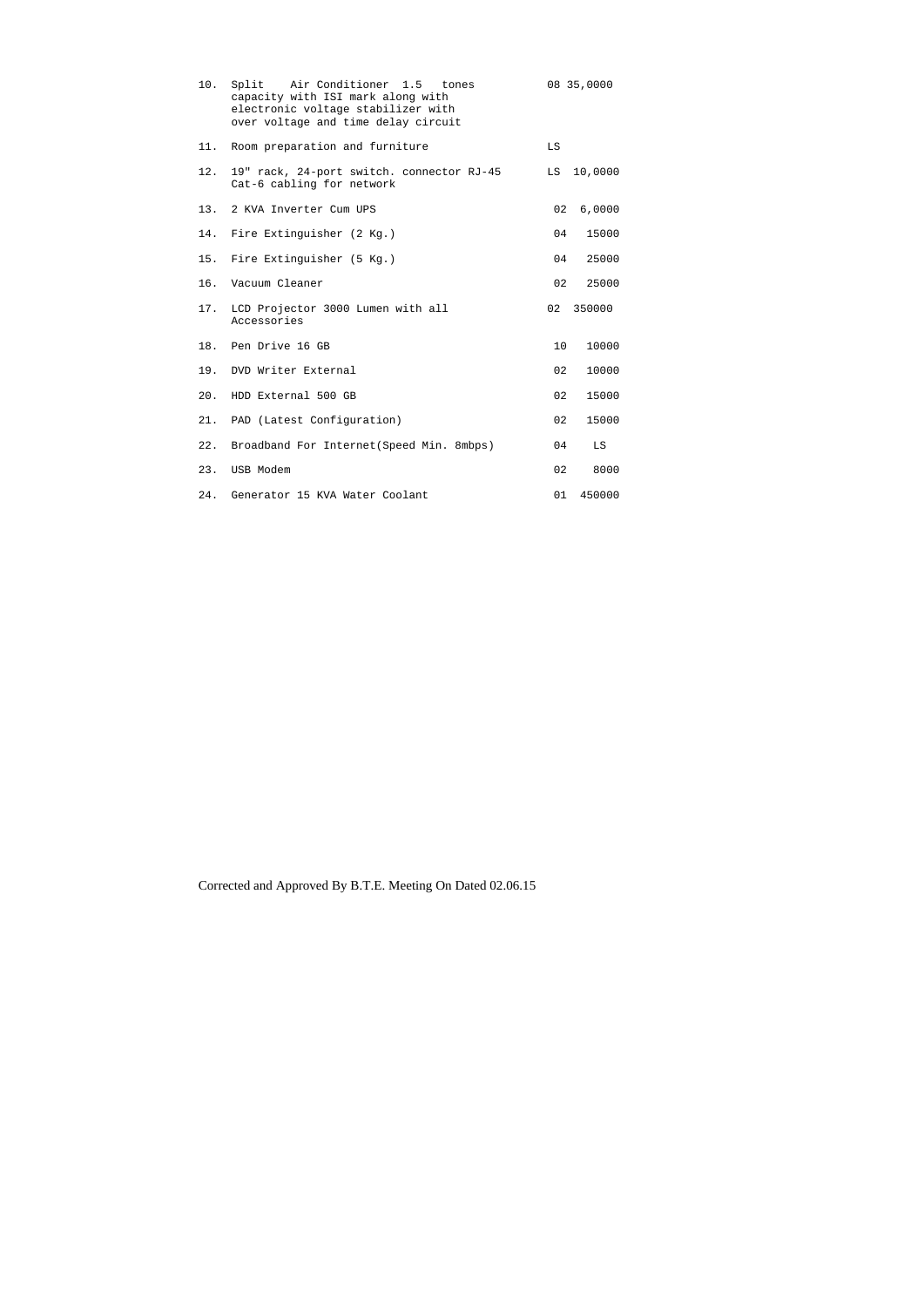# (Subject to availability of funds)

# LIBRARY CLASSIFICATION

| $1\,.$          | (Margaret)<br>MANN                                                       | Introduction<br>cataloquinq<br>to<br>and<br>classification books.                                                                      |
|-----------------|--------------------------------------------------------------------------|----------------------------------------------------------------------------------------------------------------------------------------|
| 2.              | MILLS(J)                                                                 | Modern outline<br>library<br>of<br>classification.                                                                                     |
| 3.              | PALMER(Bernard I) Fundamentals of<br>&WELLS(Arthur James) classification | library                                                                                                                                |
| 4.              | PARKHI (R S)                                                             | Decimal classification and<br>colon<br>classification in perspective.                                                                  |
| 5.              | RANGANATHAN<br>( S<br>R)                                                 | Descriptive account of<br>colon<br>classification in perspective.                                                                      |
| б.              | RANGANATHAN (S R)                                                        | Prolegomena to library classification.<br>3rd edition.                                                                                 |
| 7.              | KRISHAN KUMAR.                                                           | Theory of classification.                                                                                                              |
| 8.              | C.D. Needhum                                                             | Organising knowledge of libraries.                                                                                                     |
| 9.              | DEWEY (Melvil).                                                          | Decimal classification and relative<br>20th edition New York<br>index.<br>Lake<br>Plecid Club, 1979.                                   |
|                 | 10. RANGANATHAN (S R)                                                    | Colon Classification. 6th reprint<br>edition. Bombay Asia, 1964.                                                                       |
|                 | 11. Lewis<br>Chan                                                        | Library cataloguing and classification.                                                                                                |
|                 | LIBRARY CATALOGUING                                                      |                                                                                                                                        |
| 1.              | GIRJA KUMAR AND<br>KRISHAN KUMAR                                         | Theory of cataloguing.                                                                                                                 |
| $2$ .           | SENGUPTA (B)                                                             | Cataloguing: its theory and practice.                                                                                                  |
| 3.              | for                                                                      | RANGANATHAN (S R ) Classified Catalogue Code with additional                                                                           |
| rules           |                                                                          | dictionary catalogue 5th edition.                                                                                                      |
| 4.              | ERIC HUNTER                                                              | Cataloguing                                                                                                                            |
|                 | 5. C. G. VISHWANATHAN                                                    | Cataloguing Theory and Practice 6th<br>editon.                                                                                         |
| б.              |                                                                          | Anglo - American Cataloguing Rules IInd edition 1978.                                                                                  |
| 7.<br>8.<br>9.1 | S.N.SINGH &<br>H.N. PRASAD                                               | Sear's list of subject headings. Latest edition available.<br>BOLL (John J). Introduction to cataloguing 3 volumes.<br>Manual of AACR. |
| 10.<br>11.      | ERIC HUNTER<br>C. D. SHARMA                                              | Examples illustrating AACR.<br>Classified catalogue.                                                                                   |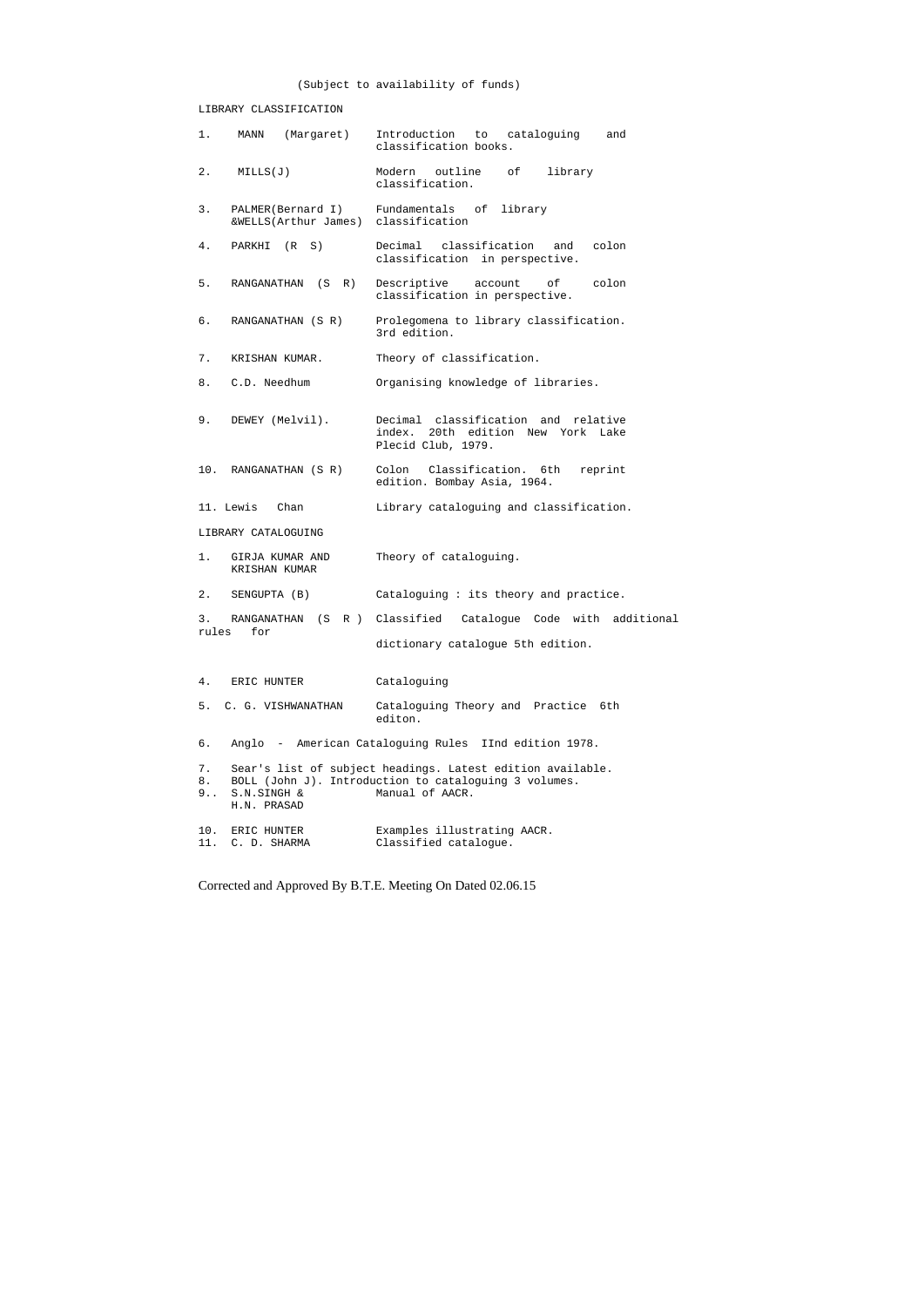## LIBRARY ORGANISATION

| 1.   | MARSHAL (D N)                              | History of Libraries.                                                                         |
|------|--------------------------------------------|-----------------------------------------------------------------------------------------------|
| 2.   | ORR (J M).                                 | Designing<br>library buildings<br>for<br>activity.                                            |
| 3.   | RANGANATHAN (S R)                          | Five Laws of library science 4nd ed.                                                          |
| 4.   | SADHU (S N) and<br>SARAF (B N)             | Library legislation in India.                                                                 |
| 5.   |                                            | Report of the Advisory Committee for Libraries, 1958.                                         |
| б.   | INGEBORG (Haintze)                         | Organisation of the small<br>public<br>library system.                                        |
| 7.   | KAULA (P N)                                | National Library of India : Critical<br>study.                                                |
| 8.   | RANGANATHAN (S R) &<br>NEELAMEGHAN (A).    | Public library system: India,<br>Sri lanka, ULKA, U.S.A., comparative<br>Library legislation. |
| 9.   | C. G. VISHWANATHAN                         | An Introduction to Library Organisation                                                       |
|      | 10. J. K. KHANNA                           | Library & Society.                                                                            |
|      | 11. S. N. MUKHERJEE                        | Library organisation and<br>administration.                                                   |
|      | LIBRARY ADMINISTRATION                     |                                                                                               |
| 1.   | BROWN (James Duff)                         | Manual of library economy.                                                                    |
| 2.   | HAINES (Helen E)                           | Living with books the art of<br>book<br>selection.                                            |
| 3.   | CARTER (M D) and<br>BONK (W J)             | Building library collection.                                                                  |
| 4.   |                                            | RANGANATHAN (S R) library book selections.                                                    |
| $5.$ | $-do-$                                     | Library manual.                                                                               |
| б.   | $-do-$                                     | Library Administration.                                                                       |
| 7.   | MITTAL (R L)                               | Library Administration.                                                                       |
| 8.   | EDMOND                                     | Library Organisation & Administration.                                                        |
|      | 9. KRISHNA KUMAR<br>10. C. G. VISHWANATHAN | Library Administration.<br>Public Libraries Services & Operations<br>Legislation (UNESCO)     |
|      |                                            |                                                                                               |

#### REFERENCE SOURCE SERVICE

| 1. CHENEY (F N)      | Fundamental reference sources.                          |
|----------------------|---------------------------------------------------------|
|                      | 2. HUTCHINS (Margaret). Introduction to reference work. |
| 3. KATZ (Willaim A). | Introduction to reference work.                         |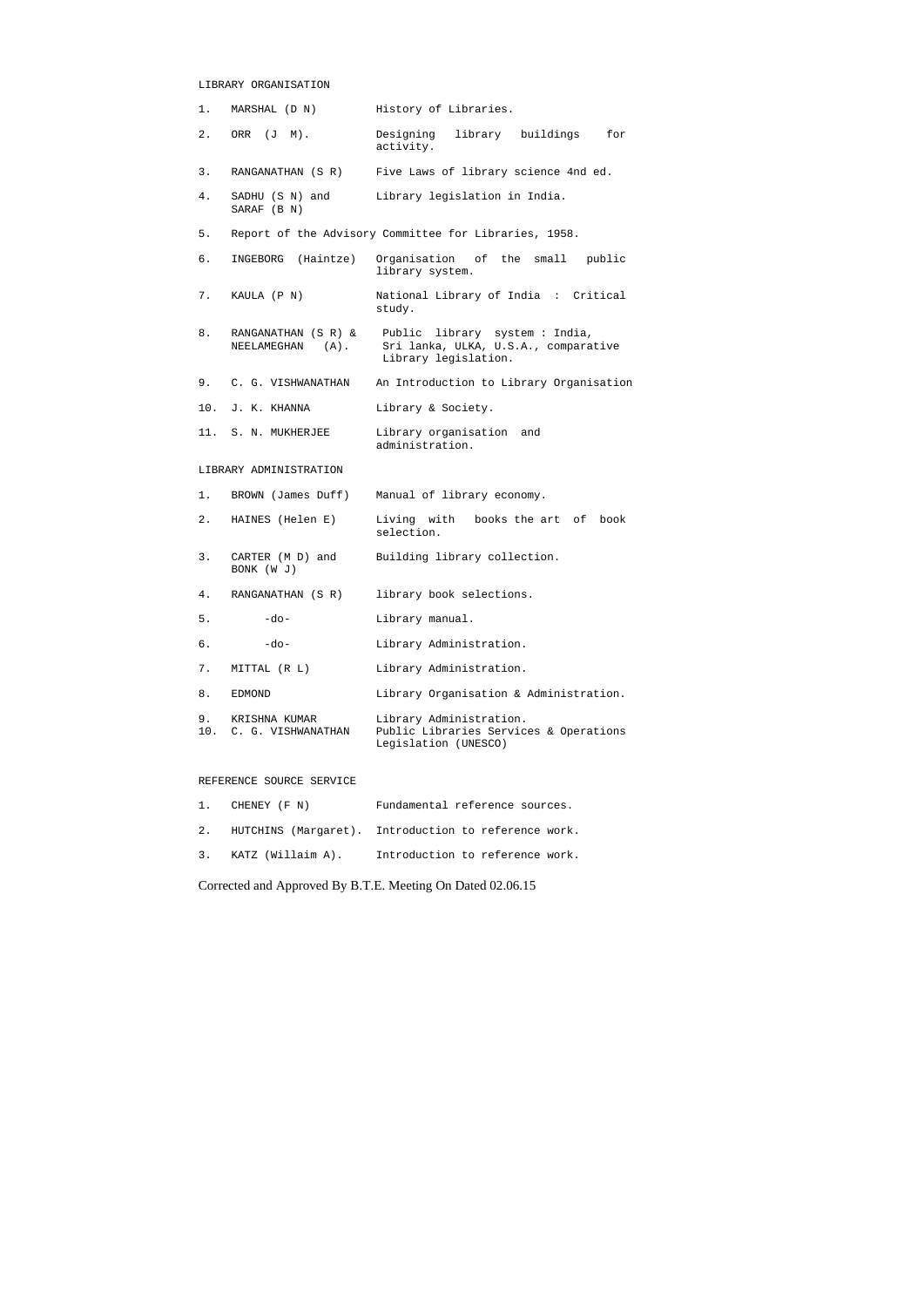- 4. MUKHEREJEE (A K) Reference work and its tools.
- 5. RANGANATHAN (S R) Reference services 2nd ed.
- 6. WALFORD (A J) Guide to reference material.
- 7. WINGHELL(Constance M) Guide to reference books 8th ed.
- 8. KENT & OTHERS Encyclopaedea of Library & Inforamtion Service. 9. B. M. GUPTA Hand Book of Libraries, Archives and Information centres in India.
- 10. KRISHNA KUMAR Reference Service
- 11. CHARABORTY (M L) Bibliography in theory and practice 2nd ed. 12. ESDAILE (A) Student manual of bibliography 3rd ed.
- 13. GIRJA KUMAR AND Bibliography 2nd ed. KRISHAN KUMAR

## Documentation & Information Services

| 1.  | BRADFORD (S C)  | Documentation 2nd ed.                                                          |
|-----|-----------------|--------------------------------------------------------------------------------|
| 2.  | FRANK (0)       | Modern documentation<br>ed.<br>and<br>information practice.                    |
| 3.  | SHERA (Jesse H) | Documentation in action.                                                       |
| 4.  | GUHA<br>B.      | Documentation & Information<br>Services, techniques & systems                  |
| 5.  | ASHWORTH        | Hand Book of special Librarianship.                                            |
| б.  | KWATRA(PS)      | Fundamentals of documentation: with<br>special reference to India.             |
| 7.  | MUKHARJEE(AK)   | Fundamental of special librarianshipm &<br>Documentation.                      |
| 8.  | SOOD(SP)        | Pralekhan(Hindi), Delhi: Metripolitan                                          |
| 9.  | SOOD (SP)       | SUCHANA SEVA (HINDI). JAIPUR:RBSA.1995                                         |
| 10. | TRIPATHI (SM)   | DIMENSIONS<br>IN<br>INFORMATION<br>NEW<br>SERVICE (HINDI), AGRA: YK PUB., 1994 |
| 11. | RAJAN (TN)      | INDEXING & ITS TECHNIOUES.                                                     |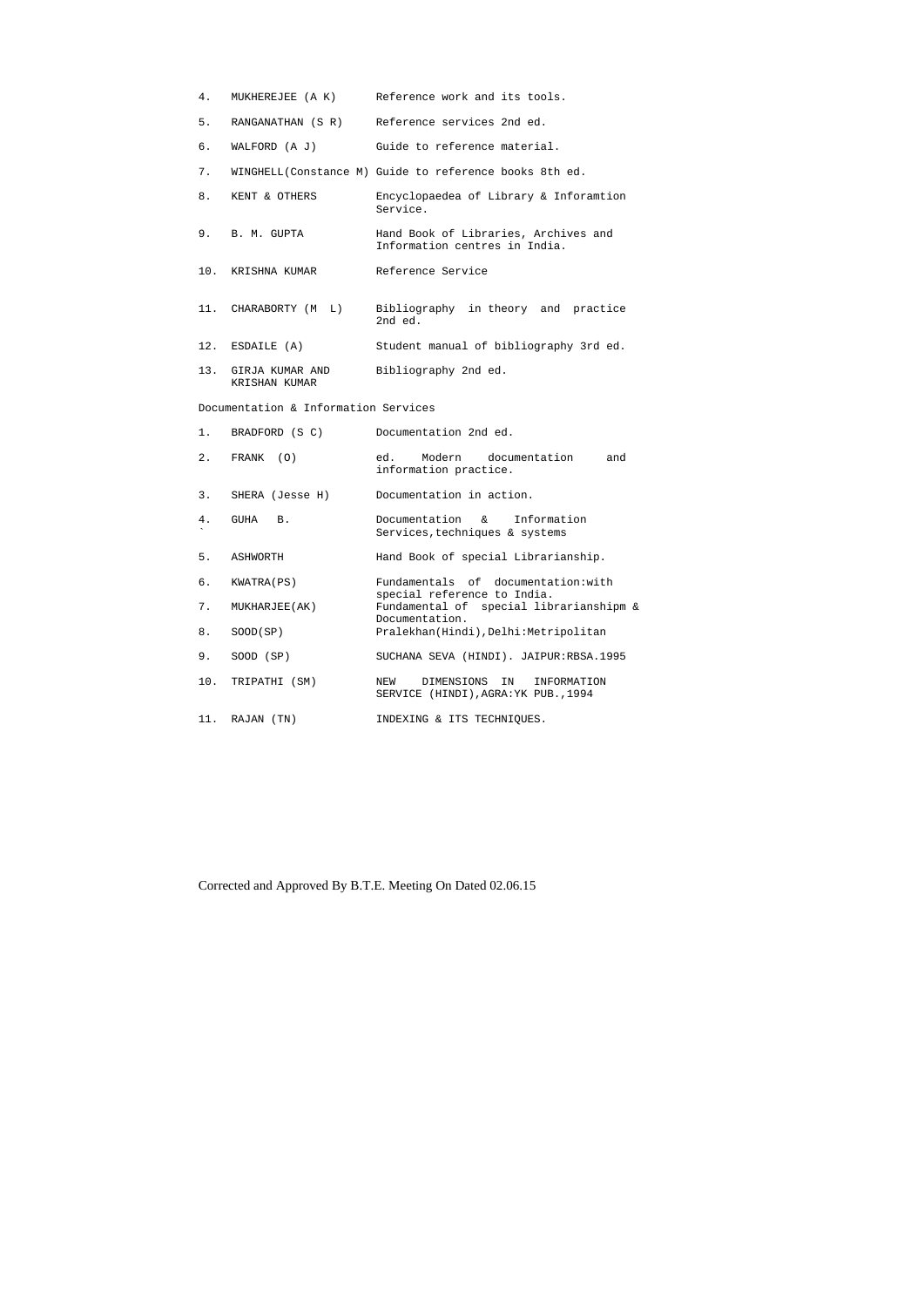# LEARNING RESOURCE MATERIALS

| 1. | LCD Projector with Screen       | 1            | 20000 |
|----|---------------------------------|--------------|-------|
| 2. | Handicam                        | 1            | 30000 |
| 3. | Cutting, Binding & Stitching    |              | 30000 |
|    | equipment.                      |              |       |
| 4. | Desk Top Computer with Internet | $\mathbf{1}$ | 40000 |
|    | Core $i5/i7 - 760$ , Processor, |              |       |
|    | Genuine Windiw 7, Professional  |              |       |
|    | 18 inch HD, Flat Panel Monitor  |              |       |
|    | Optical Mouse, Key Board & all  |              |       |
|    | related media or latest version |              |       |
| 5. | Home Theater                    | 1            | 25000 |
|    | Support Disc type CD. CDR/CDRW  |              |       |
|    | DVDR/DVDRW, VCD Supported with  |              |       |
|    | USB Port Support-DIVX/JPEG/MP3  |              |       |
| б. | Commerical P A System           | 1            | 20000 |
|    | 16 W-220W output, AC & 24V DC   |              |       |
|    | Operated, 5 Mic. & 2 Auxilary   |              |       |
|    | input, Speaker output 4 Ohm,    |              |       |
|    | 8 Ohm, 17 V & 100 V             |              |       |
| 7. | Interactive Board               |              | 50000 |

# ote :

1. This center will be only one at the institute level irrespective of all branches.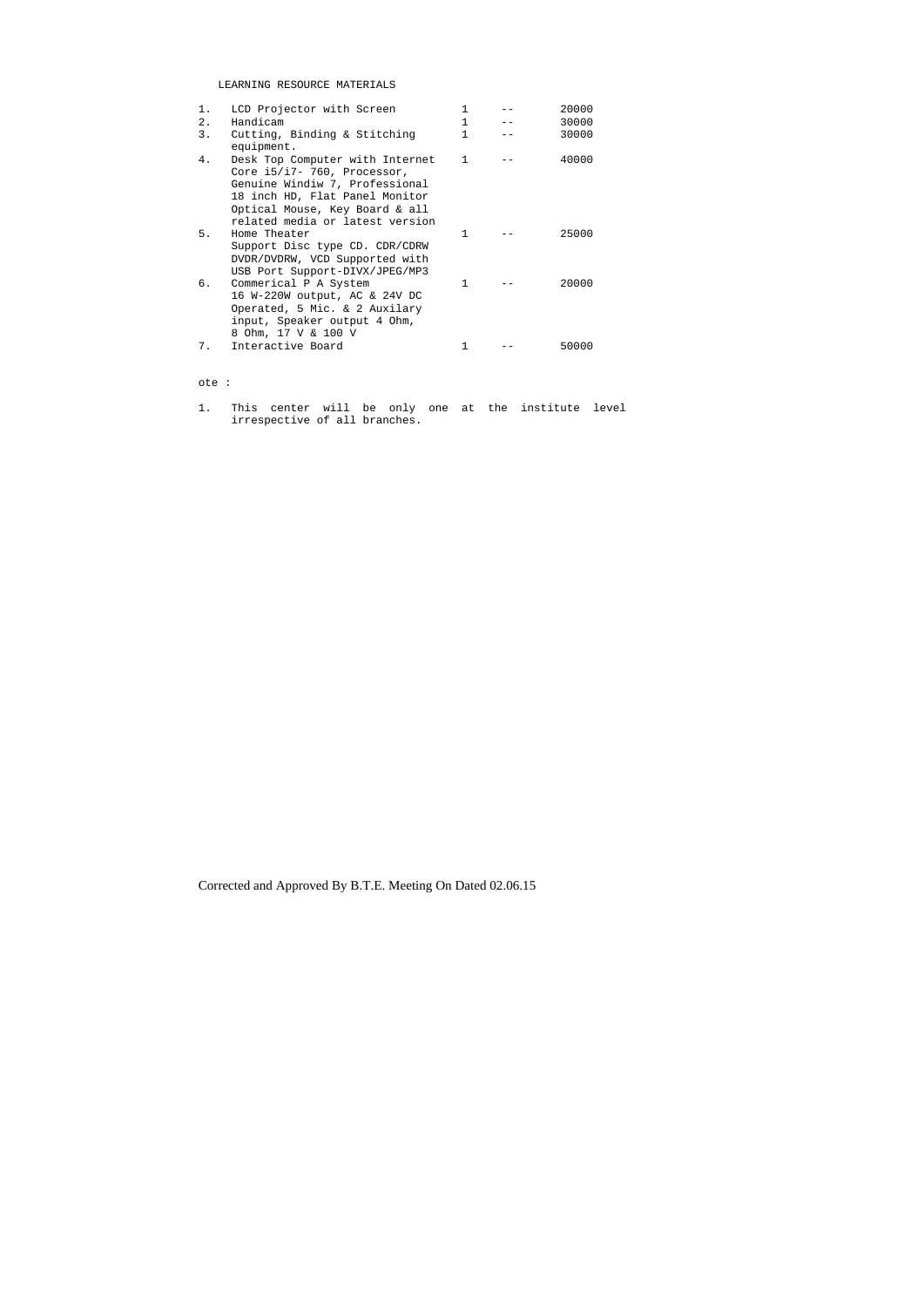#### ANNESURE - 1 : QUESTIONNAIRE

INSTITUTE OF RESEARCH,DEVELOPMENT AND TRAINING U.P.KANPUR -208024

SUBJECT: Questionnaire for ascertaining the job potential and activities of diploma holder in Library Science.

PURPOSE: To design and develop diploma curriculum in Library Science.

2.Name & Designation of the officer \_\_\_\_\_\_\_\_\_\_\_\_\_\_\_\_\_\_\_\_\_\_\_\_\_\_\_\_\_ filling the questionnaire

 $\overline{\phantom{a}}$  , and the state of the state of the state of the state of the state of the state of the state of the state of the state of the state of the state of the state of the state of the state of the state of the stat

 $\mathcal{L}_\mathcal{L}$  , and the state of the state of the state of the state of the state of the state of the state of the state of the state of the state of the state of the state of the state of the state of the state of the s

3. Name of the department/section

NOTE: 1.Please answer the questions to the points given in the questionnaire.

 2.Any other point or suggestion not covered in this questionnaire may be written on a separate paper and enclosed with the questionnaire.

1.Name of the organisation:\_\_\_\_\_\_\_\_\_\_\_\_\_\_\_\_\_\_\_\_\_\_\_\_\_\_\_\_\_\_\_\_\_\_\_\_\_\_

- 4.Importent functions of the department/section
- 5.Number of diploma holder employees under your charge in the area of \_\_\_\_\_\_\_\_\_\_\_\_\_\_\_\_\_\_\_\_\_\_\_\_\_\_\_\_\_ Library Science
- 6.Please give names of modern equipments/machines handled by a diploma holder in Library Science in your organisation.
- 1. 2. 3. 4. 5. 6.
- 7.What proficiencies are expected from a diploma holder in Library Science.
- 1. 2. 3. 4. 5. 6.
- 8.Mention the approximate percentage of the following desired in Diploma teaching.

| 1. Theoretical knowledge |  |
|--------------------------|--|
| 2. Practical knowledge   |  |
| 3. Skill Development     |  |

9.Do you think " on the job training" / Industrial training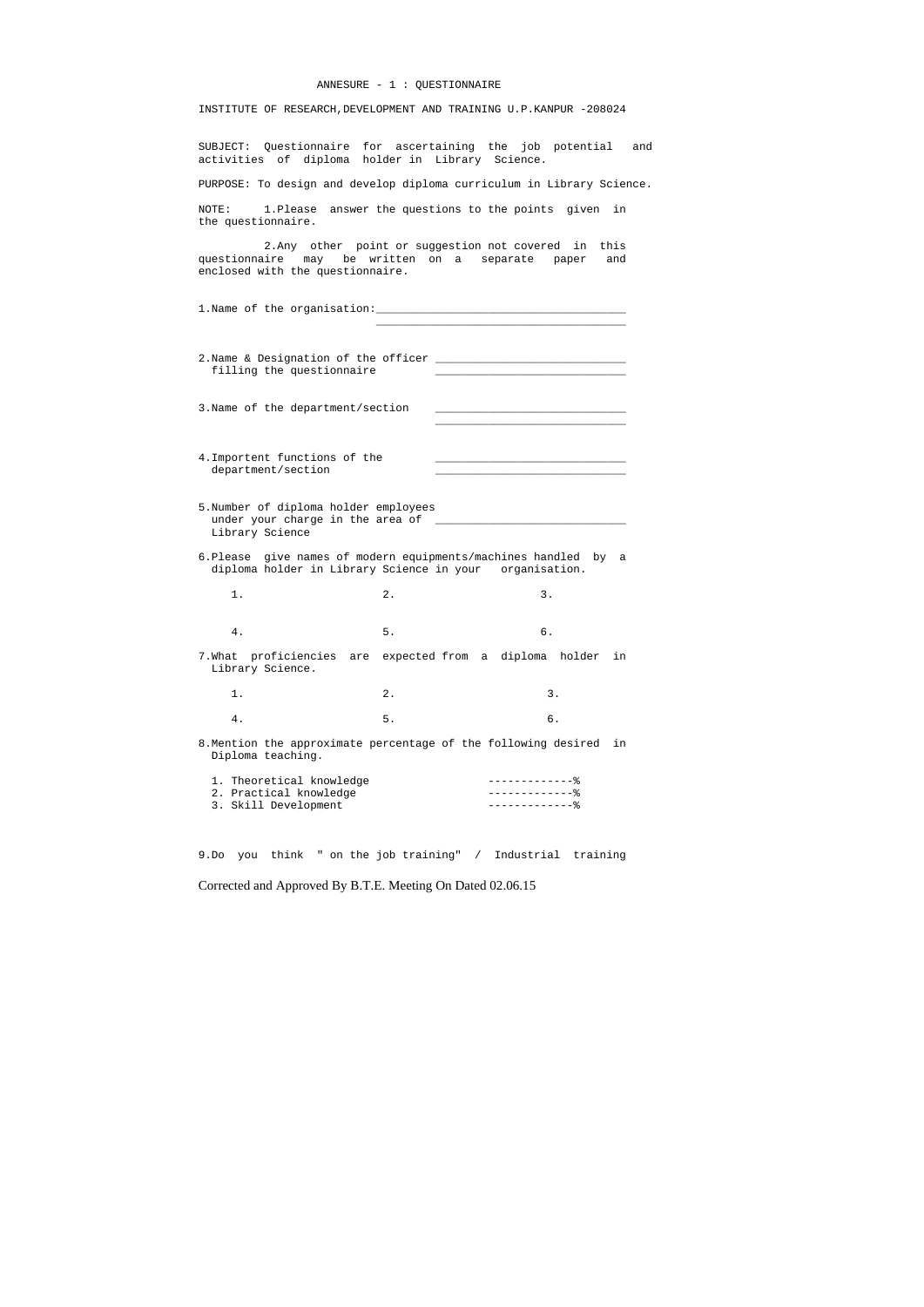| should form a part of curriculum.<br>if yes then<br>(a) Duration of training                                                                                                                                                                                 |                                                                                                                                                                                                                    |                               | (Yes/No)                                                                                                              |  |
|--------------------------------------------------------------------------------------------------------------------------------------------------------------------------------------------------------------------------------------------------------------|--------------------------------------------------------------------------------------------------------------------------------------------------------------------------------------------------------------------|-------------------------------|-----------------------------------------------------------------------------------------------------------------------|--|
|                                                                                                                                                                                                                                                              | (b) Mode of training                                                                                                                                                                                               |                               | 1. Spread over different semesters                                                                                    |  |
|                                                                                                                                                                                                                                                              |                                                                                                                                                                                                                    | 2. After completion of course |                                                                                                                       |  |
|                                                                                                                                                                                                                                                              |                                                                                                                                                                                                                    | 3. Any other mode             |                                                                                                                       |  |
| 10. What mode of recruitment is followed by your organisation.                                                                                                                                                                                               |                                                                                                                                                                                                                    |                               |                                                                                                                       |  |
|                                                                                                                                                                                                                                                              | 1. Academic merit<br>2. Written test<br>3. Group discussion<br>4. Interview<br>5. On the job test.                                                                                                                 |                               |                                                                                                                       |  |
|                                                                                                                                                                                                                                                              | diploma holder in Library Science.<br>Technical knowledge<br>(a)<br>(b) Practical skill<br>(c) Etiquettes and behaviour<br>(d) Aptitude<br>(e) Health habit and social background<br>(f) Institution where trained |                               | 11. Mention the capabilities/ Qualities looked for while recruiting<br>-----------<br>.<br>------------<br>---------- |  |
|                                                                                                                                                                                                                                                              | 12. Does your organisation have<br>Yes/No<br>any system for the survey of<br>different types of Libraries.                                                                                                         |                               |                                                                                                                       |  |
| 13. Does your organisation conducts field<br>Yes/No<br>survey to know users views regarding.<br>1. Selection of Books for different<br>age groups and sex.<br>2. Effect of climatic conditions<br>3. Any other<br>If yes ; pleas give brief account of each. |                                                                                                                                                                                                                    |                               |                                                                                                                       |  |
| 14.                                                                                                                                                                                                                                                          | Which type of assignment do you suggest for an entrepreneur<br>in Library Science.                                                                                                                                 |                               |                                                                                                                       |  |
| 15.                                                                                                                                                                                                                                                          | In which types of organisations can a diploma holder in<br>Library Science get employement.                                                                                                                        |                               |                                                                                                                       |  |
|                                                                                                                                                                                                                                                              | $\mathbf 1$<br>2                                                                                                                                                                                                   |                               | 3                                                                                                                     |  |
|                                                                                                                                                                                                                                                              | 5<br>4                                                                                                                                                                                                             |                               | 6                                                                                                                     |  |
| 16.                                                                                                                                                                                                                                                          | Job procepects for the diploma holder in Library Science the<br>next ten years in the state / country.                                                                                                             |                               |                                                                                                                       |  |

17. In your opinion what should be the subjects to be taught to a diploma student in Library Science.

Theory **Practical**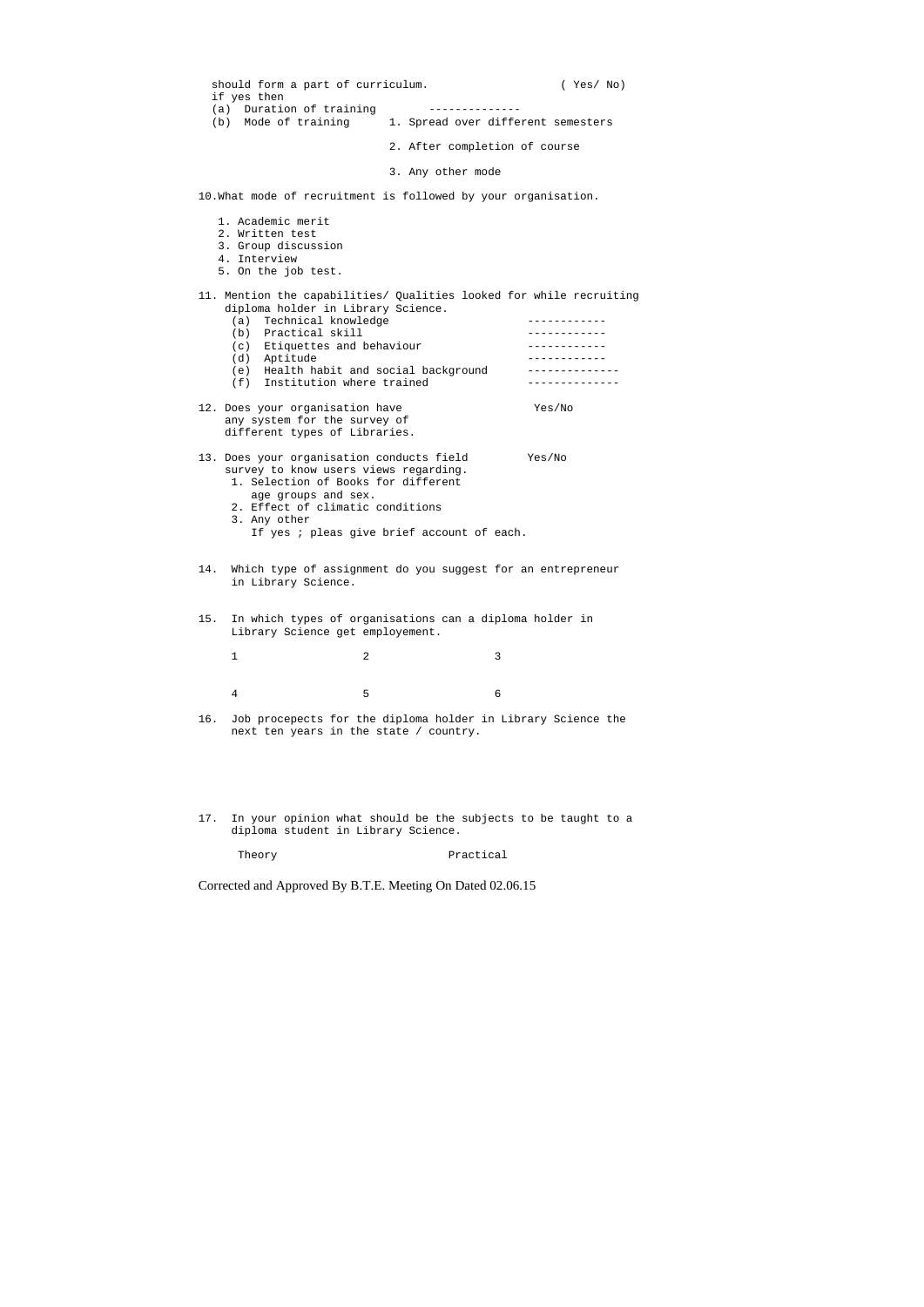18. Kindly mention particulars regarding topics/areas which should be given more emphasis in the curriculum .

Theory **Practical** 

- 19. Kindly state whether your organisation Yes/ No can contribute towards improvement of curriculum in above field. If yes : Pleas give names of experts in your organisation to whom contact.
- 20. Kindly give your valuable suggestions for being considered at the time of finilisation of curriculum.
- 21. What changes in technologies or to be incorporated in the development of curriculum on Library Science.

( Signature )

Kindly mail the above questionnaire duly filled to:-

 Kalpana Devi Asstt. Professor Institute of Research,Development & Training,U.P. Govt. Polytechnic Campus Kanpur-208024

( Please note that all information in this survey is confidential for the use of curriculum design only )